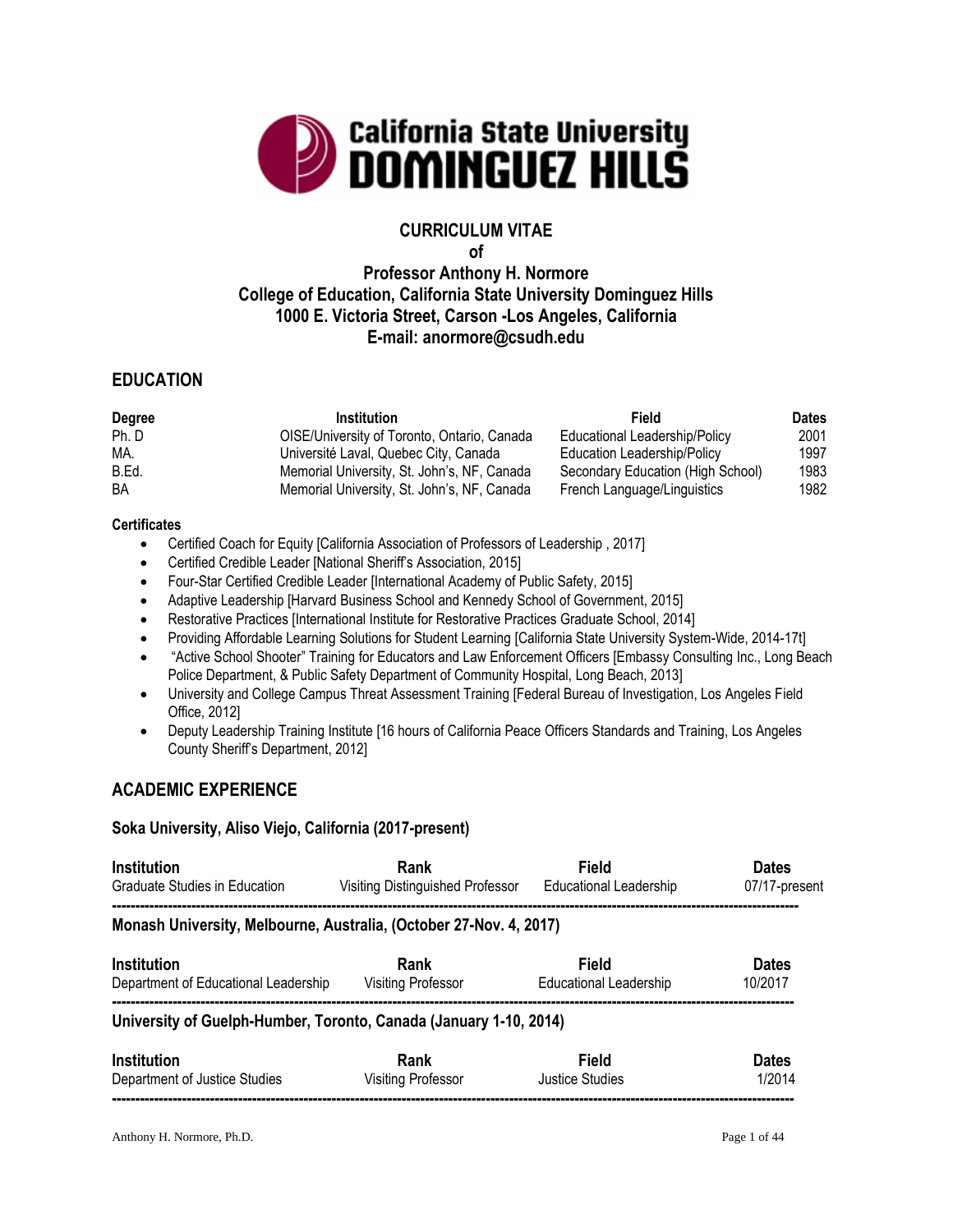#### **California State University Dominguez Hills, Carson [Los Angeles], California (August, 2013 – present)**

| Institution                  | Rank                     | Field                             | <b>Dates</b>   |
|------------------------------|--------------------------|-----------------------------------|----------------|
| College of Education (CSUDH) | Department Chair         | <b>Graduate Education</b>         | 8/2015-present |
| College of Education (CSUDH) | Department Chair         | <b>Special Education Services</b> | 8/2013-6/2015  |
| College of Education (CSUDH) | Department Co-Chair      | <b>Teacher Education Division</b> | 8/2013-6/2015t |
| College of Education (CSUDH) | <b>Tenured Professor</b> | Educational Leadership            | 8/2013-present |
|                              |                          |                                   |                |

#### **Teachers College-Columbia University, New York, New York [Summer]**

| <b>Institution</b>        | Rank               | Field                    | <b>Dates</b> |
|---------------------------|--------------------|--------------------------|--------------|
| Summer Leadership Academy | Graduate Professor | Law, Ethics & Leadership | 7/2012-16    |
|                           |                    |                          |              |

#### **California Lutheran University, Thousand Oaks, California (June 1, 2012 – August 15, 2013)**

| <b>Institution</b>           | Rank                       | Field                         | <b>Dates</b>  |
|------------------------------|----------------------------|-------------------------------|---------------|
| Graduate School of Education | <b>Faculty Associate</b>   | <b>Educational Leadership</b> | 6/2013-8/2014 |
| Graduate School of Education | Graduate Professor         | <b>Educational Leadership</b> | 6/2012-6/2013 |
| Graduate School of education | Director, Doctoral Program | Educational Leadership        | 6/2012-6/2013 |
| Graduate School of Education | Department Chair           | Educational Leadership        | 6/2012-6/2013 |
|                              |                            |                               |               |

#### **Chapman University, Orange, California (June 2010 – present)**

| <b>Institution</b>             | Rank                     | Field         | <b>Dates</b>    |
|--------------------------------|--------------------------|---------------|-----------------|
| College of Educational Studies | <b>Faculty Associate</b> | Ph. D Studies | 06/2010-present |

#### **---------------------------------------------------------------------------------------------------------------------------------------------------------------- California State University Dominguez Hills, Carson [Los Angeles], California (August, 2007 – present)**

| <b>Institution</b>          | Rank                                        | Field                         | <b>Dates</b> |
|-----------------------------|---------------------------------------------|-------------------------------|--------------|
| School of Education (CSUDH) | Associate Professor                         | Educational Leadership        | 8/2007-2012  |
| School of Education (CSUDH) | Program Coordinator, Educational Leadership | <b>Educational Leadership</b> | 6/2011-2012  |
| School of Education (CSUDH) | Ed.D. Program Development Coordinator       | Educational Leadership        | 8/2007-2010  |
| School of Education (CSUDH) | Ed.D. Curriculum Development Coordinator    | Educational Leadership        | 8/2007-2009  |

#### **Institution**

College of Extended education and International Education (CSUDH – August, 2018)

- **School of Economics and Management, Zhongyuan University of Technology, Zhengzhou, Henan Province, China [Higher Education Chinese Administrators] - Instructor**
	- o *Professional Development for Novice Faculty: Research Development*

College of Extended education and International Education (CSUDH – August, 2015)

- **Neijiang Normal University Professional Teaching Skills and Scientific Research Ability Training Program at Neijiang, China** [Higher Education Chinese Administrators] – Instructor
	- o *Global Competencies for Leaders in Higher Education*

College of Extended and International Education (CSUDH – October, 2014)

- **Hangzhou Education Bureau Moral Education and Management Training, Hangzhou, China** [Teacher and School Leader Development Workshop for Chinese School teachers and Leaders] – Instructor:
	- o *Professional Ethics, Character and Teacher Development*

College of Extended and International Education (CSUDH – October, 2013)

 **Jiaxing City Bureau of Education, Jiaxing, China** [Leadership and Curriculum Development and Reform Workshop for Chinese School & District Leaders] – Instructor: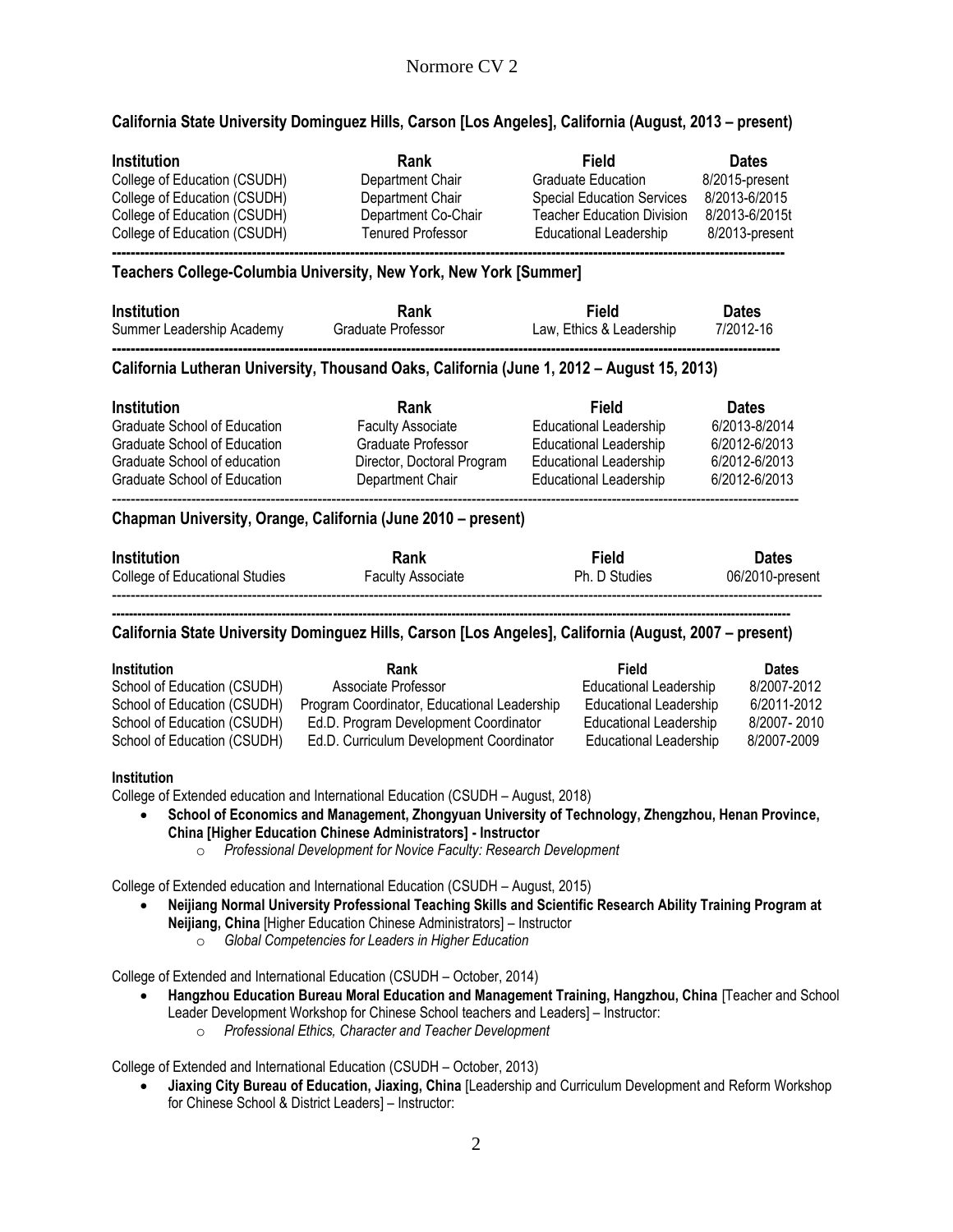- o *Citizenship (Model Citizen) and Character-Building Education: Philosophy, Programs, and Leadership*
- o *USA Pre-K – 12 Educational Administration, Leadership Development and Training*

College of Extended and International Education (CSUDH – March, 2012)

- **JILIN Education Bureau, Jilin Province, China,** [Professional Development Workshop for District Level Administrators] – Instructor:
	- o *USA Pre-K – 12 Leadership in Educational Leadership*
	- o *USA Pre-K – 12 Leadership in Educational Administration*

College of Extended and International Education (CSUDH – October, 2011)

- **Alvan – Ikoku, College of Education, Nigeria** [Professional Development Workshop for College Level Administrators] – Instructor:
	- o *Leadership in higher education*
	- o *Developing a professional code of ethics*
	- o *New frontiers for Nigerian administrators*

College of Extended and International Education (CSUDH – February, 2010)

- **Suzhou City Education Bureau, Jiang Province, China** [Training Program on Professional Development for English Teachers] – Instructor:
	- o *Using professional learning communities for improved classroom instruction*
	- o *Prevention versus intervention: Addressing the needs of ALL students*

#### **------------------------------------------------------------------------------------------------------------------------------------------------------ Seoul National University (SNU), Republic of South Korea (Summer, 2009)**

| <b>Institution</b>                        | Rank                      | Field                  | Dates               |
|-------------------------------------------|---------------------------|------------------------|---------------------|
| <b>SNU - Education Research Institute</b> | <b>Visiting Professor</b> | Educational Leadership | <b>Summer, 2009</b> |
|                                           |                           |                        |                     |

#### **Florida International University, Miami, Florida (August, 2002 - August, 2007)**

| <b>Institution</b>                                          | Rank                               | Field                         | <b>Dates</b>  |
|-------------------------------------------------------------|------------------------------------|-------------------------------|---------------|
| College of Education (FIU)                                  | Graduate Program Co-Leader         | <b>Educational Leadership</b> | 5/2006-7/2007 |
| College of Education (FIU)                                  | Assistant Professor                | <b>Educational Leadership</b> | 8/2002-7/2007 |
| Ctr. for Urban Education & Innovation (FIU) Research Fellow |                                    |                               | 8/2004-7/2007 |
| Graduate School (FIU)                                       | <b>Graduate Faculty Status</b>     |                               | 5/2004-7/2007 |
| Graduate School (FIU)                                       | <b>Dissertation Advisor Status</b> |                               | 6/2005-7/2007 |
|                                                             |                                    |                               |               |

#### **NON-ACADEMIC EXPERIENCE**

| <b>Place of Employment</b><br>National Command and Staff College<br>International Academy of Public Safety<br>Committed to Change: Redefining Incarceration<br>Criminal Justice Commission<br>Newfoundland and Labrador School Districts.                                                                                            | Title<br>President<br>President<br>Vice President, Research and Curriculum Design<br>Chair                                                                                                                                           | <b>Dates</b><br>01/2017-<br>01/2015-<br>06/2015-<br>01/2015-                 |
|--------------------------------------------------------------------------------------------------------------------------------------------------------------------------------------------------------------------------------------------------------------------------------------------------------------------------------------|--------------------------------------------------------------------------------------------------------------------------------------------------------------------------------------------------------------------------------------|------------------------------------------------------------------------------|
| Newfoundland, Canada                                                                                                                                                                                                                                                                                                                 | School Administrator (Secondary School)<br>School Administrator (Middle School)<br>French Language Programs Director (District Office)<br>School Administrator (Elementary School)<br>School Teacher (Elementary, Middle, Secondary) | 09/2001-2002<br>09/1999-2001<br>09/1998-1999<br>09/1997-1998<br>04/1983-2001 |
| Department of National Defense-Canadian Armed Forces,<br>Community College of North Atlantic Applied Arts/Sciences Instructor, French Language Instruction<br>Canadian Teachers Federation, Ottawa, Ontario, Canada<br>Canadian Teachers Federation, Ottawa, Ontario, Canada<br>Education Foundations (EF), Montreal, Quebec, Canada | Instructor, French Language Instruction<br>Project Overseas Instructor, Katmandu, Nepal<br>Project Overseas Instructor, Katmandu, Nepal<br>Instructor, Language Exchange Program for 50                                              | 1997-99<br>1994-96<br>Summer/99<br>Summer/95                                 |
|                                                                                                                                                                                                                                                                                                                                      | French Canadian Students, Brighton, England                                                                                                                                                                                          | Summer/87                                                                    |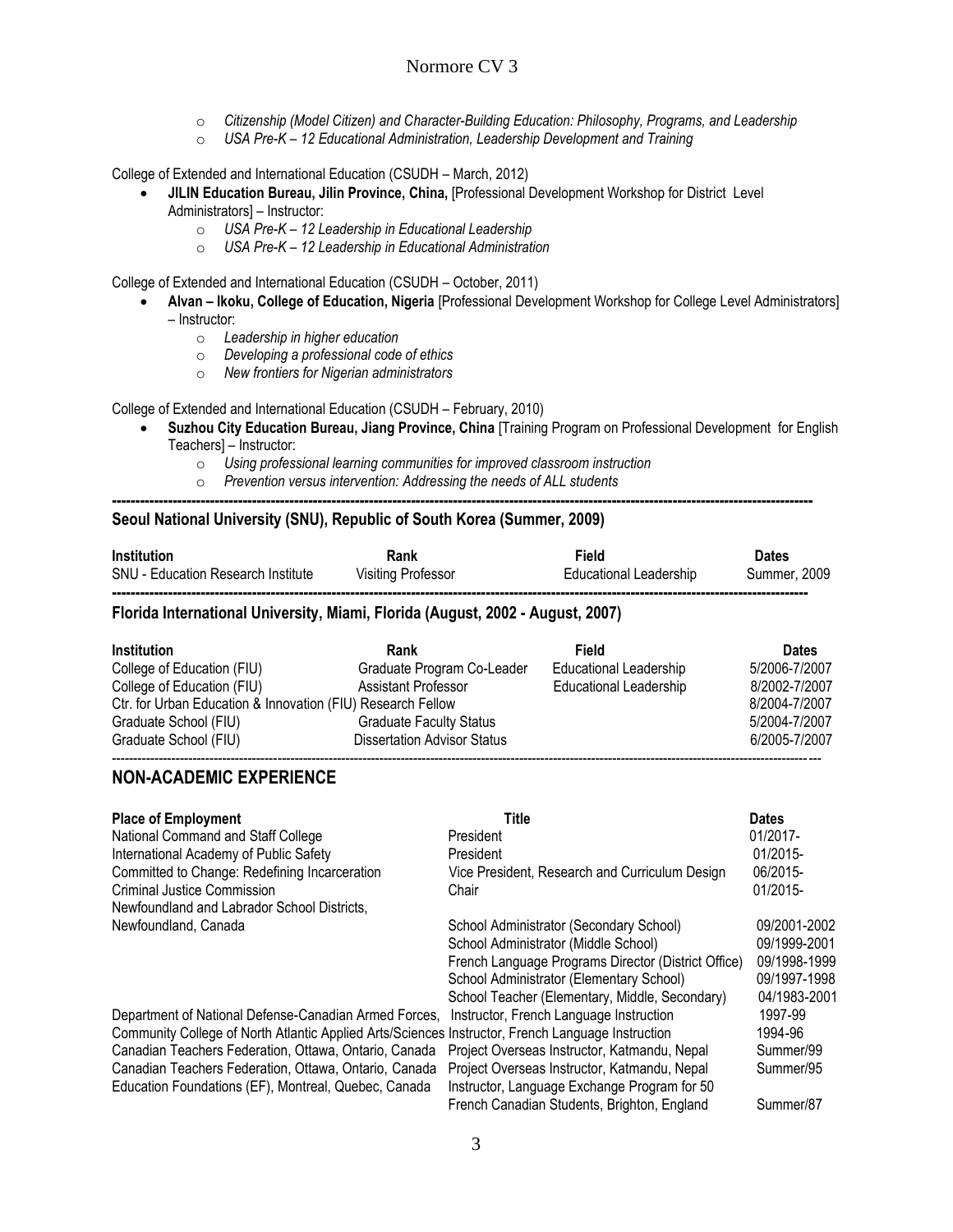## **EMPLOYMENT RECORD AT CALIFORNIA LUTHERAN UNIVERSITY (Graduate School of Education, 2012 – 2013: One Year Approved Sabbatical from CSUDH)**

| <b>Role</b><br>Doctoral Program Director, Educational Leadership (EDLD.)                               | <b>Dates</b><br>$06/12 - 06/2013$ |
|--------------------------------------------------------------------------------------------------------|-----------------------------------|
| Department Chair, Educational Leadership                                                               | $06/12 - 06/2013$                 |
| Courses Taught: Educational Leadership [Interface/Hybrid Format/Blackboard]                            |                                   |
| Educational Leadership - EDLD614 (Policy Development and Political Influences)                         | Summer, 2013                      |
| Educational Leadership - EDLD605 (Doctoral Seminar: The Literature Review)                             | Spring, 2013                      |
| Educational Leadership - EDLD625 (Doctoral Colloquium: Principle-based Leadership)                     | Spring, 2013                      |
| Educational Leadership-EDLD617 X 2 (Leadership, Diversity, and Inclusivity in American P-20 Education) | Fall, 2012                        |

# **EMPLOYMENT RECORD AT CSU DOMINGUEZ HILLS (School of Education, 2007 – present)**

| Role |                                                                                                        | <b>Dates</b>        |
|------|--------------------------------------------------------------------------------------------------------|---------------------|
|      | Professor and Department Chair, (School Leadership/Graduate Education Division)                        | 08/15 - present     |
|      | Professor and Department Chair, Special Education (Teacher Education Division)                         | 08/13-2015          |
|      | Program Coordinator, Educational Leadership (EAD Program)                                              | 06/11-2012          |
|      | Cohort Leader, Educational Leadership (EAD Program)                                                    | 08/10-2012          |
|      | Associate Professor, Educational Leadership, Graduate Education Division                               | 08/07-2012          |
|      | Doctoral Program Development Coordinator, Educational Leadership Doctorate [Ed.D.]                     | 08/07-10            |
|      | Curriculum Development Director, Educational Leadership Doctorate [Ed.D.]                              | 08/07-09            |
|      | Courses Taught: Educational Leadership and Policy Studies [Interface/Hybrid format/Blackboard]         |                     |
| 1.   | Higher Educational Administration & Leadership - GED550 (Leadership in Higher Education)               | Fall, 2018          |
| 2.   | School Leadership Program-SLP556 (School Law: Political, Economic, Legal and Cultural                  |                     |
|      | Understanding)                                                                                         | Fall, 2018          |
| 3.   | School Leadership Program-SLP550 (Preliminary Leadership: Induction)                                   | Fall, 2017          |
| 4.   | School Leadership Program-SLP560L (Fieldwork)                                                          | Fall, 2017          |
| 5.   | School Leadership Program - SLP557 (Preliminary Leadership: Assessment)                                | Spring, 2017        |
| 6.   | School Leadership Program - SLP 561 (Fieldwork)                                                        | Spring, 2017        |
| 7.   | School Leadership Program-SLP550 (Preliminary Leadership: Induction)                                   | Fall, 2016          |
| 8.   | School Leadership Program-SLP560L (Fieldwork)                                                          | Fall, 2016          |
| 9.   | School Leadership Program -SLP555 (2 X Ethics and Educational Leadership)                              | <b>Spring, 2016</b> |
|      | 10. School Leadership Program -SLP555 (2 X Ethics and Educational Leadership)                          | <b>Spring, 2015</b> |
|      | 11. School Leadership Program -SLP556 (2 X School Law: Political, Social, Economic, Legal and Cultural |                     |
|      | Understanding)                                                                                         | Fall, 2014          |
|      | 12. School Leadership Program - SLP557 (Preliminary Leadership: Assessment)                            | Spring, 2014        |
|      | 13. School Leadership Program - SLP 561 (Fieldwork)                                                    | Spring, 2014        |
|      | 14. School Leadership Program-SLP550 (Preliminary Leadership: Induction)                               | Fall, 2013          |
|      | 15. School Leadership Program-SLP560L (Fieldwork)                                                      | Fall, 2013          |
|      | 16. Educational Administration-EAD557 (Preliminary Leadership: Assessment)                             | Spring, 2012        |
|      | 17. Educational Administration-EAD561 (Fieldwork)                                                      | Spring, 2012        |
|      | 18. Educational Administration-EAD555 (Ethics and Educational Leadership)                              | Spring, 2012        |
|      | 19. Educational Administration-EAD550 (Preliminary Leadership: Induction)                              | Fall, 2011          |
|      | 20. Educational Administration-EAD560L (Fieldwork)                                                     | Fall, 2011          |
|      | 21. Educational Administration-EAD556 (School Law: Political, Social, Economic, Legal and Cultural     |                     |
|      | Understanding)                                                                                         | Fall, 2011          |
|      | 22. Educational Administration-EAD557 (Preliminary Leadership: Assessment)                             | <b>Spring, 2011</b> |
|      | 23. Educational Administration-EAD561 (Fieldwork)                                                      | Spring, 2011        |
|      | 24. Educational Administration-EAD555 (2 X Ethics and Educational Leadership)                          | <b>Spring, 2011</b> |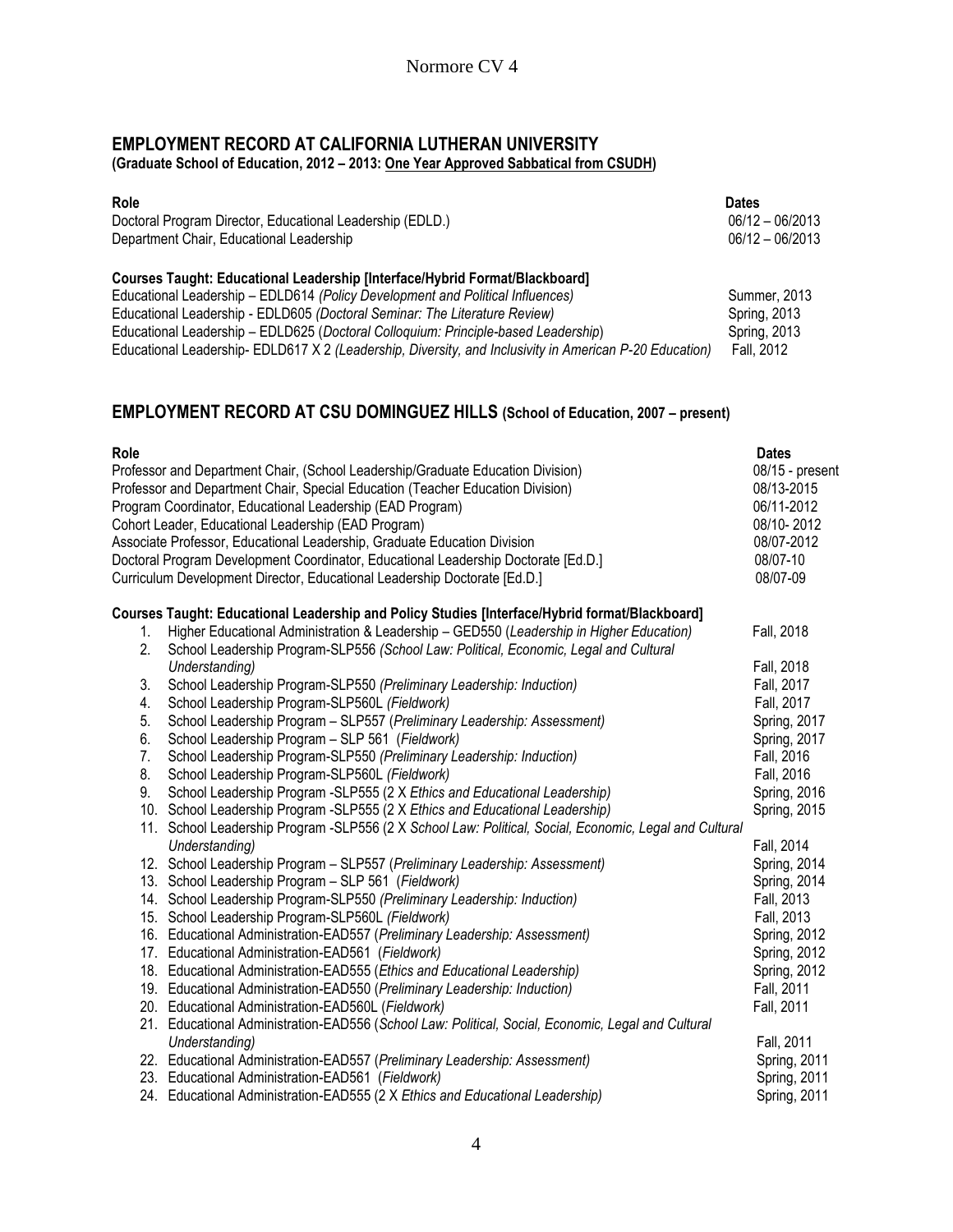|  | 25. Educational Administration-EAD550 (Preliminary Leadership: Induction)                              | Fall, 2010   |
|--|--------------------------------------------------------------------------------------------------------|--------------|
|  | 26. Educational Administration-EAD560L (Preliminary Leadership: Fieldwork)                             | Fall, 2010   |
|  | 27. Educational Administration-EAD551 (Visionary Leadership)                                           | Fall, 2010   |
|  | 28. Educational Administration-EAD552 (Instructional Leadership: Teaching and Learning)                | Fall, 2010   |
|  | 29. Educational Administration-EAD554 (2 X Collaborative and Responsive Leadership for All Students)   | Spring, 2010 |
|  | 30. Educational Administration-EAD555 (2 X Ethics and Educational Leadership)                          | Spring, 2010 |
|  | 31. Educational Administration-EAD552 (2 X Instructional Leadership: Teaching and Learning)            | Fall, 2009   |
|  | 32. Educational Administration-EAD556 (2 X School Law: Political, Social, Economic, Legal and Cultural |              |
|  | Understanding)                                                                                         | Fall, 2009   |
|  | 33. Educational Administration-EAD555 (2 X Ethics and Educational Leadership)                          | Spring, 2009 |
|  | 34. Educational Administration-EAD551 (Visionary Leadership)                                           | Fall, 2008   |
|  | 35. Educational Administration-EAD555 (Ethics and Educational Leadership)                              | Spring, 2008 |
|  | 36. Educational Administration-EAD551 (Visionary Leadership)                                           | Fall, 2007   |
|  |                                                                                                        |              |

# **EMPLOYMENT RECORD AT FLORIDA INTERNATIONAL UNIVERSITY (College of Education, 2002-2007)**

Assistant Professor, Educational Leadership and Policy Studies 08/02-08/07 08/02-08/07

**Rank Dates**

#### **Courses Taught: Educational Leadership and Policy Studies [Interface/Hybrid Format/WebCT]**

- 37. Educational Administration-EDA6271C (*Administering Educational Technology*)
- 38. Educational Administration-EDA7233 (*Ethics and Educational Leadership*)
- 39. Educational Administration-EDA6503 (*The Principalship*)
- 40. Educational Administration-EDA6192 (*Leadership in Education*)
- 41. Educational Administration-EDA7103 (*Theories in Educational Administration*)
- 42. Educational Supervision-EDS6115 (*School Personnel Management*)
- 43. Educational Foundations-EDF5905 (Directed studies for doctoral students)
- 44. Educational Administration-EDA7905 (Independent Studies: Spring, 2006)

## **Doctoral Dissertation (OISE/University of Toronto, Toronto, Canada, 2001):**

Title: *Recruitment, socialization and accountability of school administrators in two large urban districts: A cross-case analysis.*

**Chair:** *Paul T. Begley, Professor and Executive Director of Center for Values, Ethics, and Study of Educational Leadership, OISE/University of Toronto*

**Voting members**: *Michael Fullan, Dean, OISE/University of Toronto; Kenneth T. Leithwood, Associate Dean of Research and Director of Center for Educational Leadership, OISE/University of Toronto; and, Lorna Earl, Professor and Co-Director of Center for International Change, OISE/University of Toronto.*

## **Master's Thesis (Universite Laval, Sainte Foy-Quebec City, Quebec, Canada, 1997):**

Title: *The change process at Peacock Elementary School: A case study*

**Chair***: Claude DeBlois, Professor and Associate Dean, Universite Laval, Sainte-Foy- Quebec City* **Voting member:** *Roland Ouellet, Professor and Graduate Program Director, Universite Laval, Sainte-Foy-Quebec City*

#### **PUBLICATIONS IN DISCIPLINE**

**Books (Total: 25)**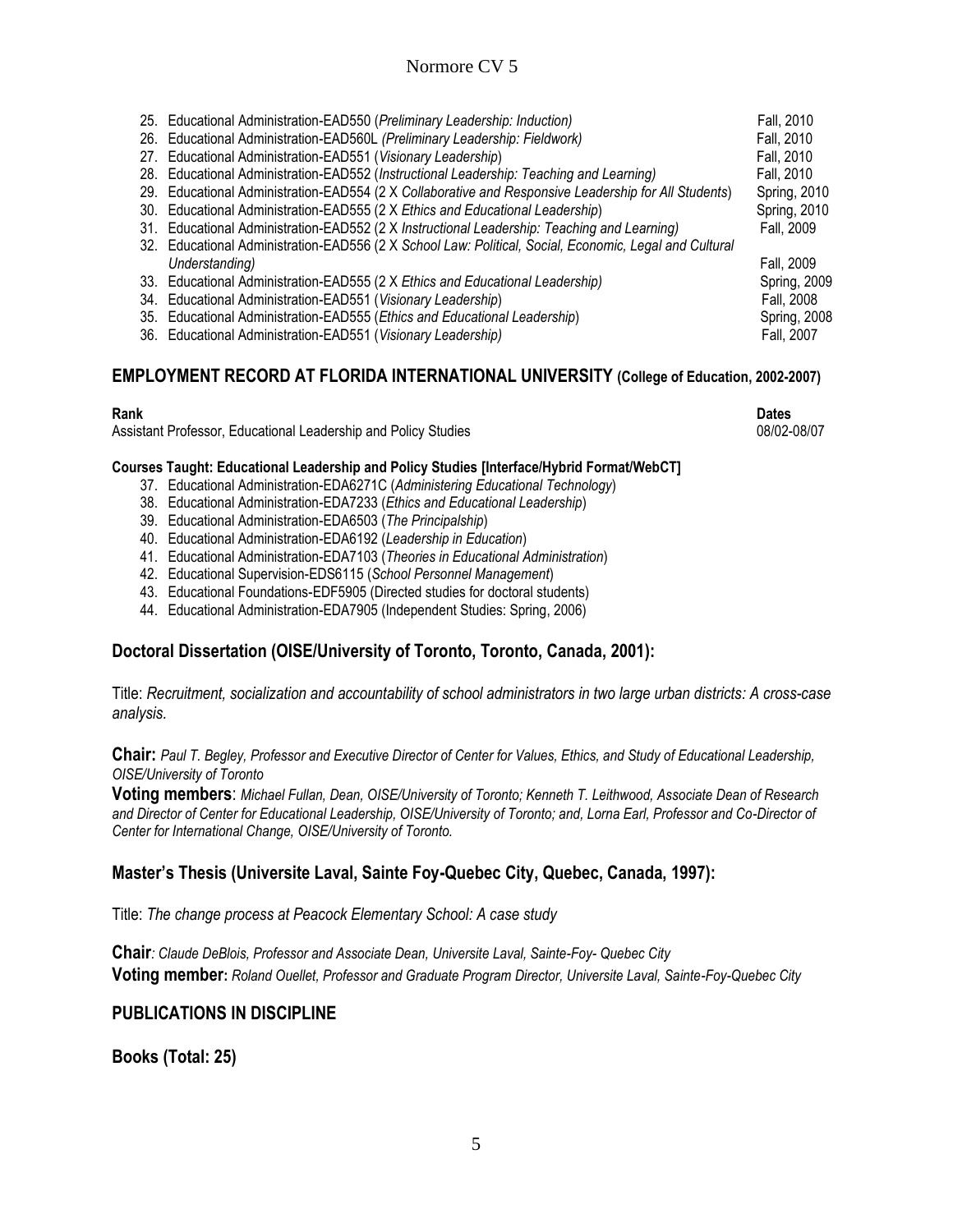- 1. **Normore, A.H**., Long, L., & Javidi, M. (forthcoming, 2019).*The handbook of research on strategic communication, leadership, and conflict management in modern organizations.* Hershey, PA: IGI Global Publishers
- 2. **Normore, A.H.,** Issa Lahera, A., & Zoller, K. (forthcoming, 2019). *Voices leading from the ecotone*. Word and Deed Publishing, Inc., Burlington, Ontario.
- 3. **Normore, A.H.,** Brooks, J.S., & Sum, N. (forthcoming, 2019). *Globalization, neoliberalism and education: Teaching, learning and leading in the world schoolhouse*. Charlotte, NC: Information Age publishing.
- 4. **Normore, A.H**., & Issa Lahera, A. (2018). *Crossing the bridge of the digital divide: A walk with global educators.* Charlotte, NC: Information Age Publishing.
- 5. Brooks, J.S., & **Normore, A.H**. (2018). *Leading against the grain: Lessons from visionaries for creating just and equitable schools*. New York, NY: Teachers College Press
- 6. Brooks, J.S., & **Normore, A.H**. (2018). *Foundations of educational leadership: The key to developing excellent and equitable schools.* New York, NY: Routledge/Taylor & Francis.
- 7. **Normore, A.H**., & Issa Lahera, A. (2017). *Restorative practice meets social justice: Un-silencing the voices of "atpromise" student populations*. Charlotte, NC: Information Age Publishing.
- 8. **Normore, A.H**., & Brooks, J. S. (2016). *The dark side of leadership: Identifying and overcoming unethical practice in organizations*. Bingley, UK: Emerald Group Publishing.
- 9. Watson, T., & **Normore, A.H**. (2016). *Racially and ethnically diverse women leading education: A worldview.* Bingley, UK: Emerald Group Publishing.
- 10. **Normore, A.H.,** Javidi, M., & Long, L. (2016). *The handbook of research on effective communication, leadership, and conflict resolution.* Hershey, PA: IGI Global Publishers
- 11. **Normore, A.H.,** Ehrensal, P., First, P., & Torres, M. (2015). *Legal frontiers in education: Complex law issues for leaders, policymakers and policy implementers*, Bingley, UK: Emerald Group Publishing Limited.
- 12. Erbe, N., & **Normore, A.H.** (2015). *Cross-cultural collaboration and leadership in modern organizations.* Hershey, PA: IGI Global Publishers
- 13. Esposito, M.C., & **Normore, A.H.** (2015). *Inclusive practices and social justice leadership for special populations in urban settings: A moral imperative*. Chapel Hill, North Carolina. Information Age Publishing.
- 14. **Normore, A.H**., Javidi, M., Anderson, T., Normand, N., Hoina, C., & Scott, W. (2014). *Moral compass for law enforcement professionals.* Holly Springs, NC: International Academy of Public Safety.
- 15. Issa Lahera, A., Hamdan, K., & **Normore, A.H.** (2014). *Pathways to excellence: Developing and cultivating leaders for the classroom and beyond'.* Bingley, UK: Emerald Group Publishing Limited.
- 16. **Normore, A.H.,** & Brooks, J.S. (January, 2014). *Educational leadership for social justice: Views from the social sciences.* Chapel Hill, North Carolina. Information Age Publishing.
- 17. **Normore, A.H.,** & Erbe, N. (November, 2013*). Collective efficacy: Interdisciplinary perspectives on international leadership.* Bingley, UK: Emerald Group Publishing Limited.
- 18. Sanzo, K., Myran, S., & **Normore, A.H**. (2012). *Successful school leadership preparation and development: Lessons learned from US DoE School Leadership Program Grants.* Bingley, United Kingdom*:* Emerald Group Publishing Limited.
- 19. Duyar, I., & **Normore, A.H.** (2012). *Discretionary behavior and performance in educational organizations: The missing link in educational leadership and management.* Bingley, United Kingdom*:* Emerald Group Publishing Limited.
- 20. Fitch, B.D., & **Normore, A.H.** (2012). *Education-based incarceration and recidivism: The ultimate social justice crime fighting tool.* Chapel Hill, North Carolina: Information Age Publishers.
- 21. **Normore, A.H.,** & Fitch, B.D. (2011). *Leadership in education, corrections, and law enforcement: A commitment to ethics, equity, and excellence*. Bingley, United Kingdom*:* Emerald Group Publishing Limited.
- 22. **Normore, A.H.** (2010). *Global perspectives on educational leadership reform: The development and preparation of leaders of learning and learners of leadership.* Bingley, United Kingdom: Emerald Group Publishing Limited.
- 23. Jean-Marie, G., & **Normore, A.H.** (2010). *Educational leadership preparation: Innovative and interdisciplinary approaches to the Ed.D and graduate education.* New York, NY: Palgrave MacMillan.
- 24. Collard, J., & **Normore, A. H**. (2009). *Leadership and intercultural dynamics*. Chapel Hill, North Carolina: Information Age Publishers.
- 25. **Normore, A.H.** (2008). *Leadership for social justice: Promoting equity and excellence through inquiry and reflective practice*. Inaugural Book for Book series sponsored by AERA SIG Leadership for Social Justice. Chapel Hill, North Carolina: Information Age Publishers.

**Note:** Selected as Lead feature book, *Social Justice Research Center Newsletter*, Social Justice Research Center, University of Wyoming, Laramie (November, 2008)

## **Special Journal Issue Guest Editor (Total: 9)**

.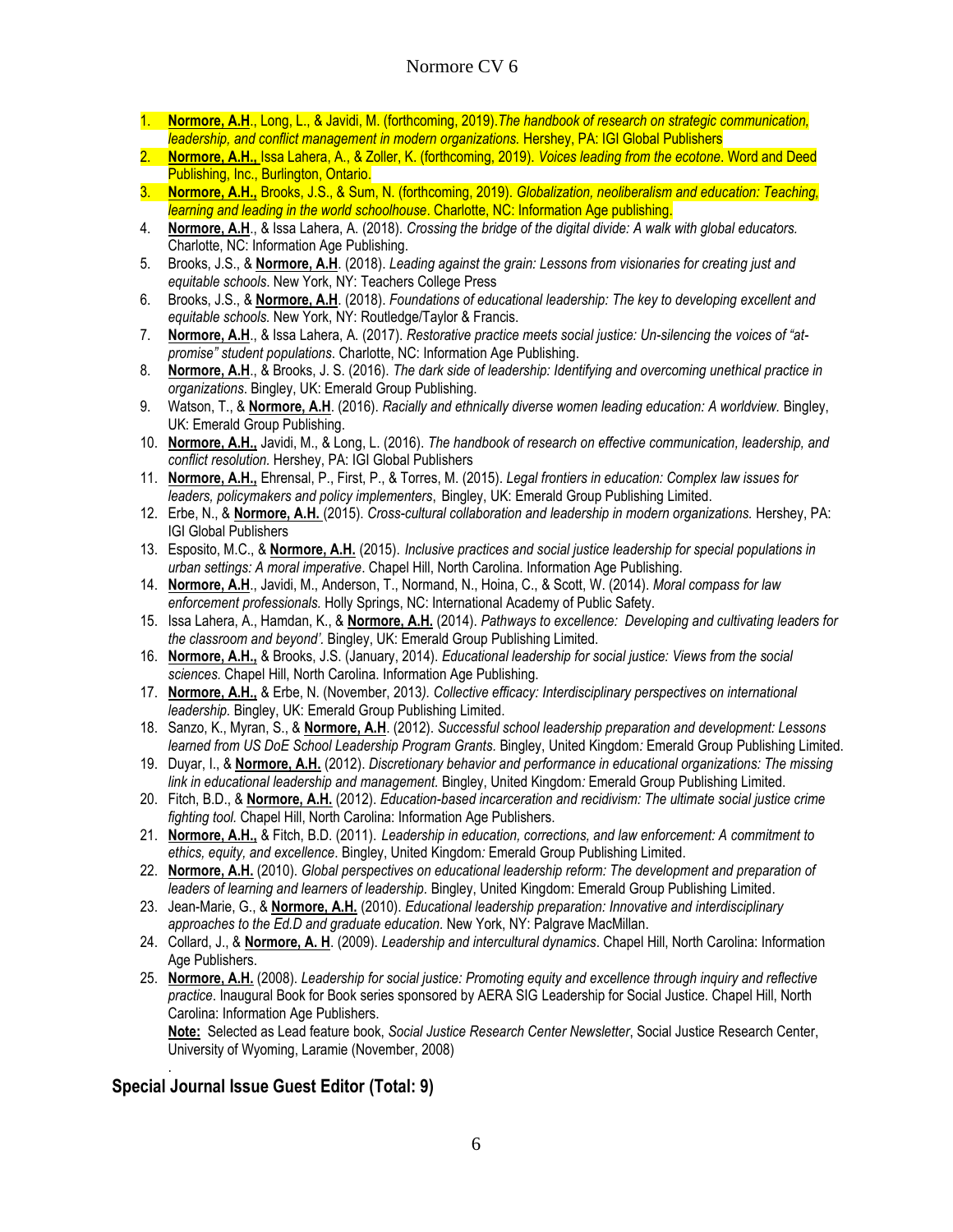- 1. **Normore, A.H.,** Hamdan, K., & Esposito, M.C. (forthcoming, 2019). Guest Editors: *Journal of Educational Administration and History*. Available [Online]: http://www.tandfonline.com/toc/cjeh20/current
- 2. Brooks, J.S., **Normore, A.H.,** & Wilkinson**,** J. (2017). Guest Editors: Educational leadership and demographic change: Perspectives on diversity, im/migration and change from cities around the world. *International Journal of Educational Management.* Available [Online}: <http://www.emeraldinsight.com/toc/ijem/31/5>
- 3. Hamdan, K., & **Normore, A.H.** (2016/2017).Guest Editors: Leadership for science, technology, engineering, and mathematics (STEM): Building a global community and a biome of our humanity. *Journal of Authentic Leadership in Education.* Available [Online]: http://csle.nipissingu.ca/jale.htm
- 4. Brooks, J.S., & **Normore, A.H.** (September, 2015). Guest Editors: Research methods in educational leadership: Looking forward to an era of innovative inquiry*. International Journal of Educational Management 29(7).*  Available[Online]: http://www.emeraldinsight.com/toc/ijem/29/7
- 5. **Normore, A.H.** (2015). Guest editor: Developing, growing, preparing, and supporting educators in underserved urban schools: A California perspective on school leadership. *Journal of Authentic Leadership in Education.*  Available[Online]: http://csle.nipissingu.ca/JALE/Vol4No2.pdf
- 6. Brooks, J.S., **Normore, A.H.,** & Jean-Marie, G. (i2014). Guest Editors: Educational leadership and conflict in international contexts. *Planning and Changing,* 45 *(3/4).*
- 7. **Normore, A.H.** (July, 2008). Guest Editor: Revisiting the scope and nature of values-and ethics-based educational leadership. *Journal of School Leadership, 18(4).*
- 8. **Normore, A.H.** (October, 2007). Special Issue Guest Editor: Leadership for learning in the context of social justice: An international perspective. *Journal of Educational Administration, 45*(6).
	- a. **Note:** Special Issue received "High Commendations Award for Excellence, 2007" from Emerald Literati Publishing, United Kingdom.
- 9. **Normore, A.H.** (Dec. 2006). Special Issue Guest Editor: Leadership for learning in the context of social justice: An American perspective. *International Electronic Journal for Leadership in Learning, (10), Special issue. Available [On*line]: http://www.ucalgary.ca/~iejll/

# **Peer-Reviewed Articles (Total: 71)**

[Note: \* denotes co-authored with graduate student]

## *Published* **(Total: 69)**

- 10. Macaulay, L., & **Normore, A.H**. (in press, 2019). A leadership perspective on restorative approaches to social justice: When the offender is the 'circle'. *Journal of Authentic Leadership in Education*
- 11. **Normore, A.H.,** & Issa Lahera, A. (in press, 2019). Evolutionary context of educational leadership. *Journal of Educational Administration and History*
- 12. Ellis, B., **Normore, A.H.,** Javidi, M. (in press, 2018). Why bundling beliefs and values undermines the community policing conversation. *FBI Law Enforcement Bulletin.* Available[Online]: https://leb.fbi.gov
- 13. Primicerio, J., & **Normore, A.H.** (in press, 2018). Historical context of policing and community relations: An American perspective. *Police Chief Magazine.* Available [Online}: http://www.policechiefmagazine.org
- 14. Ellis, B., **Normore. A.H.,** & Javidi, M. (2018a). Getting left of boom: Troubleshooting poor outcomes .*Law Enforcement Today.* Available [Online][: https://www.lawenforcementtoday.com/getting-left-boom-troubleshooting-poor](https://www.lawenforcementtoday.com/getting-left-boom-troubleshooting-poor-outcomes/)[outcomes/](https://www.lawenforcementtoday.com/getting-left-boom-troubleshooting-poor-outcomes/)
- 15. Ellis, B., **Normore. A.H.,** & Javidi, M. (2018b). Auftragstaktik': Building organizational leadership through mission control. *The Tactical Edge (National Tactical Officers Association)*, 2018, 82-86, Available [Online]: http://public.ntoa.org/default.asp?action=issue&year=2018&season=3%20-%20Summer&pub=Tactical%20Edge
- 16. Ellis, B., **Normore. A.H.,** & Javidi, M. (2018, July). How leadership training is an effective tool against civil liability*. Police Chief Magazine.* Available[online]: http://www.policechiefmagazine.org/police-leadership-training-effective-toolagainst-civil-liability/
- 17. Ellis, B., Javidi, M., & **Normore, A.H**. (2018). The toxicity of the spiteful leader. *Law Enforcement Today.*  Available[online]: https://www.lawenforcementtoday.com/toxicity-spiteful-leader/
- 18. [Brooks,J](http://www.emeraldinsight.com/author/Brooks%2C+Jeffrey+S).S., **[Normore,](http://www.emeraldinsight.com/author/Normore%2C+Anthony+H) A.H.,** & [Wilkinson,](http://www.emeraldinsight.com/author/Wilkinson%2C+Jane) J. (2017). [School leadership, social justice and immigration: Examining,](http://www.emeraldinsight.com/doi/full/10.1108/IJEM-12-2016-0263)  [exploring and extending two frameworks.](http://www.emeraldinsight.com/doi/full/10.1108/IJEM-12-2016-0263) *International Journal of Educational Management, 31*(5), 679 – 690. Available[Online]: http://www.emeraldinsight.com/toc/ijem/31/5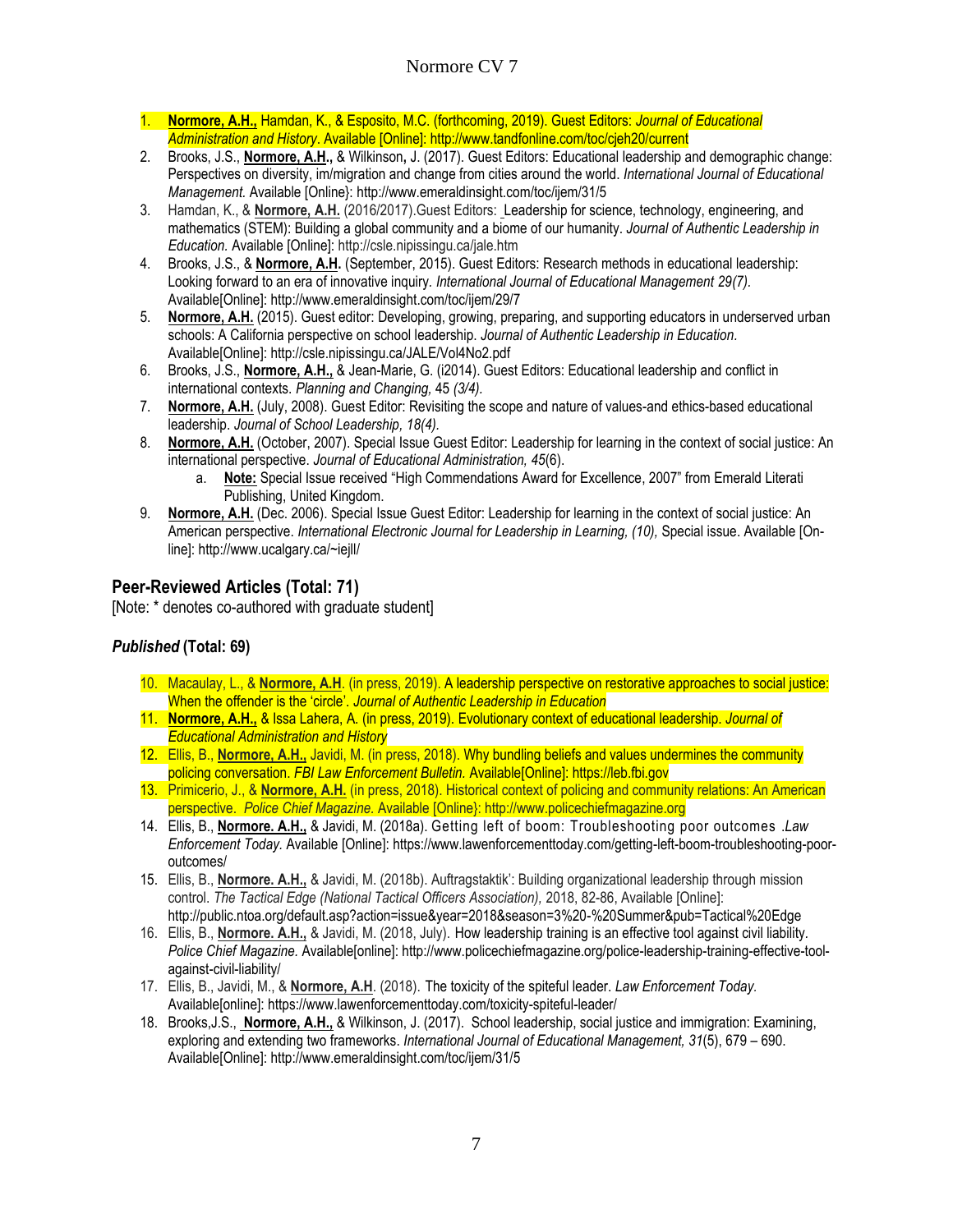- 19. Ellis, B., **Normore, A.H.,** & Javidi, M. (2017). Technical and tactical philosophy in policing: Making vision statements intentional. *California Police Officers Association.* Available[Online]: https://cpoa.org/technical-tactical-philosophypolicing-making-vision-statements-intentional/
- 20. Zinger, D., & **Normore, A.H.** (2016). The STEM lab school: Providing support for teacher candidates in alternative certification Programs. *Journal of Authentic Leadership in Education, 4*(2), 1-15. Available [Online]: http://csle.nipissingu.ca/jale.html
- 21. Pittaro, M., & **Normore, A.H.** (2016). Human trafficking: The "dark figure" of crime for international law enforcement leadership. *FBI Law Enforcement Bulletin.* Available[Online]: https://leb.fbi.gov/2016/june/international-efforts-by-police-leadership-to-combat-human-trafficking
- 22. **Normore, A.H.,** (2016). Leadership and management: Fraternal twins in law enforcement, *Police Chief Magazine: International Association of Chiefs of Police.* Available[Online]: *http://www.policechiefmagazine.org/magazine/index.cfm?fuseaction=current*
- 23. **Normore, A.H.,** Ellis, B., & Bone, D. (2016). The defragmentation of mental health services, police, and the homeless*. Policing: An International Journal of Policy and Practice*. Available [Online]: http://policing.oxfordjournals.org/content/early/2015/10/30/police.pav035.abstract?keytype=ref&ijkey=86JJ9LJWuuLpX a6
- 24. Arey, J.B., Wilder, A.H., **Normore, A.H.**, Ianazzo, M., & Javidi, M. (2016). Crisis intervention teams: An evolution of leadership in community *and* policing. *Policing: An International Journal of Policy and Practice*. Available [Online]: http://policing.oxfordjournals.org/content/early/2015/11/26/police.pav037.abstract?keytype=ref&ijkey=FLSVtADJNlJLoV n
- 25. Bone, D., **Normore, A.H.,** & Javidi, M. (2015). Human factors: police leaders improving safety while developing meaningful public trust. *FBI Law Enforcement Journal.* Available [Online]: [https://leb.fbi.gov/2015/december/human](https://leb.fbi.gov/2015/december/human-factors-in-law-enforcement-leadership)[factors-in-law-enforcement-leadership](https://leb.fbi.gov/2015/december/human-factors-in-law-enforcement-leadership)
- 26. Zoller, K., Issa Lahera, A., & **Normore, A.H**. (October, 2015). Adapting and adjusting leadership through communicative intelligence. *Journal of Staff Development: The Learning forward Journal, 32* (5), 34-38. Available[Online]: http://learningforward.org/publications/jsd/jsd-blog/jsd/2015/10/22/jsd-october-2015-pathways-toleadership#.VimtZk3n-M9
- 27. Brooks, J.S., & **Normore, A.H.** (2015). Qualitative research and educational research: Essential dynamics to consider when designing and conducting studies. *International Journal of Educational Management, 29*(7), 798-807. Available[Online]: http://www.emeraldinsight.com/toc/ijem/29/7
- 28. Watt, R., Javidi, M., & **Normore, A.H.** (2015). Identifying and combatting organizational leadership toxicity. *California Peace Officer: Journal of California Law Enforcement, 49(2*)
- 29. **Normore, A.H.,** Javidi, M., & Anderson, T. (2015). Developing future police leaders. *Blue Line: Canada;s National Law Enforcement Magazine*. Available [Online]: http://blueline.ca/
- 30. Issa Lahera, A., **Normore, A.H**., & Zoller, K. (2015). Making leadership and school improvement work in Los Angeles school. *NASSP's Principal Leadership, 15*(7), 39-45.
- 31. Ellis, B., & **Normore, A.H**. (2015). Has the term law enforcement run its course in police agencies? *Law Enforcement Today (LET): The Law Enforcement Community.* Available [Online]: http://www.lawenforcementtoday.com
- 32. Ellis, G., & **Normore, A.H.** (2015). Performance management strategies for effective leadership in law enforcement: An accountability process. *FBI Law Enforcement Bulletin*. Available [online]: http://leb.fbi.gov/2015/february/performance-management-strategies-for-effective-leadership-an-accountability-process
- 33. \*Abaya, J., & **Normore, A.H.** (2014). The contextual impact on school leadership in Kenya and need for trust formation. *Journal of Planning and Changing, 45* (3/4), 285-310
- 34. **Normore, A.H.,** & Perez, M. (December, 2014). Reducing police misconduct by developing and growing ethical leaders. *California Peace Officer: Journal of California Law Enforcement, 48(*4) 6-10.
- 35. Bone, D., & **Normore, A.H.** (2014). Progressive law enforcement leaders effectively manage departmental risk. *Law Enforcement Today (LET): The Law Enforcement Community.* Available [Online]: http://www.lawenforcementtoday.com/2014/07/13/striving-for-educational-excellence-in-law-enforcement-leadershipthe-case-of-jefferson-parish-sheriffs-office/
- 36. Scott, W., **Normore, A.H.,** & Javidi, M. (2014). Striving for educational excellence in law enforcement leadership: The case of Jefferson Parish Sheriff's Office. *Law Enforcement Today (LET): The Law Enforcement Community.*  Available [Online]: http://www.lawenforcementtoday.com/2014/07/13/striving-for-educational-excellence-in-lawenforcement-leadership-the-case-of-jefferson-parish-sheriffs-office/
- 37. Ellis, B., & **Normore, A.H.** (May, 2014).Police leadership: Connecting with communities through a partnership initiative. *Peace Officers Research Association of California Law Enforcement.* Available[Online]: http://porac.org/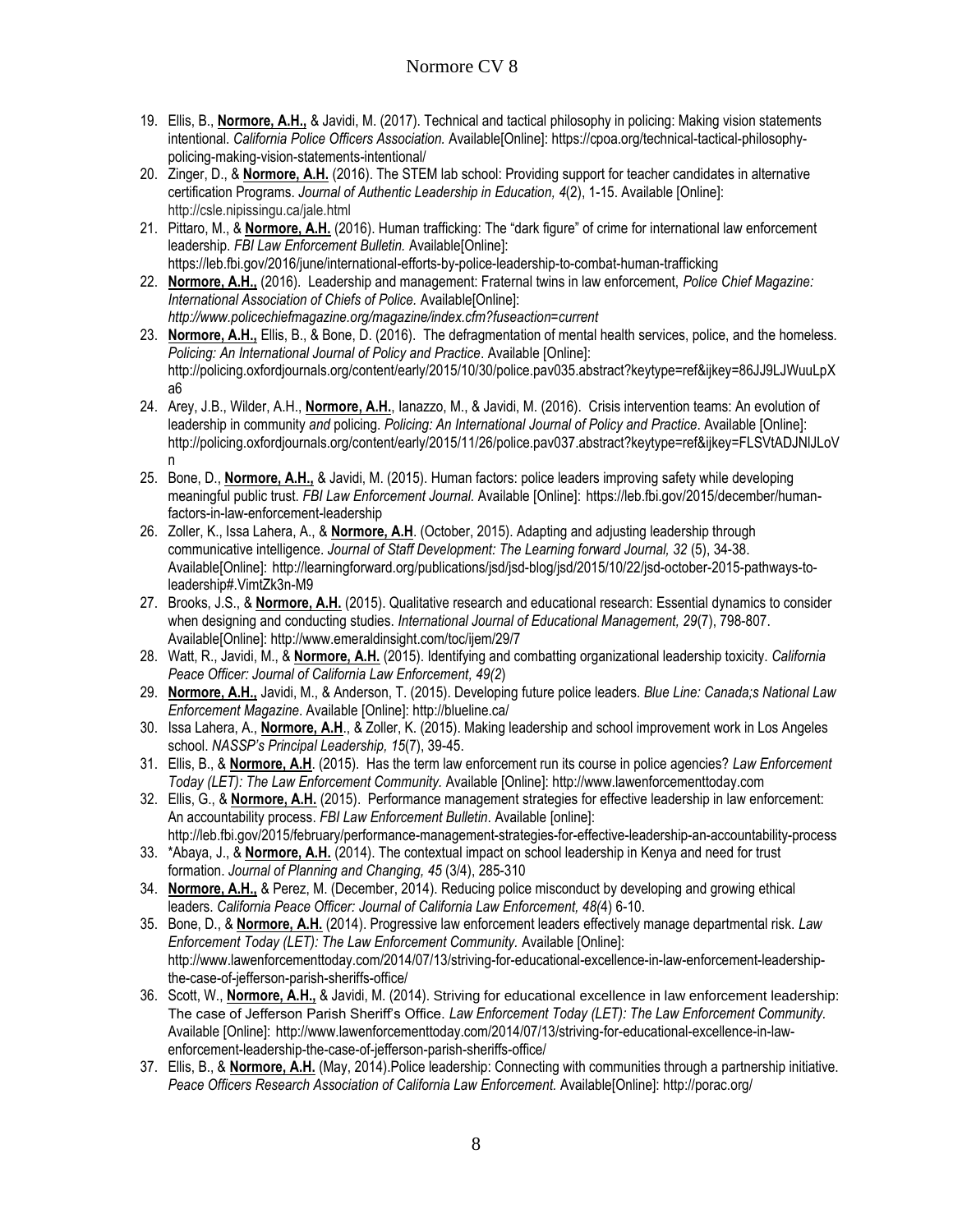- 38. Irwin, J., & **Normore, A.H.** (2014). The ladder principle in police management: Shakedown style, pragmatic bureaucrat, and the real manager. *Law Enforcement Today (LET): The Law Enforcement Community.* Available [Online]: http://www.lawenforcementtoday.com/2014/04/29/the-ladder-principle-in-police-management-shakedown-stylepragmatic-bureaucrat-and-the-real-manager/
- 39. Ellis, B., & **Normore, A.H. (**2014). Community-oriented policing: The power of collaboration. *Law Enforcement Today (LET): The Law Enforcement Community.* Available[Online]: http://www.lawenforcementtoday.com/2014/03/09/community-oriented-policing-the-power-of-collaboration/
- 40. Ellis, G., & **Normore, A.H.** (February, 2014). A self-assessment for law enforcement leadership improvement: The 6 traits of a successful police leader. *Law Enforcement Today (LET): The Law Enforcement Community.*  Available[Online]: http://lawenforcementtoday.com/2014/02/10/a-self-assessment-for-law-enforcement-leadershipimprovement-the-6-traits-of-a-successful-police-leader/
- 41. Zoller, K., **Normore, A.H.,** & MacDonald, S. (Jan. 2014). Adaptive leadership from the frontline law enforcement supervisor*. Police Chief: International Association of Chiefs of Police.* Available[Online}: http://www.policechiefmagazine.org
- 42. Issa Lahera, A., & **Normore, A.H**. (2013). A culture of continuous improvement for improved educational leadership development and training. *Policy Analysis for California Education (PACE).* Stanford University, Palo Alto, CA: Stanford University Research Center.
- 43. Scott, K., & **Normore, A.H.** (2013). The impact of accelerated learning on student achievement in community college: A case study. *Journal of Applied Research in the Community College, 20*(2), 15-28.
- 44. Zoller, K., **Normore, A.H.,** & Harrison, E. (March, 2013).Leadership thinking: A discipline of the mind for the effective law enforcement supervisor. *Journal of Authentic Leadership in Education, 2(*4), 1-10. Available [Online]: http://csle.nipissingu.ca/JALE/Vol2No4FINAL2.pdf
- 45. Choate, B., **Normore, A.H.,** & Bates, D. (2012). Maximizing Education Reaching Individual Transformation (M.E.R.I.T.): A groundbreaking leadership development program for inmates in Los Angeles County Sheriff's Department. Law Enforcement Today (LET): The Law Enforcement Community. Available[online]: http://lawenforcementtoday.com/2012/10/17/maximizing-education-reaching-individual-transformation-merit/#comment-2487
- 46. **Normore, A.H.,** & Issa-Lahera, A. (August, 2012)*.* Striving for authenticity in leadership program development and implementation: Transforming a community of professional practice. *Journal of Authentic Leadership in Education*, *2*(2), Available [On-line]: http://csle.nipissingu.ca/JALE/JALE\_Vol2Num2Online.pdf
- 47. **Normore, A. H.,** & Ilon, l. (2010). Global educational leadership for Innovation and change. *The International Journal of the Humanities, 8*(2), 129-140.
- 48. \*Abaya, J. O., & **Normore, A. H**. (2010). No strangers in this school: How school principals can honor community and public relations that support multicultural students. *Journal of School Public Relations, 31*(1), 189-204. **Note:** This is a publication with Barbara Jackson Scholar Mentee (UCEA Sponsored Program).
- 49. Jean-Marie, G., & **Normore, A. H**. (2010). The impact of relational leadership, social justice, and spirituality among female secondary school leaders. *International Journal of Urban Educational Leadership 4*(1), 22-43.
- 50. Brooks, J. S., & **Normore, A.H.** (2010). Educational leadership and globalization: Literacy for a glocal perspective. *Educational Policy: An Interdisciplinary Journal of Policy and Practice, 24*(1), 52-82.
- 51. Jean-Marie, G., **Normore, A.H.,** & Brooks, J. (June, 2009). Leadership for social justice: Preparing 21st century school leaders for a new social order. Journal of Research on Leadership Education, 4(1): Available [online]: <http://www.ucea.org/current-issues/>
	- **Note:** This is a featured article with six responses from international scholars.
- 52. *\**Paul*-*Doscher, S., & **Normore, A.H.** (2008). The moral agency of the educational leader in times of national crisis and conflict. *Journal of School Leadership, 18(*1), 8-42.
- 53. **Normore, A.H.,** & Jean-Marie, G**.** (2008). Female secondary school leaders: At the helm of social justice, democratic schooling, and equity. *Leadership and Organizational Development Journal, 29*(2), 182-205.
- 54. \*Riaz, O., & **Normore, A.H.** (2008). Examining the spiritual dimension of educational leadership. *University Council for Educational Administration (UCEA), Journal of Values and Ethics in Educational Administration, 6*(4), 1-8
- 55. \*del Val, R.E., & **Normore, A.H.** (2008). Leadership for social justice: Bridging the digital divide. *University Council for*  Educational Administration (UCEA, International Journal of Urban Educational Leadership, 2, 1-15. Available [On-line]: http://www.uc.edu/urbanleadership/current\_issues.htm
- 56. Brooks, J.S., Jean-Marie, G., **Normore, A.H.,** & Hodgins, D. (2007). Distributed leadership for social justice: Equity and influence in an urban high school. *Journal of School Leadership*, *17*(4), 378-408.
- 57. **Normore, A. H.** (2007). A continuum approach for developing school leaders in a large urban school district. *UCEA*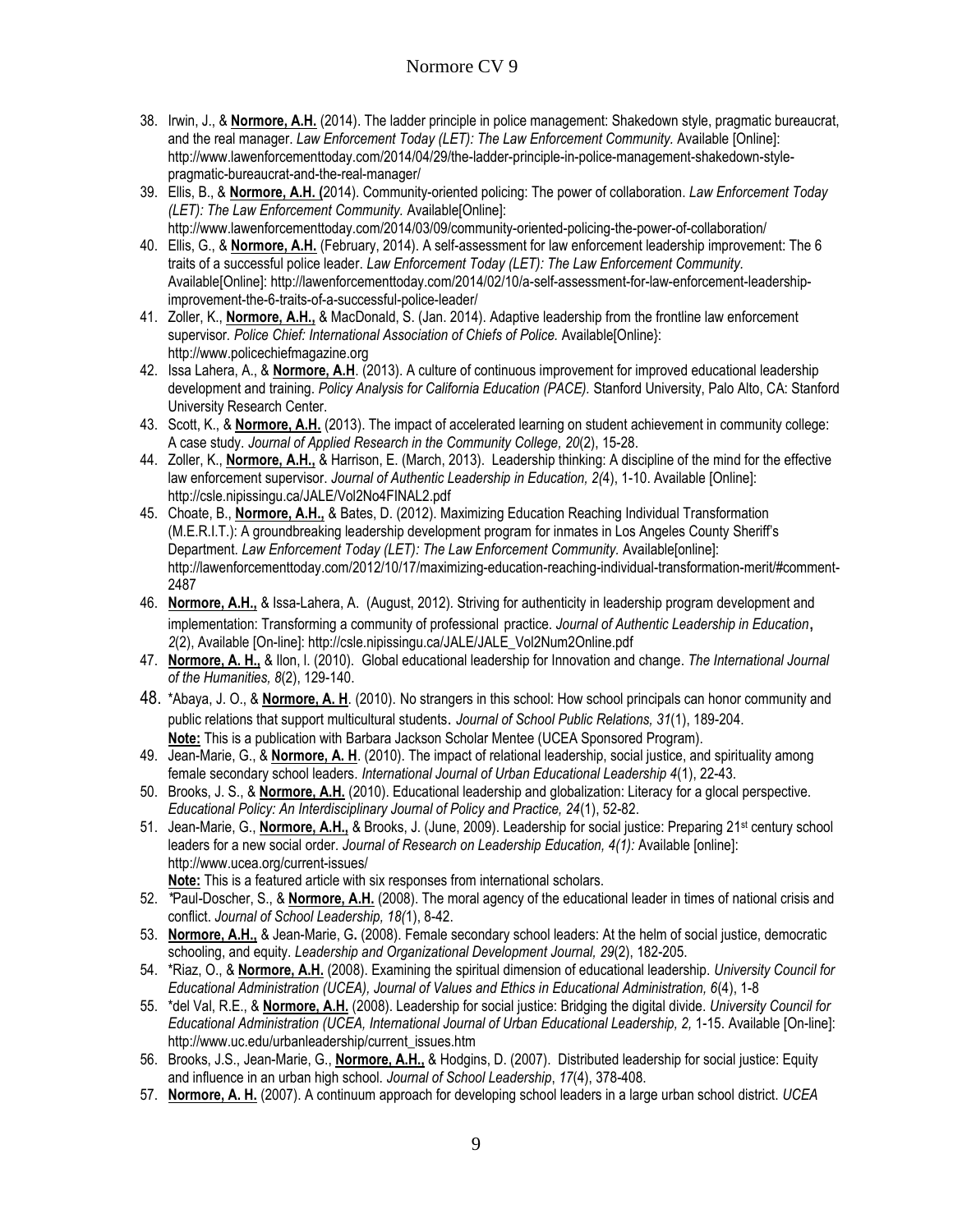*Journal of Research on Leadership Education, 2*(3). Available[On-line]: http://www.ucea.org/JRLE/issue.php

- 58. **Normore, A.H.,** Rodriguez, L., & Wynne, J. (2007). Making all children winners: Confronting issues of social justice to redeem America's soul. *Journal of Educational Administration, 45*(6), 653-671.
- 59. \***Normore, A.H.,** & Paul Doscher, S. (2007). Using media as the basis for a social issues approach to promoting moral literacy in university teaching. *Journal of Educational Administration, 45*(4), 427-450. **Note**: Best Publication Award for Leadership for Social Justice (AERA-SIG), 2008
- 60. Jean-Marie, G., & **Normore, A. H.** (2006). A repository of hope for social justice: Black women leaders at Historically Black Colleges and Universities, *International Electronic Journal for Leadership in Learning, (10),* Special issue. Available [On-line]: http://www.ucalgary.ca/~iejll/
- 61. \***Normore, A.H.,** & Blanco, R. (2006). Leadership for social justice and morality: Collaborative partnerships, schoollinked services and the plight of the poor*. International Electronic Journal for Leadership in Learning, (10),* Special issue. Available [On-line]: http://www.ucalgary.ca/~iejll/
- 62. **Normore, A. H.** (2006). Leadership recruitment and selection in school districts: Trends and issues, *Journal of Educational Thought*, *40*(1), 41-73.
- 63. \***Normore, A. H.,** & Loughry. K. (2006). Avoiding the pitfalls of the rookie year: How a mentor can help, *Kappa Delta Pi Record, 43*(1),25-30.
- 64. **Normore, A. H.,** & Ilon, L. (2006). Cost effective inputs: Is class size reduction the best investment for Florida? *Educational Policy, An Interdisciplinary Journal of Policy and Practice*, *20*(2), 429- 454.
- 65. Ilon, L., & **Normore, A. H.** (2006). Relative cost-effectiveness of school resources on achievement, *Journal of Education Finance, 31*(3), 238-254.
- 66. Brooks, J. S., & **Normore, A. H.** (2005). An Aristotelian framework for the development of ethical leadership, *University Council for Educational Administration (UCEA), Journal of Values and Ethics in Educational Administration, 3*(2), 1-8.
- 67. **Normore, A. H.** (2005). Integrating personnel evaluation in the planning and evaluation of school improvement initiatives, *American Journal of Evaluation*, *26*(3), 1-4.
- 68. \***Normore, A. H.,** & Floyd, A. (2005). Teachers taking professional abuse from principals: Practice that's so bad it must violate a school's core values. *The Education Digest*, *71*(2), 44-49.
- 69. \***Normore, A. H.,** & Floyd, A. (2005). A roller coaster ride: The twists and turns of a novice teacher's relationship with her principal. *Phi Delta Kappan, 86*(10), 767-771.
- 70. \*Trinidad, C., & **Normore, A. H.** (2005). Leadership and gender: A dangerous liaison? *Leadership and Organization Development Journal, 26*(7), 574-590.
- 71. **Normore, A. H.** (2004). Leadership success in schools: Planning, recruitment and socialization. *International Electronic Journal for Leadership in Learning, 8*(10), Special Issue*.* Available [On-line]: http://www.ucalgary.ca/~iejll
- 72. **Normore, A. H.** (2004). Performance appraisals of school administrators in one Canadian school district: A contemporary model. *Alberta Journal of Educational Research, 50*(3), 282-297. **Note:** Article selected for Feature: *Curriculum Leadership: An electronic journal for leaders in education, 3*(2), February, 2005. Available [online]: http://www.curriculum.edu.au/leader/contents\_listings,59.html?issueID=9721
- 73. **Normore, A. H.** (2004). Lester B. Pearson Elementary School: First year journey with the change process. *University Council for Educational Administration (UCEA), Journal of Cases in Educational Leadership, 7*(3), 35-44. Available [On-line]: http://www.ucea.org/html/cases/past.html
- 74. **Normore, A. H.** (2004). Ethics and values in leadership preparation programs: Finding the North Star in the dust storm. *University Council for Educational Administration (UCEA), Journal of Values and Ethics in Educational Administration, 2*(2), 1-7.
- 75. **Normore, A. H**. (2004). Recruitment and selection: Addressing the leadership shortage in one large Canadian school district. *Canadian Journal of Educational Administration and Policy, 30, May 12, 2004. Available [On-line]:* http://www.umanitoba.ca/publications/cjeap.
- 76. **Normore, A. H.** (2004). Socializing school administrators to meet leadership challenges that doom all but the most heroic and talented leaders to failure. *International Journal of Leadership in Education, Theory and Practice, 7*(2), 107- 125*.*
- 77. \*Quick, P., & **Normore, A. H.** (2004). Moral leadership in the 21st century: Everyone is watching especially the students. *Educational Forum, 68*(4), 336-447.
- 78. **Normore, A. H.** (2004). The edge of chaos: School administrators and accountability. *Journal of Educational Administration, 42*(1), 55-77. **Note:** Selected as Lead feature article: *Information and Planning that Makes a Difference: Educational E-Newsletter*

(Winter, 2005). Available [online]: http://www.perspec.com/EducationalEnewsletterWinter2005.pdf

79. **Normore, A. H.** (2002). Recruitment, socialization and accountability of school administrators in two Ontario school districts. *Ontario Principals Council Register: Professional Journal for Ontario's Vice-Principals and Principals, 4*(3), 22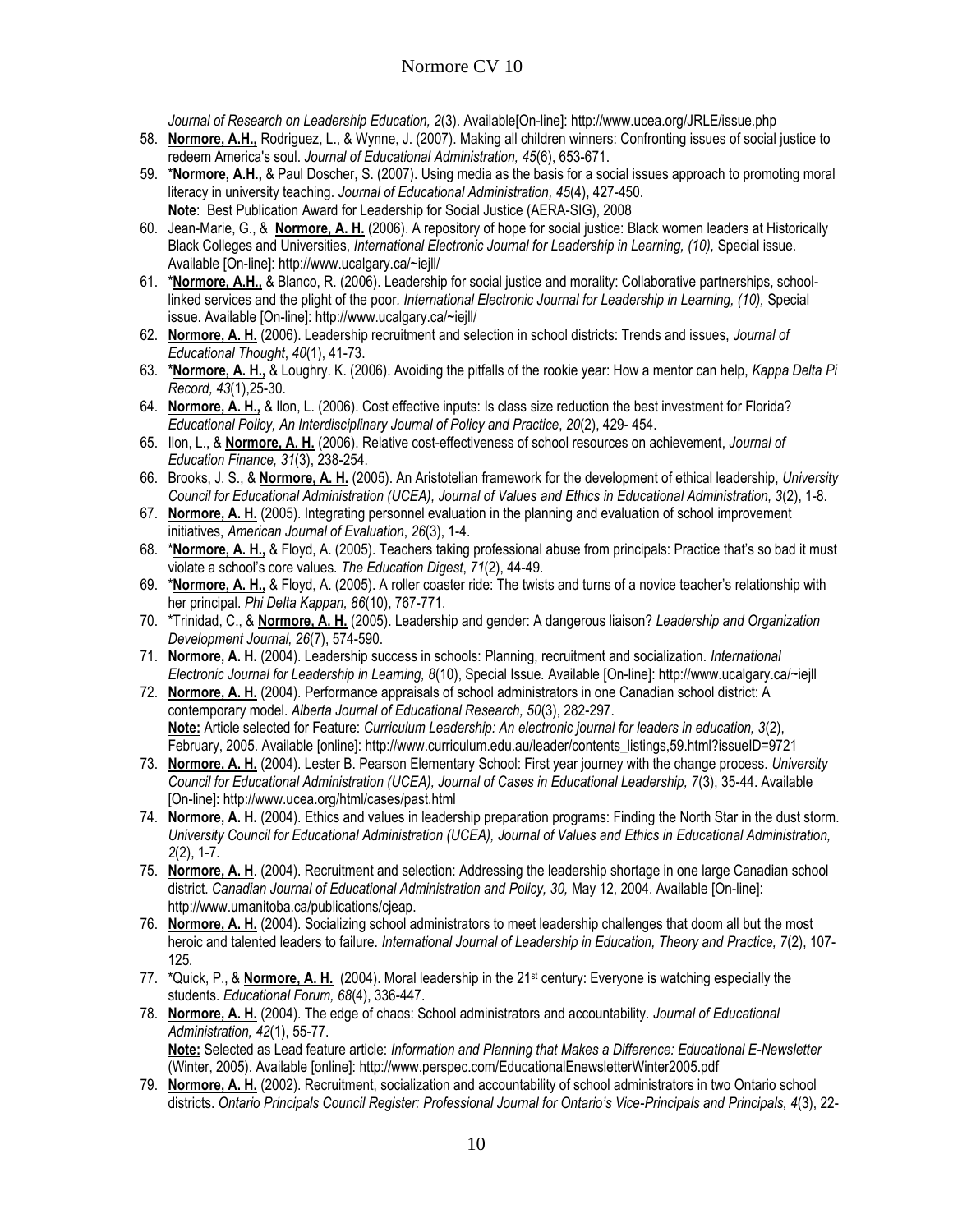40.

## **In Review (Total: 3)**

- 1. Hamdan, K., & **Normore, A.H**. (in review). Developing and supporting novice teachers in urban, high-needs schools: A teacher support Institute*. Issues in Teacher Education*
- 2. Ellis, B., **Normore. A.H.,** & Javidi, M. (in review). Confidence without competence: A dangerous recipe for tactical considerations. *Police Chief Magazine*
- 3. Zinger, D., Hamdan, K., & **Normore, A.H**. (in review). The impact of summer lab school: Implications for student learning and teacher candidate preparation. *Teacher Education Quarterly*

#### **Chapters in Books (Total: 60)**

- 1. **Normore, A.H.,** Issa Lahera, A., & Jhun, J. (in press, 2019). When leaders grow, they grow others: Overcoming immunity to change. In J.S. Brooks, T. Watson and A. Heffernan (Eds*.), The school leadership survival guide: What to do when things go wrong, how to learn from mistakes, and why you should prepare for the worst (pp. xxxxxx).* Charlotte, NC: Information Age Publishing
- 2. Adriaan, S. C., **Normore, A.H.,** & Brooks, J.S. (in press, 2019). How school leadership influences (and is influenced by) immigration. In E. Crawford and L. Donner (Eds.), *Routledge research in educational equality and diversity* (pp. xxx-xxx). New York, NY: Routledge.
- 3. **Normore, A.H**. (in press, 2020). Leadership for equity, diversity and social justice. In R. Papa (Ed.), *Oxford encyclopedia of educational administration*. New York, New York: Oxford University Press.
- 4. **Normore, A.H.,** & Rintoul, H. (in press, 2020). Values-based leadership and the quest for inclusive organizational practices. In R. Papa (Ed.), *Oxford encyclopedia of educational administration.* New York, New York: Oxford University Press.
- 5. Fernandez, Y., Fortner, K., Issa Lahera, A., & **Normore, A.H**. (in press, 2018). The intersectionality of race, gender and urban leadership: Four school leaders (re)constructing self and identity. In J.A. Gammel, S. Motulsky, and A. Rutstein-Riley (Eds.), *I am what I become: Constructing an identity as a lifelong learner* (XXX-XXX). Charlotte, NC: Information Age Publishing.
- 6. **Normore, A.H.** (2018). **Book Foreword:** *Education and Muslim identity during a time of tension: Inside an American Islamic school,* by Melanie Brooks. New York, NY: Routledge/Taylor & Francis
- 7. **Normore, A.H.** (2018). Shaped by values, experiences and environment. In D. Griffiths and S. Lowrey (Eds.), *The international leader reader: Narratives of experience* (16-18). Burlington, Ontario, Canada: Word and Deed Publishing
- 8. **Normore, A.H.** (2018, in press). *Not* making the grade: How increased reliance on adjunct faculty diminishes excellence, academic freedom, and the search for new knowledge. In P. Brug, Z. R. Ritter, and K.R. Roth (Eds.), *Marginality in the urban center: Costs and challenges of continued whiteness in the Americas (and beyond)* (XXX-XXX) New York, NY: Palgrave MacMillan
- 9. **Normore, A.H.,** Brooks, J.S., & Fortner, K. (2018). Bridging the digital divide though the lens of social justice leadership. In A.H. Normore & Issa Lahera, A. (Eds.), *Crossing the bridge of the digital Divide: A walk with global leaders (*XXX-XXX*).* Charlotte, NC.: Information Age Publishing
- 10. Brooks, J. S., & **Normore, A.H.** (2018). Qualitative research in educational leadership and policy studies: Issues in the design and conduct of studies. In C.R. Lochmiller (Ed.), *Complementary research methods for educational leadership and policy studies* (19-32). New York, NY: Palgrave Macmillan.
- 11. **Normore, A.H**. (2017). Prologue: Police leadership from a futurist viewpoint. In T. Anderson, K. Geisborne, & P. Halliday, (Eds.), *Every officer is a leader: Coaching leadership, learning and performance in justice, public safety and security organizations* (459-464).Holly Spring, NC: International Academy of Public Safety
- 12. **Normore, A.H**. (2017). Social justice and restorative processes in urban schools: Historical ocntext. In A.H. Normore and A. Issa Lahera (Eds.). *Restorative practice meets social justice: Un-silencing the voices of "atpromise" student populations* (1-18). Charlotte, NC: Information Age Publishing.
- 13. Nguyen, H.O., & **Normore, A.H.** (2017). The 'at promise' model minority student: Providing equity, restorative practices, and access to mental health supports. In A.H. Normore and A. Issa Lahera (Eds.). *Restorative practice meets social justice: Un-silencing the voices of "at-promise" student populations* (39-52). Charlotte, NC.: Information Age Publishing.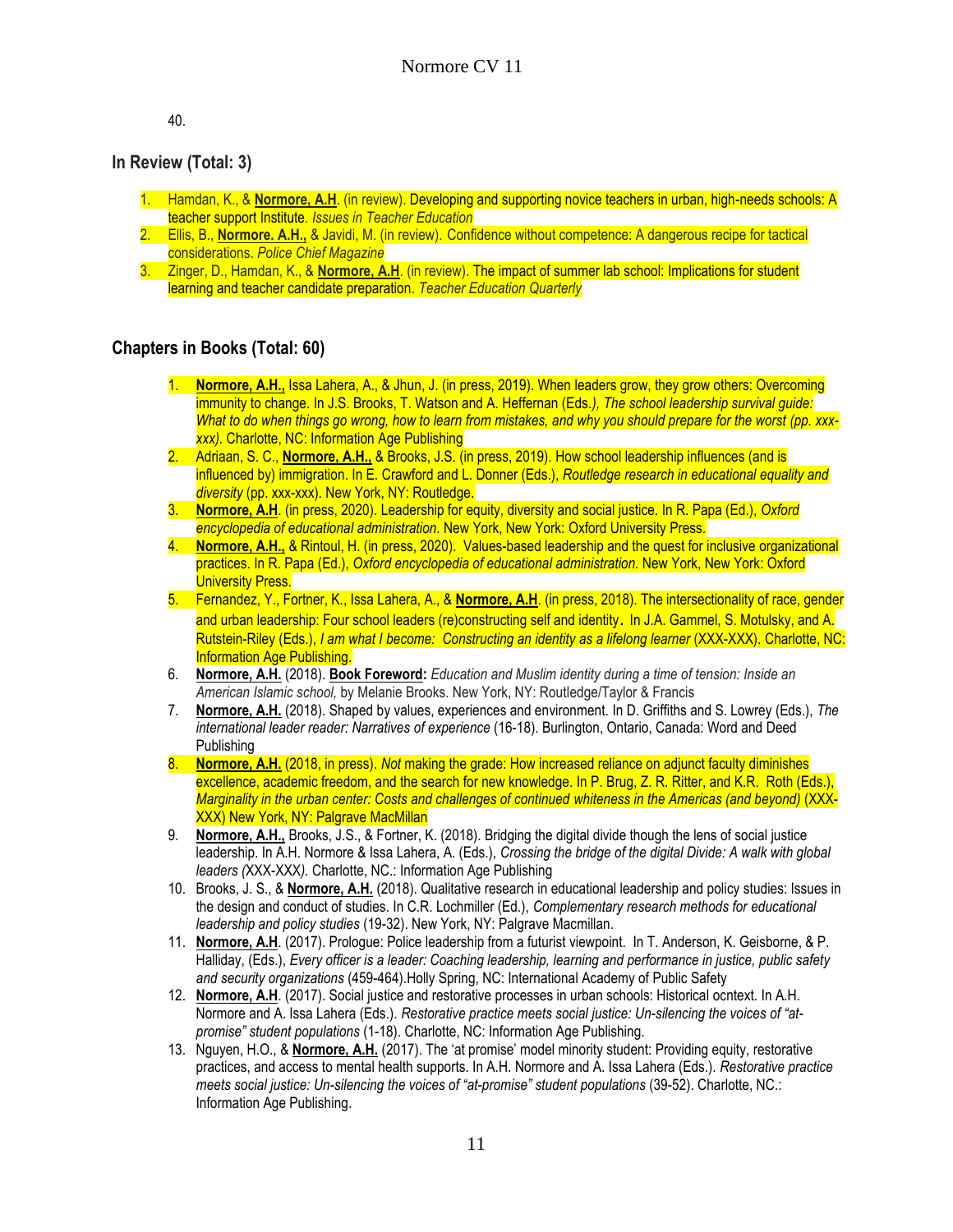- 14. **Normore, A.H.,** & Jarrett, B. (2017). Implementing restorative processes to mediate conflict and prevent violence in urban schools. In S. Singh and N. Erbe (Eds.), *Creating a sustainable vision of nonviolence in schools and society* (222-237). Hershey, PA.: IGI Global Publishers.
- 15. **Normore, A.H**., & Jean-Marie, G. (2017). "Down by the riverside" How Mahalia Jackson exemplified leadership through the Negro Spiritual. In T. Watson, F. Beachman, and J. Brooks (Eds.), *Educational Leadership and music* (pp. 207-216). Charlotte, NC: Information Age Publishing.
- 16. **Normore, A.H.** (2017). **Book Foreword.** *Within reach: Providing universal access to the four pillars of literacy,* by H.O. Nguyen and J. Sesky. Charlotte, NC.: Information Age Publishing
- 17. **Normore, A.H.,** Brooks, J.S., & Silva, S.M. (2016). Global core leadership competencies: A response to 'institutional culture' and *(in)-*competence in higher education. In A.H. Normore and J.S. Brooks (Eds.), *The dark side of leadership: identifying and overcoming unethical practice in organizations* (155-176). Bingley, UK.: Emerald Group publishing.
- 18. Watt, R., Javidi, M., & **Normore, A.H.** (2016). Increasing darkness: Combining toxic leadership and volatility, uncertainty, complexity and ambiguity (VUCA). In A.H. Normore and Jeffrey S. Brooks (Eds.), *The dark side of leadership: Identifying and overcoming unethical practice in organizations* (196-206). Bingley, UK: Emerald Group Publishing.
- 19. Ellis, B., & **Normore, A.H.** (2016). Effective engagement and communication between first-line police supervisors and police officers. In **A.H. Normore,** M. Javidi and L. Long (2016). *The handbook of effective communication, leadership, and conflict resolution* (479 – 493). Hershey, PA: IGI Global Publishers.
- 20. Long, L., Javidi, M., Brooks-Hill, L., & **Normore, A.H.** (2016). Credible negotiation leadership: Using principled negotiation to improve international negotiation. In **A.H. Normore,** M. Javidi and L. Long (2016). *The handbook of effective communication, leadership, and conflict resolution* (430-455*).* Hershey, PA: IGI Global Publishers
- 21. **Normore, A.H**. (2016). Social and restorative justice: A moral imperative for educational leaders. In G. Lakomski (Ed.), *The New Encyclopedia of Educational Philosophy and Theory* (EEPAT). Victoria, Australia: Centre for the Study of Higher Education, The University of Melbourne
- 22. **Normore, A.H.** (2016). **Book Foreword.** Culturally responsive leadership in higher education by L.J. Santamaria & A.P. Santamaria. New York: NY: Routledge, Taylor & Francis Group.
- 23. Brooks, J.S., & **Normore, A.H.** (2015). A glocal perspective on educational leadership. In G. Jean-Marie, S. Sider, & C. Desir (Eds.), *Comparative international perspectives on education and social change in developing countries and Indigenous Peoples in developed countries* (pp. 277-299). Charlotte, NC: Information Age Publishing.
- 24. Choate, B., & **Normore, A.H.** (2015). Transforming jail culture: Leadership for a community jailing model. In K. Esposito and A.H. Normore (Eds.), *Inclusive practices and social justice leadership for special populations in urban settings: A moral imperative* (pp. 123-142). Chapel Hill: North Carolina. Information Age Publishing.
- 25. Marietti, P., Tucker, J., & **Normore, A.H.** (2015). Chemically dependent adolescent Latino offenders: restorative and social justice as alternatives to incarceration. In K. Esposito and A.H. Normore (Eds.), *Inclusive practices and social justice leadership for special populations in urban settings: A moral imperative* (pp. 189-212). Chapel Hill: North Carolina. Information Age Publishing
- 26. Irwin, J., & **Normore, A.H.** (2015). Ethical dilemmas in undercover police work: Implications for international police leadership. In N. Erbe & A.H. Normore (Eds.), *Cross-cultural collaboration and leadership in modern organizations.* Hershey, PA: IGI Global Publishers.
- 27. Jean-Marie, G., & **Normore, A.H.** (2015). Relational leadership, social justice, and spirituality among female secondary school leaders in urban and suburban contexts. In J.S. Brooks and M. Brooks (Eds.). *Urban educational leadership for social justice*, (275–302). Charlotte, NC: Information Age Publishing.
- 28. **Normore, A.H.** (2015). Acknowledging and honoring the culture of Canada's First Nations: A leadership perspective. . In G. Jean-Marie, S. Sider, & C. Desir (Eds.), *Comparative international perspectives on education and social change in developing countries and Indigenous Peoples in developed countries* (pp. 103-123). Charlotte, NC: Information Age Publishing.
- 29. **Normore, A.H.,** Bone, D., Jones, D., Spell, S. (2015). To protect and educate: Legal mandates and complex leadership role of school resource officers. In A.H. Normore, P. Erhensal, P. First & M. Torres (Eds.), Legal frontiers in education: Complex law issues for leaders, policymakers and policy implementers, Bingley, UK: Emerald Group Publishing Limited.
- 30. **Normore, A.H.,** Ellis, B., Clamp. K., & Paterson, C. (2015). A global response to transforming police leadership and culture: Restorative justice and moral courage. In N. Erbe & A.H. Normore (Eds.), *Cross cultural collaboration and leadership in modern organizations.* Hershey, PA: IGI Global Publishers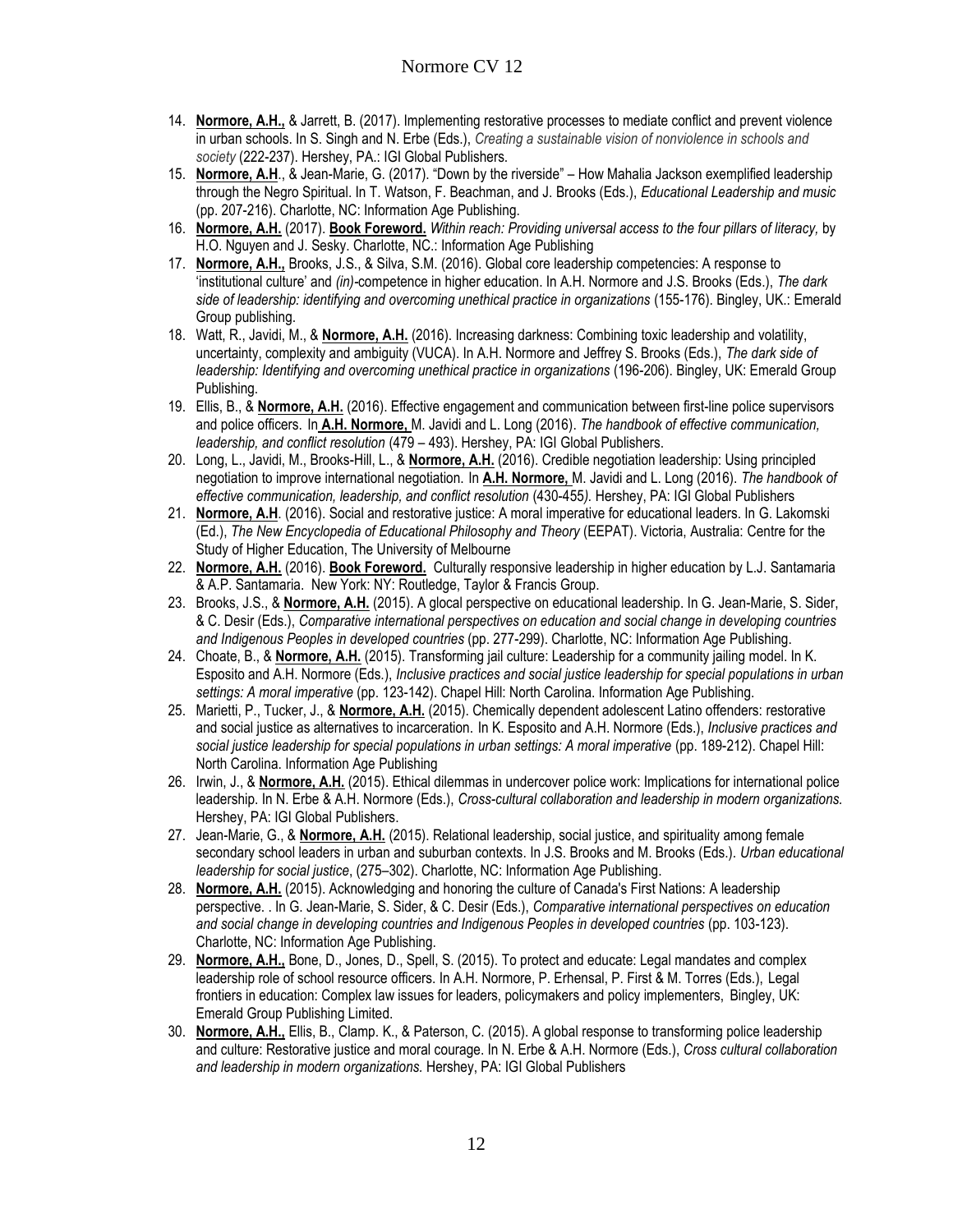- 31. **Normore, A.H.,** Erbe, N., & Singh, S. (2015). Authentic leadership in the context of social justice and organizational politics. In D. Armstrong and J. Ryan (Eds.), *Working (With/out) the system: Educational leadership, Micro-politics and social justice* (pp. 137-158). Charlotte, NC: IAP.
- 32. Jean-Marie, G., **Normore, A.H**., & Brooks, J.S. (2015). Learning to lead for social justice: How leadership preparation programs can improve equity in schools. In M.A. Khalifa, C. Grant-Overton, & N. Witherspoon-Arnold (Eds.), *Handbook of urban school leadership (*pp. 303-319). New York, NY: Rowman & Littlefield Press.
- 33. **Normore, A.H**., & Brooks, J.S (2014). The department chair: The conundrum of leadership versus management. In Issa Lahera, A., Hamdan, K., & **Normore, A.H**. (Eds.), *Pathways to excellence: Developing and cultivating leaders for the classroom and beyond* (pp. 3-19). Bingley, UK: Emerald Group Publishing Limited.
- 34. Issa Lahera, A., & **Normore, A.H**. (2014). Sustaining school leadership programs: Planning for leadership succession, recruitment, selection, and innovative curriculum. In K. Sanzo (Ed*.). Sustainable innovation in school leadership preparation and development* (pp. 1-21). Charlotte, NC: Information Age Publishing.
- 35. Ilon, L., & **Normore, A.H.** (2014). Educational leadership when competitiveness means collaboration. In Abdul Hamid, J.,& Paredes-Canilao, N. (Eds.), *Educational leadership and leadership education* (pp. 2-23). University of the Philippines Baguio, Baguio City: Philippines, University of Philippines Press (UPP).
- 36. Leonard, P., Schilling, T., & **Normore, A.H.** (2014). Towards a holistic approach to moral development of educational leaders. In Branson, C. and Gross, S. (Eds.), An international handbook for the development of ethical educational leadership (533-576). New York, NY: Routledge/Taylor & Francis.
- 37. Choate, B., & **Normore, A.H.** (2013). Leadership's role in reducing jail violence and recidivism. In Normore, A.H., & Erbe, N. (Eds.), *Collective efficacy as a multidisciplinary approach to leadership development: International perspectives* (pp. 163-182). Bingley, UK: Emerald Group Publishing Limited.
- 38. **Normore, A.H.,** & Slayton, J. (2013). Charter schools: Potential to fulfill the goals of public education in an equitable manner and better serve purposes of social justice. In K. Hughes & S. Millman-Silva (Eds.), *Identifying leaders for urban charter, autonomous and independent schools: Above and beyond the standards* (pp. 29-42). Bingley, UK: Emerald Group Publishing.
- 39. **Normore, A.H.** (2012). **Book Foreword.** In C. Boske & S. Diem (Eds.), Global leadership for social justice: Taking it from the field to practice (pp. xi - xiii). Bingley, United Kingdom: Emerald Group Publishing Limited.
- 40. Issa Lahera, A., & **Normore, A.H.** (2012). The field-based project as a large scale active learning initiative. In Sanzo, K., Myran, S., & Normore, A.H. (Eds.), Successful school leadership preparation and development (pp. 49 - 72). Bingley, United Kingdom: Emerald Group Publishing Limited.
- 41. **Normore, A.H.** (2012). Role of values in work-life balance: Restoring harmony and reclaiming purpose. In J. Marshall (Ed.), *Juggling flaming chainsaws: Faculty in educational leadership try to balance work and life (pp. 323-*335). Charlotte, NC: Information Age Publishing.
- 42. **Normore, A.H.,** & Brooks, J.S. (2012). Instructional leadership in the era of No Child Left Behind*.* In L. Volante (Ed.), *School leadership in the context of standards-based reform: International perspectives* (pp. 41-67) New York, NY: Springer.
- 43. Duyar, I., & **Normore, A.H.** (2012). Performance beyond expectations: A closer look at teacher's task performance, discretionary performance, and career aspirations. In Duyar, I., & Normore, A.H. (Eds.), *Discretionary behavior and performance in educational organizations: The missing link in educational leadership and management* (pp. 87-116). Bingley, United Kingdom*:* Emerald Group Publishing Limited.
- 44. Esposito, M. K., **Normore, A.H.,** & Jones, A. (2012). Maximizing benefits of correctional educational programs: Best practices. In Fitch, B.D., & Normore, A.H. (Eds.), *Education-based incarceration and recidivism: The ultimate social justice crime fighting tool* (pp. 143-162). Chapel Hill, North Carolina: Information Age Publisher.
- 45. **Normore, A.H.,** Fitch, B.D., & Camp, S. (2012). Social justice and the future of correctional education. In Fitch, B.D., & Normore, A.H. (Eds.), *Education-based incarceration and recidivism: The ultimate social justice crime fighting tool* (pp. 201-210). Chapel Hill, North Carolina: Information Age Publishers.
- 46. **Normore, A.H.** (2011). Case commentary: Planning ahead. In G. L. Porter and D. Smith (Eds*.), Case studies in inclusive education* (pp. 117-118). Ontario College of Teachers and Canadian Association for Community Living, Toronto, Ontario. Rottterdam, The Netherlands: Sense Publishers.
- 47. Fitch, B.D., **Normore, A.H.,** & Werner, D. R. (2011). Theories of criminal justice: The influence of value attributions on correctional education. In Normore, A.H. & Fitch, B.D. (Eds.), *Leadership in education, corrections and law enforcement: A commitment to ethics, equity and excellence* (pp. 161-184). Bingley, UK: Emerald Group Publishing.
- 48. **Normore, A.H.** (2011). The process of transforming the doctoral dissertation or thesis into publications. In T. Rocco & T.Hatcher (Eds*.)*, *The handbook for scholarly writing and publishing* (pp. 75-88). Thousand Oaks, CA: Sage Publications.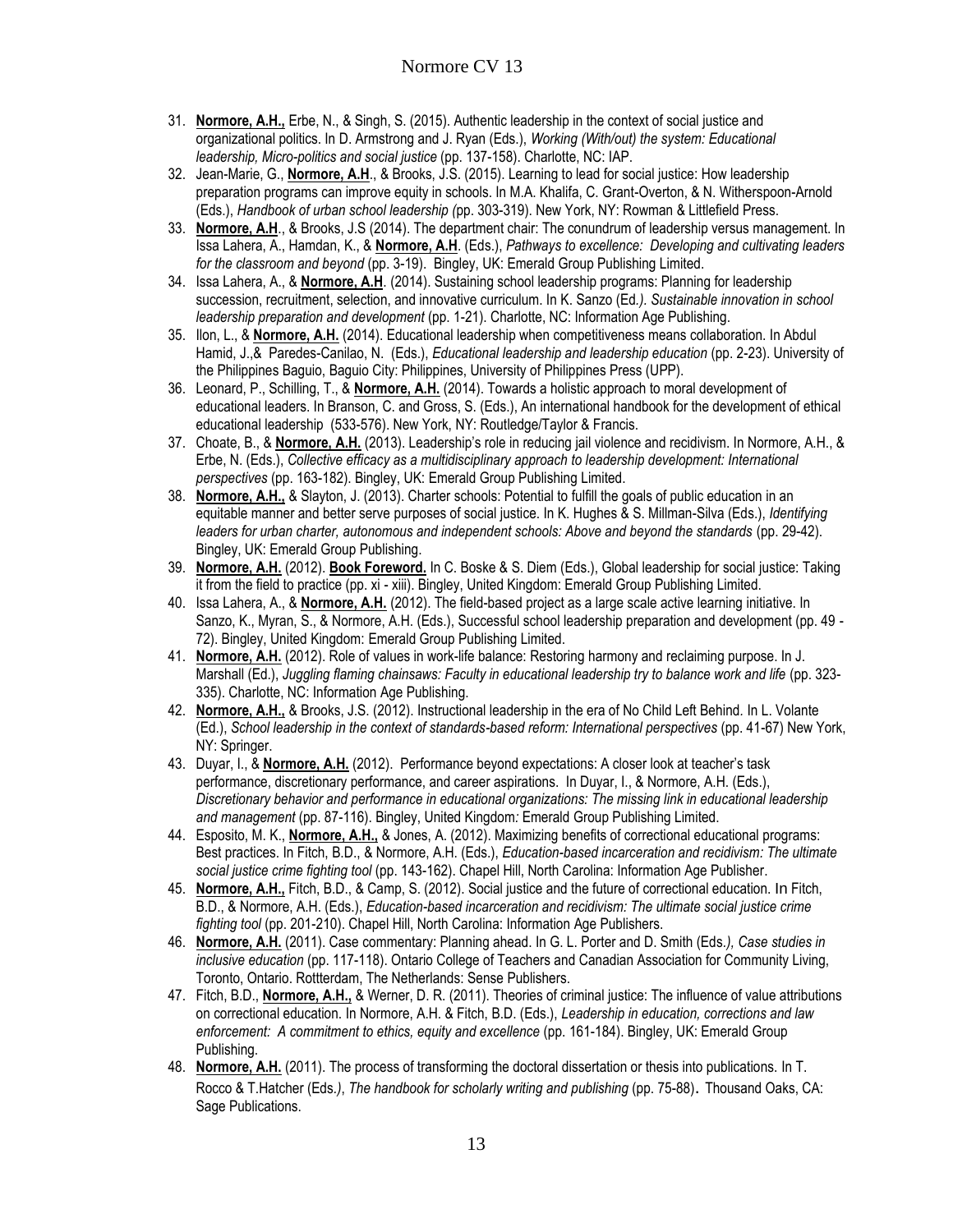- 49. **Normore, A.H.,** & Cook, L.H. (2011). The new "proposed" Doctoral Degree in Educational Leadership (Ed. D.) at a Comprehensive University in Southern California. In Callejo Pérez, D., S.M. Fain & J.J. Slater (Eds.). *Higher education and human capital: Re/thinking the doctorate in America.*(pp.116-144). Rotterdam, Amsterdam: Sense Publishers.
- 50. Alfred, M. & **Normore, A.H**.( 2010). Developing urban school leaders in times of radical change: Investigating the school improvement zone of a large urban school district in south east United States**.** In A.H. Normore (Ed.), *Global perspectives on educational leadership reform: The development and preparation of leaders of learning and learners of leadership* (pp. 163-186). Emerald Group Publishing Limited, Bingley, United Kingdom.
- 51. **Normore, A.H.** & Brooks, J.S. (2010). Developing and preparing globally competent educational leaders. In H.SoongHe (Eds.). *Managing and developing core competencies in a learning society* (pp. 151-180). Seoul, Republic of Korea, Seoul National University Press.
- 52. **Normore, A.H.,** & Jean-Marie, G. (2010). Development and preparation of leaders of learning and learners of leadership. In A.H. Normore (Ed.), *Global perspectives on educational leadership reform: The development and preparation of leaders of learning and learners of leadership* (pp. 105-121).Emerald Group Publishing Limited, Bingley, United Kingdom.
- 53. **Normore, A.H.** (2010). Historical context of educational leadership preparation programs. In G. Jean-Marie & A. H. Normore (eds.), *Educational leadership preparation programs: Innovative and interdisciplinary approaches to the Ed.D. and graduate education* (pp. 7-31). New York, NY: Palgrave MacMillan.
- 54. **Normore, A.H.,** & Slayton, J. (2010). An interdisciplinary doctoral program in educational leadership (Ed.D.):Addressing the needs of diverse learners in urban settings. In G. Jean-Marie & A. H. Normore (eds*.), Educational leadership preparation programs: Innovative and interdisciplinary approaches to the Ed.D. and graduate education* (pp.133-151). New York, NY: Palgrave MacMillan.
- 55. **Normore, A. H**. (2009). Choosing sides. In Ontario College of Teachers and Catholic Principal's Council of Ontario' Exploring leadership and ethical practice through professional inquiry (pp. 199-202). Les Presses de l'Universite Laval, Quebec, Quebec.
- 56. **Normore, A. H**. (2009). Culturally relevant leadership for social justice: Honoring the integrity of First Nations communities in Northeast Canada. In J. Collard & A.H. Normore (Eds.), Leadership and intercultural dynamics (pp. 47-68). Information Age Publishers, Chapel Hill, North Carolina.
- 57. \***Normore, A.H.,** & Blanco, R. (2008). Leadership for social justice and morality: Collaborative partnerships, school linked services and the plight of the poor. In A. H. Normore (Ed.), Leadership for social justice: Promoting equity and excellence through inquiry and reflective practice (pp. 215-252). Information Age Publishers. Chapel Hill, North Carolina.
- 58. Jean-Marie, G., & **Normore, A. H.** (2008). A repository of hope for social justice: Black women leaders at Historically Black Colleges and Universities. In A.H. Normore (Ed.), Leadership for social justice: Promoting equity and excellence through inquiry and reflective practice (pp. 3-36). Information Age Publishers. Chapel Hill, North Carolina.
- 59. **Normore, A. H**. (2006). **Book Foreword:** *When morning comes: Moments of strength, struggle and salvation*, by S. Gallon 111. Miami, Florida: Tri-Star Leadership, Inc.
- 60. **Normore, A. H.** (2001). Leadership succession planning. In P. T. Begley & C. Slater (Eds.), School leadership in Canada series, (pp. 23-28). Hillsdale, Ontario: Begley & Associates.

## **Government Report or Monograph (Total: 2)**

- 1. **Normore, A. H.** (2005). Recruitment and selection in school districts: Trends and issues. In *Research and Publication Abstracts*, *Center for Urban Education and Innovation Research Fellows*. Florida International University. Print Farm: Miami, Fl. Available [on-line]: education.fiu.edu/urbaned
- 2. Small, H., Earl, L., Lasky, S., Sutherland, S., & **Normore, A. H.** (2000, March). *Impact 2000: Report of the impact of government reforms on education*. Toronto, Ontario: Ontario Secondary School Teacher's Federation—OSSTF.

## **Newsletter Features (Total: 7)**

1. **Normore, A.H.,** Cunahan, E., Watts, M. (fall, 2008). Globalization and international leadership: International perspectives. USA, Philippines, and United Kingdom. *School Leadership News: American Educational Research Association's Division A Newsletter: Administration, Organization*, *and Leadership, 22*, 18-25.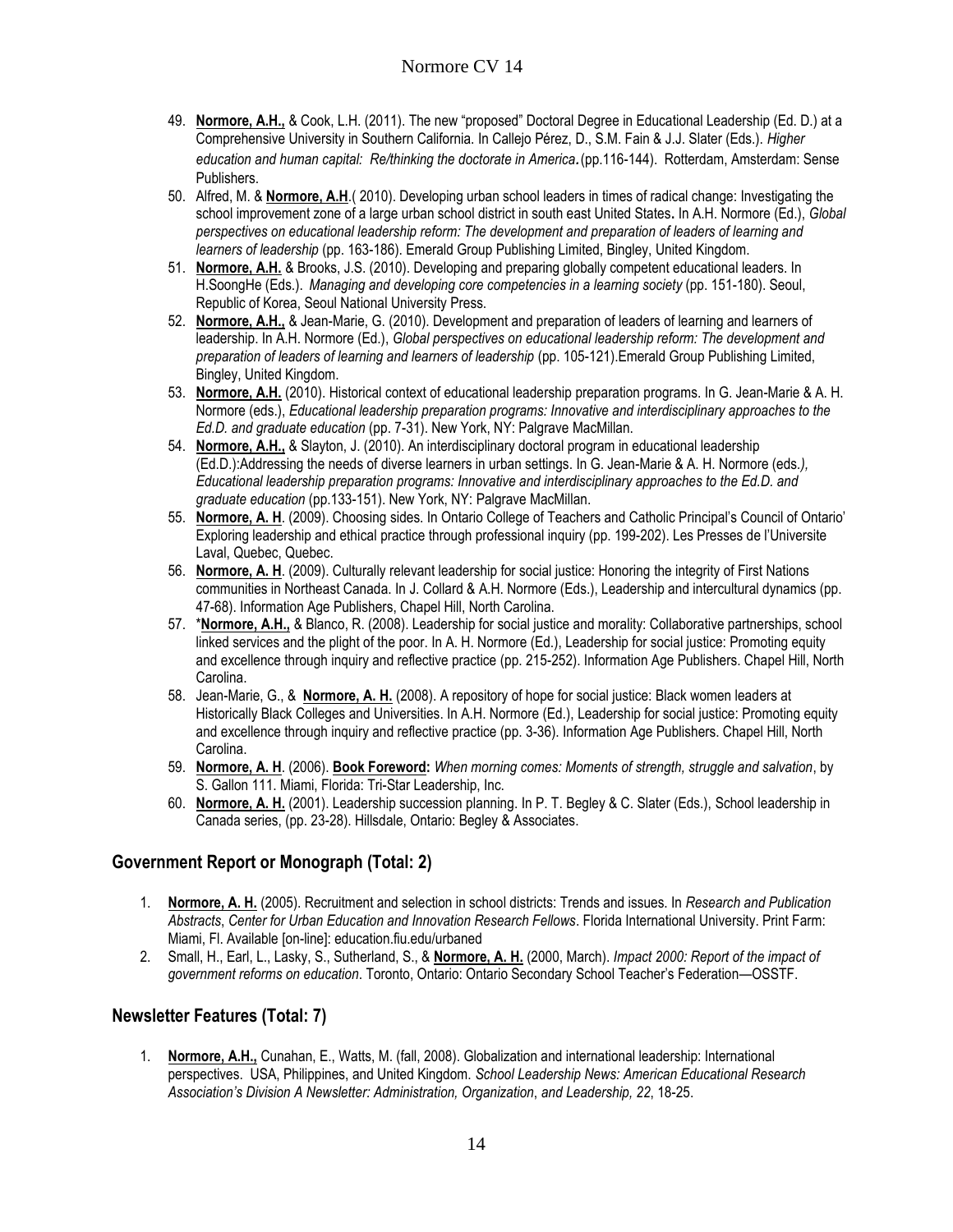- 2. **Normore, A.H.,** Cunahan, E., Watts, M. (2008). Point/Counterpoint: Potential and Problems of Educational Leadership in International Perspective(s). Three views represented: USA, Philippines, and United Kingdom. *UCEA Review, University Council of Educational Administration, 69*(2), 14-16.
- 3. **Normore, A. H.,** & Mary V. Alfred (2006, Summer).Leading change in the School Improvement Zone of Miami-Dade County Public Schools: A conversation with Irving Hamer, Part II. *School Leadership News: American Educational Research Association's Division A Newsletter: Administration, Organization*, *and Leadership, 16*, 7-13.
- 4. **Normore, A. H.,** & Mary V. Alfred (2006, Spring). Leading change in the School Improvement Zone of Miami-Dade County Public Schools: A conversation with Irving Hamer, Part I, *School Leadership News: American Educational Research Association's Division A Newsletter: Administration, Organization*, *and Leadership, 15*, 6-10.
- 5. **Normore, A. H.,** & Moses, R. (2006). From a pivotal Civil Rights activist to radical equations: Grassroots leadership and lessons for educational leaders. A conversation with Robert Moses. *UCEA Review, University Council of Educational Administration, 68*(1), 19-22.
- 6. **Normore, A. H.,** & Delpit, L. (2004). Leading other people's children: A conversation with Lisa Delpit. *School Leadership News: American Educational Research Association's Division A Newsletter: Administration, Organization*, *and Leadership, 8*, 11-13.
- 7. **Normore, A. H.** (2003). No principal left behind: The summer 2003 Technology Leadership Institute, *Technology Bytes Newsletter*, Florida International University, *2*(1), 3.

## **Book Reviews (Total: 28)**

- 1. **Normore, A.H.** (2011). [Review of the book *Ethical decision making in school administration: Leadership as moral architecture*, by Paul A. Wagner and Douglas J. Simpson] *Journal of Educational Administration, 49(*1), 95
- 2. **Normore, A.H.** (2009, Fall). [Review of the book *Turn around leadership for higher education, by Michael Fullan and Geoff Scott*]. *Journal of Higher Education.* Available[online]: http://www.springerlink.com/content/c309ph4w18812784/
- 3. **Normore, A. H.** (2008, Summer). [Review of the book *The little school system that could: Transforming a city school district*, by Daniel L. Duke]. *Teachers College Record,* Columbia University, New York. Available [on-line]: http://www.tcrecord.org/Content.asp?ContentID=15275
- 4. **Normore, A. H.** (2008, Winter). [Review of the book *Still separate and unequal: Segregation and the future of urban school reform*, by Barry A. Gold]. *Educational Administration Quarterly, 44*(1), *139-145.*
- 5. **Normore, A. H.** (2007, Fall). [Review of the book *Breaking through: Transforming urban school districts*, by John Simmons]. *Education Review, Journal of Book Reviews.* Available[on-line]: http://www.edrev.asu.edu/rauthor.html
- 6. **Normore, A.H.** (2007). [Review of book *Education policy in the media: Public discourses on education*, by Sue Thomas]. *Journal of Educational Administration, 45*(3), 345-347
- 7. **Normore, A. H.** (2007, Spring). [Review of the book *Keys to successful 21st century educational leadership*, by Michael Jazzar and Bob Algozzine]. *Education Review, Journal of Book Reviews.* Available[on-line]: http://www.edrev.asu.edu/rauthor.html
- 8. **Normore, A. H**. (2007, Spring). [Review of the book *What school boards can do: Reform governance for urban schools*, by Donald R. McAdams]. *Education Review, Journal of Book Reviews.* Available[on-line]: http://www.edrev.asu.edu/rauthor.html
- 9. **Normore, A. H.** (2007). [Review of the *book Leadership for social justice: Making revolutions in education* by Catherine Marshall and Maricela Oliva]. *Journal of Educational Administration, 45*(1), 123-126
- 10. **Normore, A. H.** (2006). [Review of the book *Cultivating leadership in schools: Connecting people, purpose, and practice* by Gordon A. Donaldson, Jr.]. *Education Review, Journal of Book Reviews.* Available[on-line]: http://www.edrev.asu.edu/rauthor.html
- 11. **Normore, A. H.** (2006). [Review of the book *A 'New' agenda for research in educational leadership*, by William Firestone and Carolyn Riehl]. *Journal of Educational Administration, 44*(5), 520-522.
- 12. **Normore, A. H.** (2006). [Review of the book *School choice and diversity: What the evidence* says, by Janelle T. Scott]. *Education Review, Journal of Book Reviews.* Available[on-line]: http://www.edrev.asu.edu/rauthor.html
- 13. **Normore, A. H.** (2005). [Review of the book *Advances in educational administration, Vol 6: Challenges of urban education and efficacy of school reform*, by Richard Hunter and Frank Brown (Eds.)]. *Journal of Educational Administration*, *43*(2), 232-235.
- 14. **Normore, A. H.** (2005).[ Review of the book *The skin that we speak: thoughts on language and culture in the classroom,* by Lisa Delpit and Joanne Kilgour Dowdy (Eds.)]. *Urban Education*, *40*(2), 223-229.
- 15. **Normore, A. H.** (2004). [Review of the book *Strategic leadership and educational improvement*, by M. Preedy, R. Glatter, and G. Wise]. *Journal of Educational Administration, 42*(5), 601-604.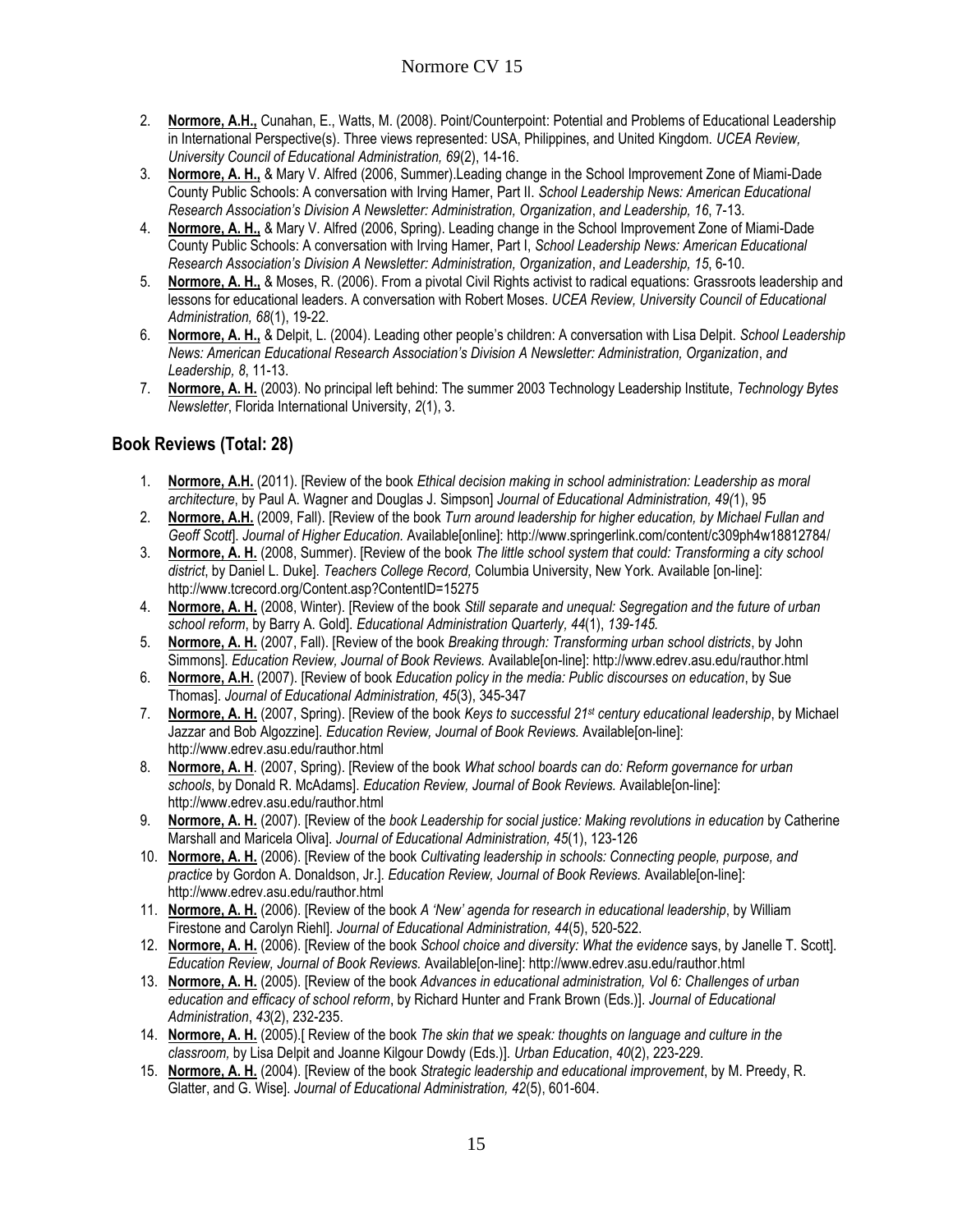- 16. **Normore, A. H.** (2004). [Review of the book *Good intentions are not enough: Transformative leadership for communities for difference,* by C. Shields]. *Journal of Educational Administration*, *42*(5), 604-607.
- 17. **Normore, A. H.** (2004). [Review of the *book School management in transition: schooling on the edge,* by D. E. Shuttleworth]. *Journal of Educational Administration, 43*(5), 607-610.
- 18. **Normore, A. H.** (2004). [Review of the book *The new work of educational leaders: changing leadership practice in an era of school reform,* by Peter Gronn]. *Journal of Educational Administration, 42*(4), 511-514.
- 19. **Normore, A. H.** (2004). [Review of the book *Transforming visions: Managing values in schools-A case study* by R. D. Crick]. *Journal of Educational Administration, 42*(4), 508-511.
- 20. **Normore, A. H.** (2004). [Review of the book *Breaking the silence: Overcoming the problem of principal mistreatment of teachers,* by Joseph Blasé and Jo Blasé]. *Journal of Educational Administration*, *42*(3), 403-407.
- 21. **Normore, A. H.** (2004). [Review of the book *The moral imperative of school leadership*, by Michael Fullan]*. Education Review, Journal of Book Reviews*. Arizona State University. Available[on-line]: http://www.edrev.asu.edu/rauthor.html
- 22. **Normore, A. H.** (2004).[ Review of the book *Human resources management for effective schools*, by John Seyfarth]. *Journal of the Florida Association for Supervision and Curriculum Development, 4*(2), 63.
- 23. **Normore, A. H.** (2004). [Review of the book *Finding your leadership style: A guide for educators*, by Jeff Glanz]. *Middle Ground: National Middle School Principals* (*NMSP*), *7*(3), 46-47.
- 24. **Normore, A. H.** (2003). [Review of the book *Beyond Monet: The artful science of instructional integration*, by Barrie Bennet and Carol Rolheiser]. *The Alberta Journal of Educational Research, 49* (4), pp. 383-386.
- 25. **Normore, A. H.** (2003). [Review of the book *The principalship: A reflective practice perspective*, by Thomas Sergiovanni]. *International Journal of Leadership in Education, Theory and Practice*, *6* (3), pp. 307-310.
- 26. **Normore, A. H.** (2003). [Review of the book *Being a successful principal: Riding the wave of change without Drowning*, by David Schumaker and William Sommers]*. Education Review, A Journal of Book Reviews*. Arizona State University. http://www.edrev.asu.edu/rauthor.html
- 27. **Normore, A. H.** (2003). [Review of the book *Being and becoming a principal: Role conceptions of assistant principals and principals,* by L. Joseph Matthews and Gary M. Crow]. *National Association of Secondary School Principals (NASSP) Bulletin, 87*(636), 80-83.
- 28. **Normore, A. H.** (2002). [Review of the book *Promising and proven programs for American schools*, by Robert Slavin and Olatokumbo Fashola]. *Canadian Journal of Education, 25*(4), 365-367.

#### **Invited Presentations (Total: 44)**

- 1. **Full Day Workshop:** *Introduction to restorative practices.* SOKA University, Aliso Viejo, April 13, 2018.
- 2. **Keynote Address***: The school to prison pipeline: Working with inmates.* The annual conference of Alternative to Violence Project (AVP). Seattle, Washington, May 25, 2015.
- 3. **Keynote Address:** *Leadership, values, and ethics through the lens of the juxtaposition of local and global perspectives.* The Annual Ethics and Leadership Conference, Deer Hurst, Toronto (fall, 2014)
- 4. **Keynote Address**: *Values and educational leadership in a variety of settings.* Ph.D Doctoral Student Orientation. The Annual International Summer Colloquium of Values and the Future of Educational Leadership, Nipissing University, North Bay, Ontario, Canada, July 18-19 (Summer, 2013)
- 5. **Keynote Address:** *Leadership preparation in context of ethics and social justice.* The Annual Ethics and Leadership Conference, Brisbane, Australia (fall, 2012)
- 6. **Keynote Address**: *Social justice leadership,* Doctoral Student Orientation, University of California San Diego/California State University San Marcos, Nov. 20, 2010
- 7. Normore, A.H., Wang, Y., Bowers, A., Diem, S., Maxcy, B., Donaldson, M. (2014). *Tell me more: Forging the research partnership in academia.* Special session for presentation at the annual University Council for Educational Administration (UCEA). Washington, DC: November 19-23, 2014.
- 8. Normore, A.H. (2014). *Demystifying the writing and publication process: A guide for emerging scholars.* Writing workshop for graduate students at the 19th annual Values, Ethics and Leadership Conference, Huntstville, Ontario, Canada, September 18-20, 2014.
- 9. Normore, A.H., & Brooks, J.S. (2014). *Demystifying the writing and publication process: A guide for emerging scholars. Writing workshop for graduate students*. Writing workshop conducted at the Fourth annual School Leadership Network Conference, Long Beach, CA, Sept. 24-26, 2014
- 10. Normore, A.H. (2014). *Law enforcement leadership, ethics, sociology of police leadership and restorative justice.* Department of Justice Studies, University of Guelph-Humber College, Toronto, Canada, Jan, 1-10, 2014.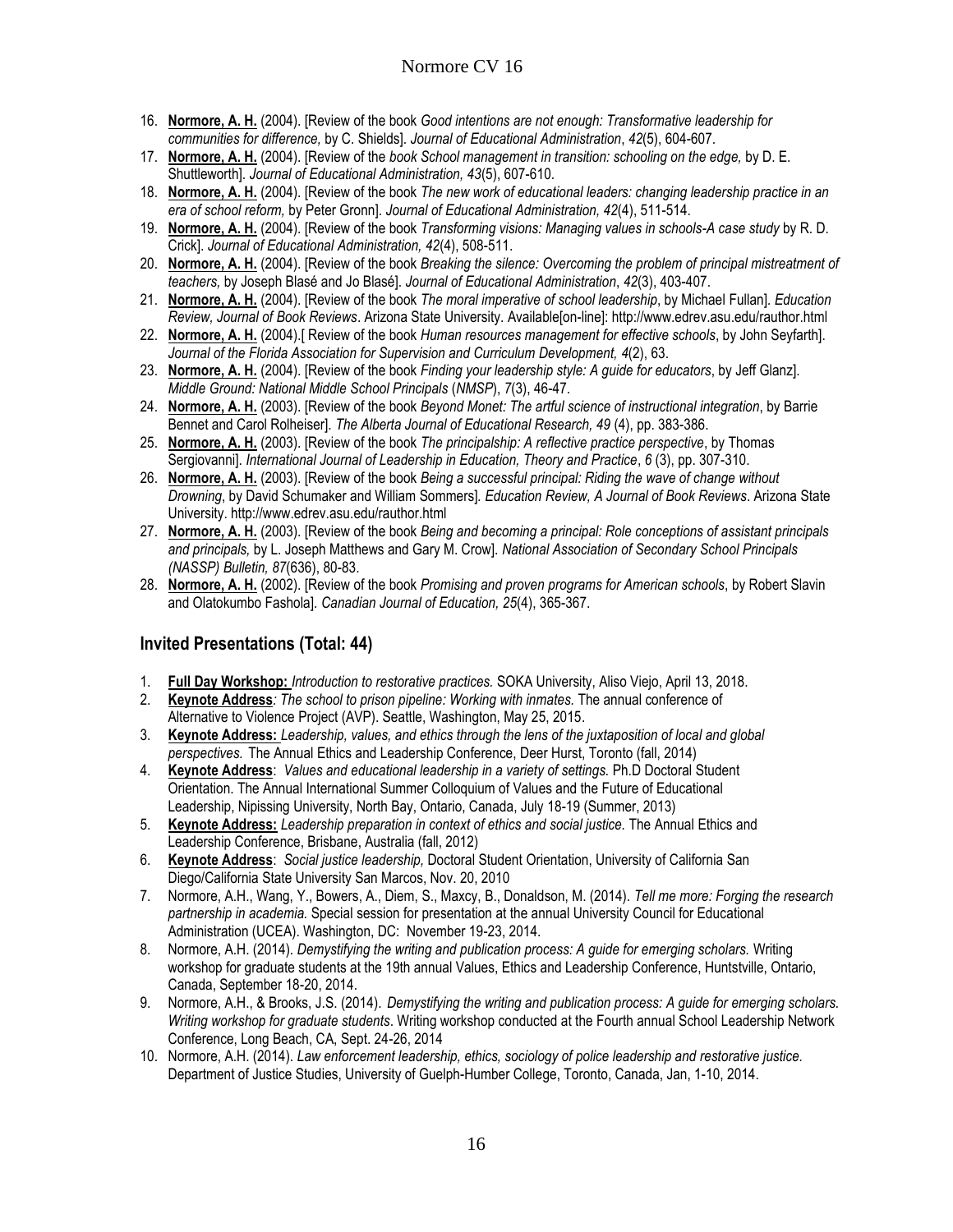- 11. Normore, A.H, & Brooks, J.S.. (2014). *Demystifying the writing and publication process: A guide for emerging scholars.*  Writing workshop conducted at the third annual International Conference, The Prince of Songkla University, Phuket, Thailand, May 21-24, 2014.
- 12. Normore, A.H. (2013). *Doctoral student scholarship*. Invited panelist at the annual conference of California Educational Research Association, Anaheim, CA, December 4, 2013.
- 13. Normore, A.H., & Brooks, J.S. (2013). *Demystifying the writing and publication process: A guide for emerging scholars.*  Writing workshop for graduate students at the 19th annual Values, Ethics and Leadership Conference, Oklahoma City, Oklahoma, September 29-Oct. 2, 2013.
- 14. Normore, A.H., & Brooks, J.S. (2013). *Writing for publication.* Writing workshop for graduate students at the annual Conference of University Council of Educational Administration (UCEA), Indianapolis, Indiana, Nov. 7-10.
- 15. Normore, A.H., Sonstegard, E., Stockman, B., & Brown, R. (2013). Panelist for the screening of the award-winning film "The House I Live In". The film won the Grand Jury Prize at the 2012 Sundance Film Festival and is part of the Reel Justice Film Series sponsored by the Center for Equality and Justice, California Lutheran University. The film "offers a penetrating look inside America's longest war and reveals its profound human rights implications. While recognizing the seriousness of drug abuse as a matter of public health, the film investigates the tragic errors and shortcomings and the effect on America's poor and minority communities". Panelists included Eric Sonstegard, Commander with the Oxnard Police Department; Bob Stockman, a chaplain for the Ventura County Sheriff's Department; and Richard Brown, a member of the Ventura County Community Advisory Committee and a public advocate on crime, drugs and the California criminal justice system. Muvico Theater, Thousand Oaks, CA, May 7, 2013
- 16. Normore, A.H. (2012). *Educational leadership and religious diversity: How to support students and teachers of different faiths.* Workshop presented at the East Asia Regional Council of Schools (EARCOS), Kuala Lumpur, Malaysia, Nov. 1- 4, 2012.
- 17. Normore, A.H. (2012). *Leadership for multicultural schools.* Workshop presented at the East Asia regional Council of Schools (EARCOS), Kuala Lumpur, Malaysia, Nov. 1-4, 2012.
- 18. Normore, A.H. & Brooks, J.S. (2012). *Creating a culture of challenge.* Workshop presented at the East Asia regional Council of Schools (EARCOS), Kuala Lumpur, Malaysia, Nov. 1-4, 2012.
- 19. Normore, A.H. & Brooks, J.S. (2012). *Tapping into the many layers of motivation.* Workshop presented at the East Asia regional Council of Schools (EARCOS), Kuala Lumpur, Malaysia, Nov. 1-4, 2012.
- 20. Normore, A.H. (2012).Keynote address at the annual Values, Ethics and Leadership Conference, Brisbane, Australia, Sept. 29-Oct 2, 2012.
- 21. Normore, A.H. (2011). *Research development: Demystifying the process of writing for publication.* Preconference workshop for The 16th Annual International UCEA Conference on Values and Leadership. Laurel Point Inn, Victoria, British Columbia, September 25-27, 2011
- 22. Normore, A.H. (2010, November 20, 2010). *Leadership for social justice*. Keynote address for doctoral student orientation, University of California San Diego/California State University San Marcos, Nov. 20, 2010
- 23. Normore, A.H. (2010, September 28, 2010). *Values, ethics, and moral reasoning that underscore preparation of academic leaders, stewards of our professional disciplines, and public intellectuals.* Featured guest presentation to doctoral students in disability studies in education, College of Educational Studies, Chapman University, Orange, Orange County, California. September 28, 2010.
- 24. Normore, A.H. (2010, September 15, 2010). *Research development: Transforming graduate research into peerreviewed journal articles.* Workshop facilitator to doctoral students in multi-cultural education, College of Educational Studies, Chapman University, Orange, Orange County, California. September 15, 2010.
- 25. Normore, A.H. (2009, October). *Developing and preparing globally competent educational leaders.* Invited paper at the 10th International Conference on Education Research: Global and Comparative Perspectives in Academic Competence, Evaluation, and Quality Assurance, Seoul National University, Seoul, Korea, October 29-30, 2009
- 26. Normore, A.H. (2009, summer). *Developing academic writing competence: Publishing graduate student research in international peer-reviewed journals*. Visiting scholar workshop for graduate students at Seoul National University, Republic of South Korea, July 24, 2009.
- 27. Normore, A.H. (2009, summer). *Innovative and interdisciplinary approaches to educational leadership development and preparation*. Visiting scholar presentation at Seoul National University, Republic of South Korea, Summer, 2009.
- 28. Normore, A.H. (2009, summer). *Educational leadership and global competencies.* Keynote presentation at the Institute of leadership for globalizing education, Kyungnam University, Republic of South Korea, Summer 2009.
- 29. Normore, A.H. (2009, summer). *Ethics, values and educational leadership*. Visiting scholar presentation at Seoul National University, Republic of South Korea, Summer, 2009.
- 30. Gross, S., Shapiro, J. Normore, A.H., Dantley, M., O'Hair, M.J., Begley, P., Woods, P., & Young, M. (2008). *New DEEL Townhall: Leadership for Learning/Democratic Ethical Educational Leadership: Are these Two Educational Movements*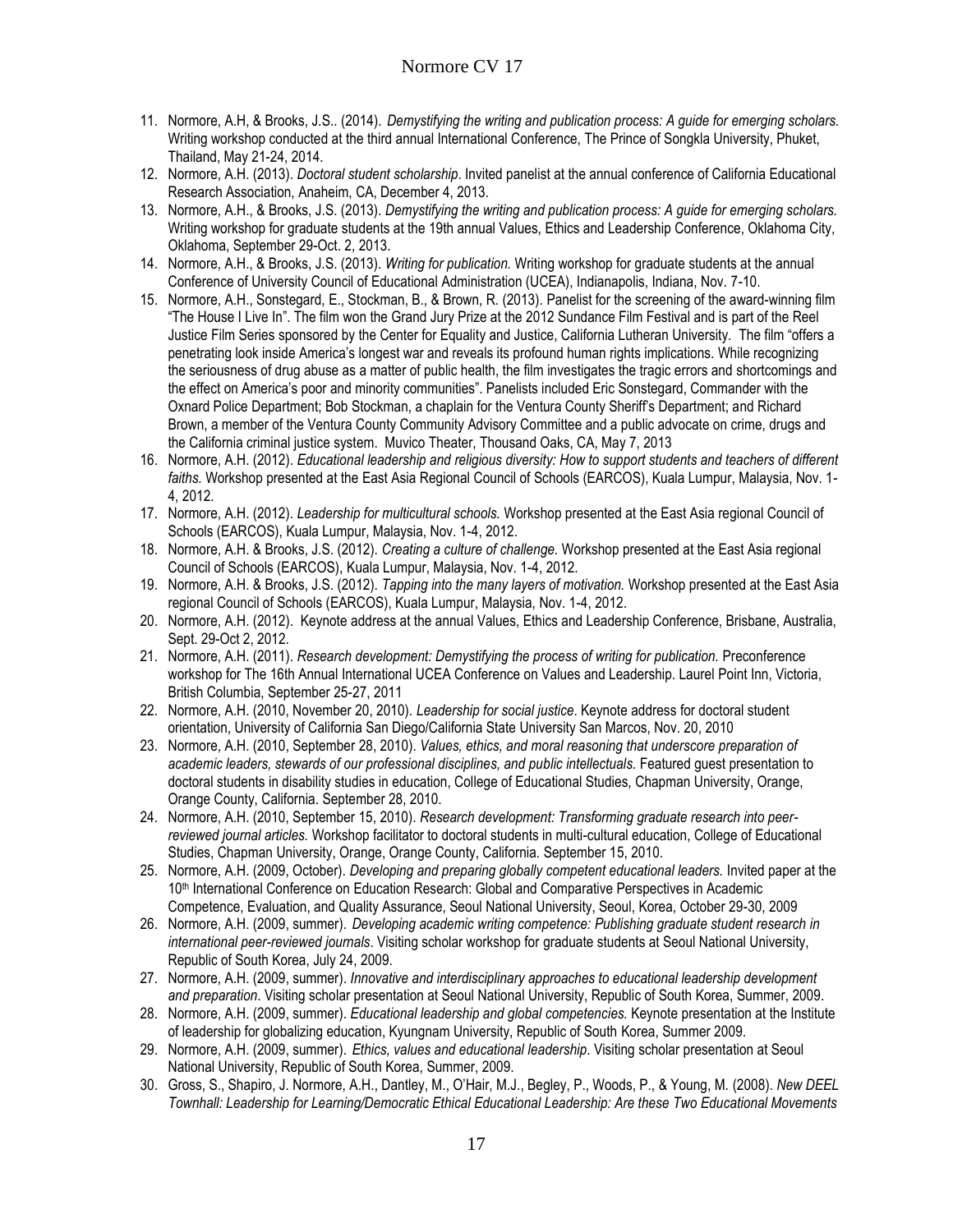*Compatible or Incompatible?* Invited "Special session" presentation for the annual convention of the University Council for Educational Administration (UCEA), Orlando, Florida, October 30 - Nov. 2.

- 31. Normore, A.H. (2007, September). *Principal preparation processes: A critical review and discussion of practices in the*  USA and Canada. Panelist for pre-conference session at the 12<sup>th</sup> Annual Values, Ethics and Educational Leadership Conference, State College, Pennsylvania.
- 32. Normore, A.H. (2007, Feb.). *Engaging urban school leaders in radical change: Investigating the School Improvement*  Zone Initiative of Miami-Dade County Public School District. Presented for Student Research and Artistic Initiatives, Honors College, Florida International University, February 22, 2007.
- 33. Begley, P.T., Shapiro, J., Normore, A.H., & Leonard, P. (2006, Nov.). *Teaching ethics at the post secondary institutions.* Keynote panel presented at the Annual Convention of University Council of Educational Administration (UCEA), San Antonio, TX, November 9-12.
- 34. Begley, P.T., Shapiro, J., Normore, A.H., & Leonard, P. (2006, Oct.). *Integrating values and ethics into teaching*. Keynote Panel presented at the 11 Annual Values and Leadership Conference, Victoria, British Columbia, October 6, 2006.
- 35. Normore, A. H. (2006, Oct.). *Benefits of mentoring during the research development process.* Pre-conference workshop presented at the 11 Annual Values and Educational Leadership Conference, Victoria, British Columbia, October 5, 2006.
- 36. Normore, A. H., & Alfred, M. V. (2006, Feb.). *Miami-Dade County's School Improvement Zone: School-based leadership perspectives*. Presented at the Superintendents' Symposium on Accelerating Student Achievement and School Performance, Fort Lauderdale, FL.
- 37. Normore, A.H., Guillard, O., Power, K., Hernandez, J. Cunningham, G., & Martinez, C. (2006, Dec.). Achieving social justice in educational environments: Urban school transformation: Increasing student performance within the School Improvement Zone. Panel discussion presented at Meeting of Phi Delta Kappan, Chapter 1370, Florida International University, December 3, 2006.
- 38. Gross, S., Shapiro, J., Normore, A.H., Sernak, K. (2005, Nov.).*Building the concept of Democratic Ethical Educational*  Leadership (New DEEL): A UCEA Values Conference Town Meeting. Presented at the Annual Convention of University Council of Educational Administration (UCEA), San Antonio, TX, November 9-12.
- 39. Normore, A.H. (2005, Nov.). *Co-authoring papers with graduate students for conferences and/or publications*. Presented at the Writing Group Series, College of Education, Florida International University, November. 2005.
- 40. Tuana, N., Normore, A.H., Greensfield, W., Collard, J., & Zaretsky, L. (2005, Oct.). Analysis of an ethical dilemma: *Pride, privilege, and presumption: Raising awareness of challenges and opportunities for building inclusive community"*. Keynote panel presented at the *10th Annual Values and Leadership Conference,* October, 2005
- 41. Begley, P., Normore, A.H., Burford, C., Young, M., & Boyd, W. (2004, Sept). *International perspectives on leadership issues: Implications for policy.* Keynote Panel presented at Erdiston Teachers College, Ninth Annual Values and Educational Leadership Conference, Christ Church, Barbados, September, 2004
- 42. Normore, A. H. (2004, June). *The covenant of transformational school leadership: Avoiding ambiguous visions, vague values, and fickle philosophies.* Summer Institute Leadership Academy for South Eastern Consortium for Minorities in Engineering (SECME), University of Houston, Houston, Texas, June, 2004.
- 43. Normore, A.H. (2004, Dec). *Publishing from the dissertation.* Presented at the Writing Group Series, College of Education, Florida International University, December, 2004.
- 44. Normore, A.H., (2003, Nov.).*Developing a conceptual framework.* Presented at the Writing Group Series, College of Education, Florida International University, November, 2003.

## **Presented Papers/Conference Presentations (Total: 178)**

#### *National/International* **(Total: 158)**

[\* denotes co-authored paper with graduate student]

- 45. Jhun, J., Issa Lahera, A., & **Normore, A.H.** (2019). *When leaders grow, they grow others: Overcoming immunity to change. Paper* submitted for presentation at the annual conference of American Educational Research Association, Toronto, Ontario, Canada., April 5-9, 2019
- 46. Fortner, K., Fernandez, Y., Issa Lahera, A., & **Normore, A.H.** (2019). *The intersectionality of race, gender and urban leadership: Four school leaders (re)constructing self and identity. Paper submitted for presentation at the annual* conference of American Educational Research Association, Toronto, Ontario, Canada., April 5-9, 2019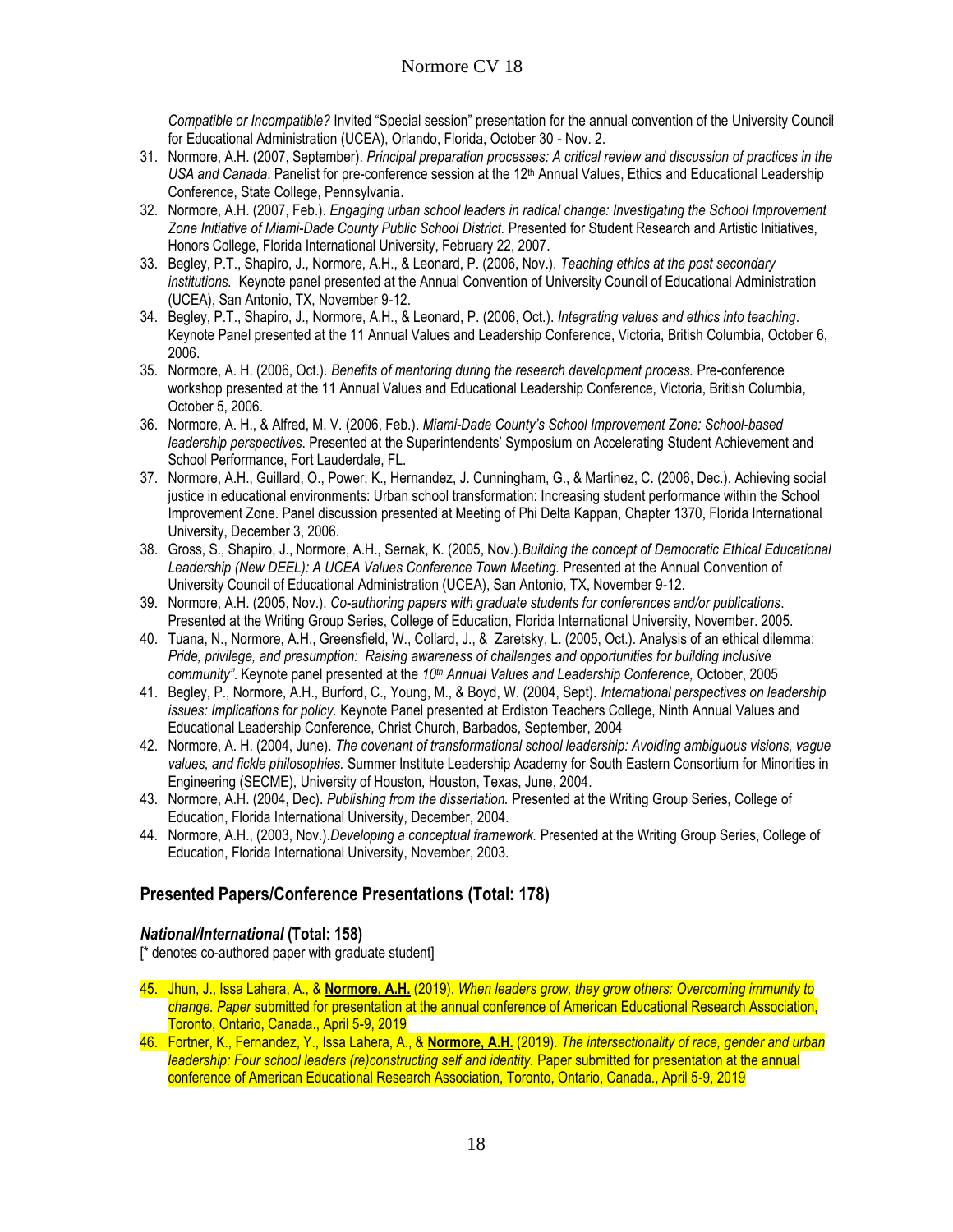- 47. Sum, N., Brooks, J.S., **Normore, A.H**. (2019). *Glocal influences on leaders creating educational opportunities: The case of English Medium Schools in Bangladesh.* Paper submitted for presentation at the annual conference of American Educational Research Association, Toronto, Ontario, Canada., April 5-9, 2019
- 48. **Normore, A.H.,** & Issa Lahera, A. (2019). *Graduate programs in educational leadership in United States.* Paper submitted for presentation at the annual conference of American Educational Research Association, Toronto, Ontario, Canada., April 5-9, 2019
- 49. **Normore, A.H.,** Issa Lahera, A., Norberg, K., Rintoul, H., Bishop, P., Esposito, M.C., Tang, K., & Kulkarni, A. (2019). *The intersectionality of teaching, learning*, *and leading: A historical context*. Symposium submitted for presentation at the annual conference of American Educational Research Association, Toronto, Ontario, Canada., April 5-9, 2019
- 50. Dellacioppa, K., & **Normore, A.H.** (2018). *Perceptions of women's academic leadership, challenges and opportunities for change at a predominantly Hispanic serving Institution.* Presentation at the annual 89<sup>th</sup> Pacific Sociological Association's conference. Long Beach, CA, March 28-31, 2018.
- 51. Brooks, J.S., **Normore, A.H.,** & Wilkinson, J. (2018). *The evolution of a revolution: Toward a metatheory of educational leadership for social justice.* Paper presented at the annual conference of American Educational Research Association, New York, NY., April 13-17, 2018
- 52. Issa Lahera, A., **Normore, A.H.,** & Zinger, D. (2018). *Developing non-traditional authentic social justice secondary principals to lead underserved student populations.* Paper submitted for presentation to the annual conference of American Educational Research Association, New York, NY., April 13-17, 2018
- 53. **Normore, A.H.** Carr, C., & Navarro, J. (2018). *Developing social justice-oriented principals and assistant principals.*  Paper submitted for presentation to the annual conference of American Educational Research Association, New York, NY., April 13-17, 2018
- 54. **Normore, A.H.,** & Issa lahera, A. (2017). *Bridging the digital divide.* Paper accepted for presentation at the annual conference of University Council for Educational Administration (UCEA). Denver, Colorado. November 15-19, 2017
- 55. **Normore, A.H.,** & Brooks, J.S. (2017). *The intersectionality of school leadership, social justice, immigration and refuge education.* Paper accepted for presentation at the annual conference of University Council for Educational Administration (UCEA). Denver, Colorado. November 15-19, 2017.
- 56. Hamdan, K., Borden, J., Charles, S., & **Normore, A.H**. (2017). *The STEM Lab School: A Cutting-Edge Response to the Shortage of Math and Science Teachers in High Needs Schools.* Paper accepted for presentation at the annual the 69<sup>th</sup> annual meeting of the American Association of Colleges for Teacher Education (AACTE), Tampa, Florida, March 2-4, 2017
- 57. Issa Lahera., & **Normore, A.H.** (2017). *Developing and cultivating authentic social justice practices among urban teacher leaders and school administrators.* Paper accepted for presentation at the annual meeting of the American Educational Research Association, San Antonio, Texas, April 29-May 2, 2017.
- 58. **Normore, A.H.,** & Issa lahera, A. (2017). A restorative approach to teaching, learning and leading. Paper accepted for presentation at the annual meeting of the American Educational Research Association, San Antonio, Texas, April 29- May 2, 2017.
- 59. Carr, C., Reyes, O., Issa Lahera, A., MacLean, H., **Normore, A.H.,** Sesky, J., Issa, A., Navarro, J., et al. (2016). *Alternative ways for improving student outcomes.* Symposium accepted for presentation at the annual University Council of Educational Administration (UCEA) Convention. Detroit, Michigan, Nov. 16-20, 2016.
- 60. Issa Lahera, A., & **Normore, A.H.** (2016). *Impact of innovative school leadership initiative on developing school*  leaders. Paper accepted for presentation at the 18<sup>th</sup> Annual International Conference on education. Athens, Greece, May 16-19, 2016.
- 61. **Normore, A.H.,** & Issa Lahera, A.H. (2016). *Restorative processes as a moral imperative to restore relationships and prevent school violence.* Paper accepted for presentation at the annual Values, Ethics, and Educational Leadership Conference. London, Ontario, Canada, October, 19-22, 2016.
- 62. **Normore, A.H.,** Issa Lahera, A., Nguyen, H.O., Terry, M., et al. (2016). *Un-silencing the voices of at-promise student populations through social justice and restorative processes*. Symposium accepted for presentation at the annual University Council of Educational Administration (UCEA) Convention. Detroit, Michigan, Nov. 16-20, 2016.
- 63. Hamdan, K., Charles, S., Haynes, L. & **Normore, A.H.** (2016). *California STEM Institute for Innovation & Improvement.* Paper presented at the National Social Science Association Technology and Social Science Conference, Las Vegas, Nevada, March 20-22, 2016.
- 64. Hamdan, K., & **Normore, A.H.** (2016). "Transition-To-Teaching" Lab School (TTT): An Innovative Initiative for High Needs Schools in Urban Los Angeles. Paper accepted for presentation at the 18<sup>th</sup> Annual International Conference on Education, Athens, Greece, May 16-19, 2016.
- 65. **Normore, A.H.,** Esposito, M.C., Brooks, J.S., O'Brien, C., Limperopolous, N., Pena, E., & Spence, M. (2016). *Inclusive Practices and Social Justice Leadership for Special Populations in Urban Settings.* Symposium accepted for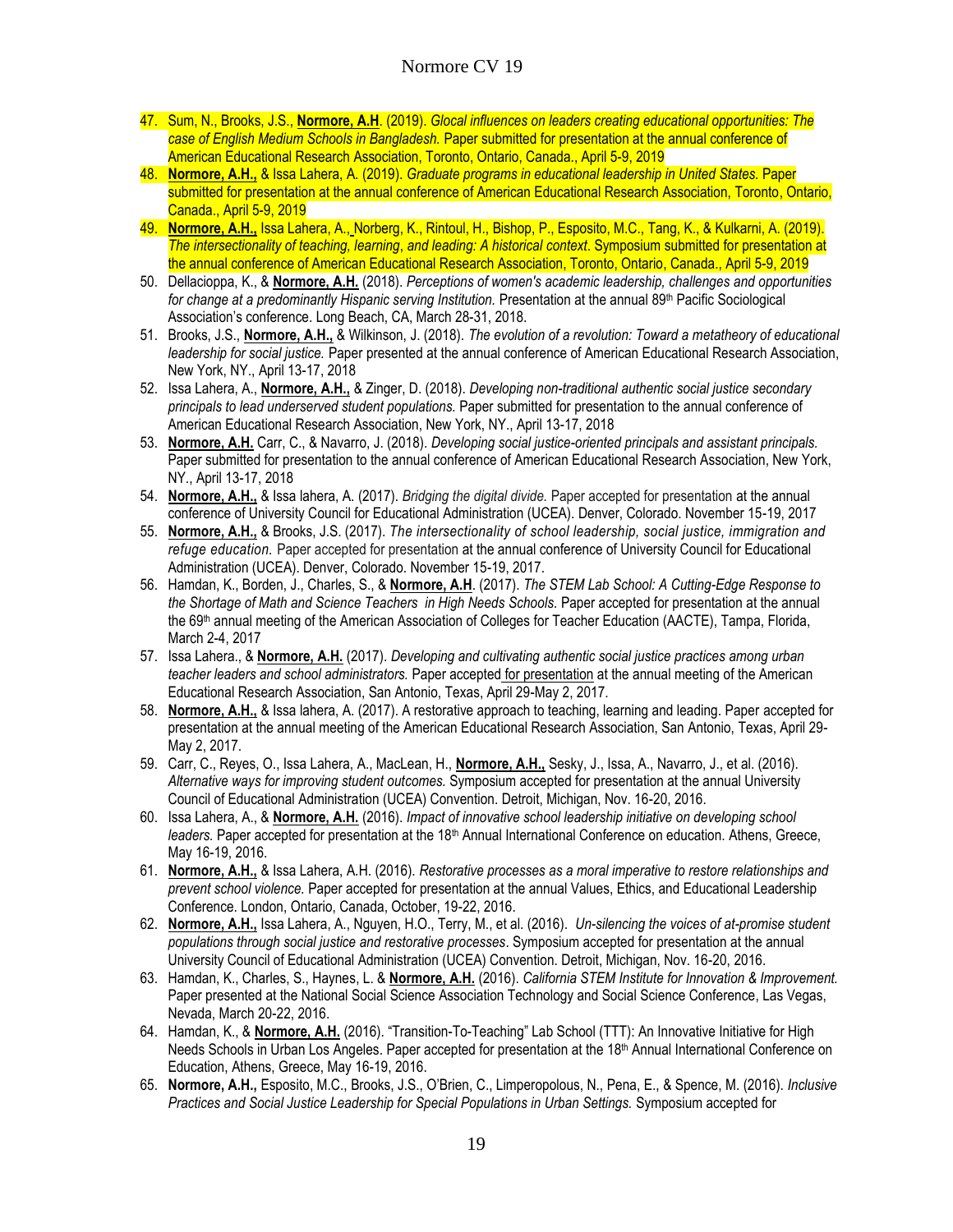presentation at the annual conference of American Educational Research Association. Washington, DC,: April 8-12, 2016.

- 66. Issa Lahera, A.H., Hamdan, K., Ceja, B., & **Normore, A.H.** (2015). *Engaging with US Department of Education and Federal and State Grant Recipients.* Symposium accepted for presentation at the annual Values and Leadership Conference. Penn State, State College, PA. Oct. 15-17, 2015.
- 67. Issa Lahera, A., Navarro, J., & Reyes, O., & **Normore, A.H.** (2015). *Developing non-traditional authentic secondary principals to lead underserved student populations.* Symposium accepted for presentation at the annual Values and Leadership Conference. Penn State, State College, PA. Oct. 15-17, 2015
- 68. Mendoza, M., McManus, H., & Carr, C., & Issa Lahera, A., **Normore, A.H.** (2015) *Developing ethical and a. social justice-oriented school principals and assistant principals*. Symposium accepted for presentation at the annual Values and Leadership Conference. Penn State, State College, PA. Oct. 15-17, 2015
- 69. **Normore, A.H.,** Issa Lahera, A., Sanzo, K., Clayton, J., & Danzig, A. (2015). *Sustaining innovation in school leadership preparation and development.* Workshop presented at the annual conference of the annual American Educational Research Association. Chicago, ILL: April 16-20, 2015.
- 70. Issa Lahera, A., **Normore, A. H.,** Hamdan, K., Ceja, B., & Chlebicki, A. (2015). *Developing a pipeline of successful teacher and principal urban school leaders.* Symposium presented at the 17th annual National Symposium on Teacher Induction, San Francisco, CA February 22-24, 2015
- 71. Hamdan, K., & **Normore, A.H.** (2015). Alternative route certification: *Developing teachers through the Transition to Teaching (TTT) Lab School.* Paper accepted for presentation at the annual Conference of National Association for Alternative Certification, Chicago, IL: March 18-21, 2015.
- 72. Ilon, L, & **Normore, A.H.** (2015). *Learning institutions in an adaptive economy*. Paper accepted for presentation at the 59th Annual Conference of the Comparative and International Education Society (CIES). Washington, DC, March 8-13, 2015.
- 73. **Normore, A.H.,** Issa Lahera, A., Hamdan, K., Ceja, B., & Chlebicki, A. (2015). *Developing a pipeline of successful teacher and principal urban school leaders.* Symposium accepted for presentation at the 17th annual National Symposium on Teacher Induction, San Francisco, CA February 22-24, 2015
- 74. Sanzo, K., **Normore, A.H.,** Issa Lahera, A., & Chlebicki, A. (2015). *School leadership preparation and development network.* Workshop accepted for presentation at the annual University Council for Educational Administration (UCEA). Washington, DC: November 19-23, 2014.
- 75. Brooks, J.S., & **Normore, A.H.** (2014). *Political, cultural and moral leadership: A framework for rethinking preparation and practice from a glocal perspective.* Paper presented at the annual University Council for Educational Administration (UCEA). Washington, DC: November 19-23, 2014.
- 76. **Normore, A.H.,** Leonard, P., & Schilling, T. (2014). *Holistic and moral development of educational leaders*. Paper accepted for presentation at the annual University Council for Educational Administration (UCEA). Washington, DC: November 19-23, 2014.
- 77. \*Vines, J., First, P., & **Normore, A.H.** (2014). *Bullies and Free Speech: An Examination of the proposed Megan Meier Cyberbullying Prevention Statute: A review of the language used in the proposed Megan Meier Cyberbullying Prevention statute, and its impact on First Amendment <i>rights*. Paper presented at the 60<sup>th</sup> annual conference of Education Law Association, San Diego, CA, Nov. 12-14, 2014.
- 78. **Normore, A.H.,** Hamden, K., & Issa Lahera, A. (2014). *Transition to teaching online:(TTT): A cutting-edge program.*  Paper accepted for presentation at the annual National Association of State Directors of Teacher Education and Certification, Kansas City, Kansas, April 8-10, 2014.
- 79. **Normore, A.H.,** Issa Lahera, A., Holzman, S., Sanzo, K., Myran, S., & Scribner, J. (2014). *Bridging practice and policy: Implementing lessons learned from the school leadership program.* Symposium presented at the annual conference of American Educational Research Association (AERA), Philadelphia, PA, April, 2014.
- 80. **Normore, A.H.,** Leonard, P., & Schilling, T. (2014). *Towards a holistic approach to moral development of educational leaders.* Paper presented at the annual conference of American Educational Research Association (AERA), Philadelphia, PA, April, 2014.
- 81. Jean-Marie, G., Sider, S., **Normore, A.H.,** Brooks, J., Brooks, M.C., Sungtong, K., Santamaria, L. (2013). *Comparative research perspectives on educational reform initiatives in developing countries and indigenous peoples in developed countries.* Symposium accepted for presentation at the annual conference of American Educational Research Association (AERA), Philadelphia, PA, April, 2013.
- 82. Branson, C., Gross, S., **Normore, A.H.,** Leonard, P., Starratt, R., Shapiro, J. (2013). Ethical educational leadership. Symposium accepted for presentation at the annual University Council for Educational Administration (UCEA). Indiana, IN, November 7-10, 2013.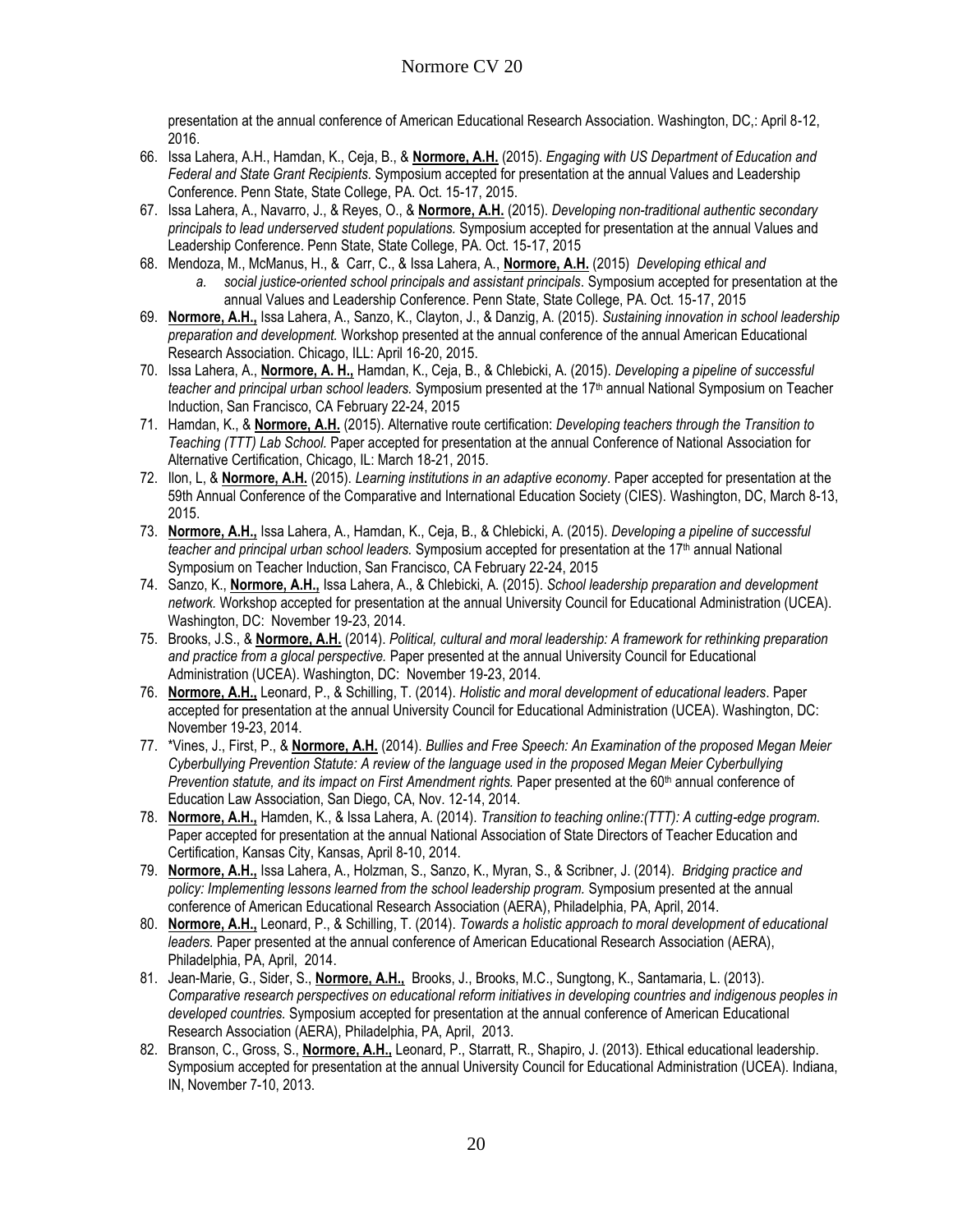- 83. Brooks, J.S., **Normore, A.H.,** Brooks, M., Sungtong, E., Abaya, J., Douglas, T., Jean-Marie, G., Sutherland, I., Khalifa, M., & Marsh, T. (2013). *How to establish and sustain international work in educational leadership: An ignite session.* Symposium accepted for presentation at the annual University Council for Educational Administration (UCEA). Indiana, IN, November 7-10, 2013.
- 84. Leonard, P., Schilling, T., & **Normore, A.H.** (2013). Towards a holistic approach to moral development of educational leaders. Paper presented at the 19th Annual International UCEA Conference on Values and Leadership. Oklahoma City, Oklahoma, September 29-October 2, 2013.
- 85. **Normore, A.H.,** & Brooks, J.S. (2013). *Bridging disciplines: What the social sciences tell educational leaders about leadership for social justice.* Symposium accepted for presentation at the annual University Council for Educational Administration (UCEA). Indiana, IN, November 7-10, 2013.
- 86. Issa Lahera, A., & **Normore, A.H.** (2013). *From policy to practice: Project sharing from the School Leadership Program (SLP): Redesigning leadership preparation programs for effective succession, selection, and curriculum innovation.* Symposium accepted for presentation at the annual University Council for Educational Administration (UCEA). Indiana, IN, November 7-10, 2013.
- 87. Issa Lahera, A., **Normore, A.H.,** & Zoller, K. (2013). *Ready to lead ethically: Using a technology-based program to prepare charter school leaders.* Paper presented at the 19th annual Values, Ethics and Leadership Conference, Oklahoma City, Oklahoma, September 29-Oct. 2, 2013.
- 88. Issa Lahera, A., **Normore, A.H.,** & Zoller, K. (2013). *Developing charter school leaders through collaborative program initiatives*. Paper presented at the 19th Annual International UCEA Conference on Values and Leadership. Oklahoma City, Oklahoma, September 29-October 2, 2013.
- 89. Issa Lahera, A., **Normore, A.H.,** & Zoller, K. (2013). *Unbundled leadership: Developing urban school leaders dispositions*. Paper presented at the annual Conference of Learning Forward: The International Non-Profit Association of Learning Educators. July 21-24, 2013- Minneapolis, Minnesota.
- 90. **Normore, A.,** & Issa Lahera, A. (2013). *Fostering a culture of continuous improvement in support of leadership succession and principal effectiveness.* Paper presented at the Consortium for Research on Educational Assessment and Teaching Effectiveness (CREATE), Atlanta, GA, Oct. 10-12, 2013.
- 91. Abaya, J., & **Normore, A.H.** (2013). *The contextual impact on school leadership in Kenya and need for trust formation.*  Paper presented at the annual American Educational Research Association, San Francisco, CA, April 28 –May 2, 2013*.*
- 92. Brooks, J.S., & **Normore, A.H.** (2012). *Glocalization in Philippine education: An ethnography of public schools in Cagayan de Oro.* Paper presented at the annual conference of American Anthropological Association, San Francisco, CA, November 15-17, 2012.
- 93. Fitch, B.D.,& **Normore, A.H.** (2012). *Free will or determinism: How theories of crime influence correctional education.* Workshop accepted for presentation at the annual conference of National Association of Blacks in Criminal Justice, New Orleans, LA, July 15-19, 2012.
- 94. Duyar, I., **Normore, A.H.,** Robinson, A., & Cotabish, A.(2012). *What do we know about assistant principals? A crossnational examination of factors affecting task performance, discretionary performance, and future career aspirations of assistant principals.* Paper presented at the annual conference of American Educational Research Association (AERA), Vancouver, BC, April 13-17, 2012.
- 95. **Normore, A.H.,** Brooks, J.., Muijs, D., Volante, L., Griffen, P., Klinger, D., Flockton, L., & Wikstrom, C. (2012). *School leadership in the context of standards-based reform: International perspectives.* Symposium presented at the annual conference of American Educational Research Association (AERA), Vancouver, BC, April 13-17, 2012.
- 96. Mansfield, K., Jean-Marie, G., Halx, M., **Normore, A.H.,** Issa Laherra, A., Brooks, J., & Theoharis, G. (2012). *Transformative leadership on the frontlines: In pursuit of excellence and equity for all students***.** Symposium presented at the annual conference of American Educational Research Association (AERA), Vancouver, BC, April 13-17, 2012.
- 97. **Normore, A.H.,** Issa Lahera, A., Clayton, J., Myran, S., & Sanzo, K. (2012). *Contemporary preparation program initiatives: Lessons learned from school leadership programs.* Paper presented at the annual conference of American Educational Research Association (AERA), Vancouver, BC, April 13-17, 2012.
- 98. Issa Lahera, A., Holzman, S., & **Normore, A.H.** (2012). *Developing and implementing a Charter and Autonomous School Leadership Academy to grow charter school leaders*. Proposal submitted for presentation at the annual conference of American Educational Research Association (AERA), Vancouver, BC, April 13-17, 2012.
- 99. Brooks, J.S., **Normore, A.H.** , Brooks, M., & Bayar, A. (2011). *International and global research on educational leadership and human rights***.** Symposium accepted for presentation at American Educational Studies Association (AESA), St. Louis, MO, Nov. 2-6., 2011.
- 100. Kensler, L., **Normore, A.H.,** Brooks, J.., Woods, P., Uline, C., Sheilds, C., Furman, G., & Mitra, D. (2011). *A conversation about sustainability, green schools, and school leadership: Implications for preparation, practice, and*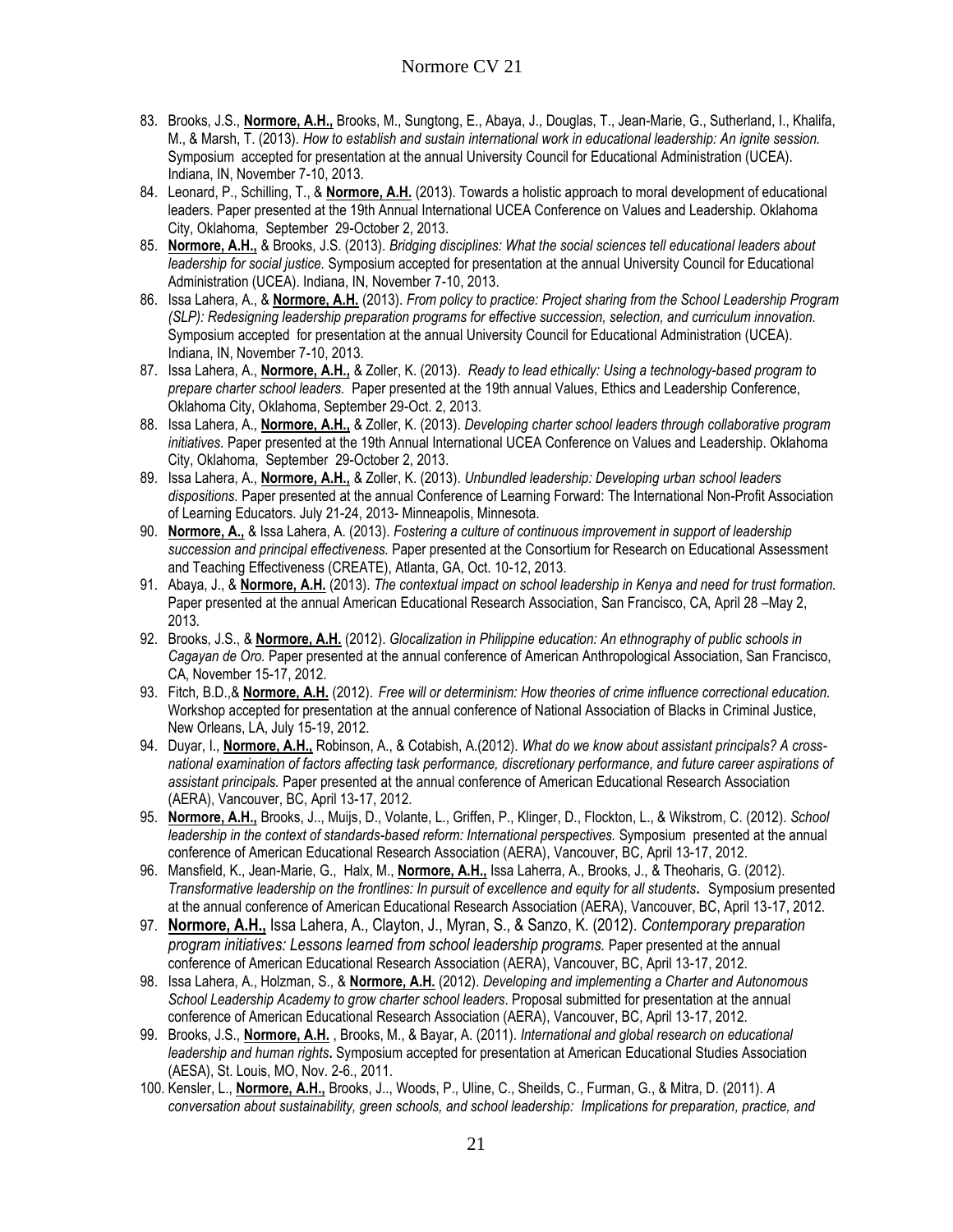*scholarship*. Symposium accepted for presentation at the annual conference of University Council of Educational Administration (UCEA), Pittsburgh, PA, Nov. 16-20, 2011.

- 101. Jean-Marie, G., **Normore, A.H.,** Douglass-Horsford, S., Brooks, J.S., Batiste, M., Williams-Shealey, M., Rodriguez, L., San Nicolas, E. (2011). *Equity and diversity in leadership preparation and practice: Progress or stagnation.* Symposium accepted for presentation at the annual conference of University Council of Educational Administration (UCEA), Pittsburgh, PA, Nov. 16-20, 2011.
- 102. Clayton, J., **Normore, A.H.,** Myran, S., Issa Lahera, A., Holzman, S., & Sanzo, K. (2011). *Preparing educational leaders: A conversation with aspiring leaders in SLP Grant Programs.* Symposium accepted for presentation at the annual conference of University Council of Educational Administration (UCEA)), Pittsburgh, PA, Nov. 16-20, 2011.
- 103. Urick, A., **Normore, A.H.,** Brooks, J.S., Scheurich, J., Skrla, L., Lopez, G., & Jacobson, S. (2011*). UCEA graduate student session "How to publish as a student and early scholar"*. Symposium accepted for presentation at the annual conference of University Council of Educational Administration (UCEA)), Pittsburgh, PA, Nov. 16-20, 2011.
- 104. Issa LaHera, A., **Normore, A.H.,** Holzman, S., Chlebicki, A., Scollo. J., & Perry. E. (2011). *Charting the future: Working together to design a new charter leadership academy.* Paper submitted for presentation at the annual National Charter Schools Conference, Atlanta, GA, June 20-23, 2011.
- 105. **Normore, A.H.,** & Fitch, B.D. (2011). *Authentic and purpose-driven leadership in support of education-based incarceration.* Paper accepted for presentation at the 16th Annual International UCEA Conference on Values and Leadership. Laurel Point Inn, Victoria, British Columbia, September 25-27, 2011
- 106. Fitch. B., & **Normore, A.H.** (2011). *Education-based incarceration: Changing the way we incarcerate.* Workshop presented at the 38<sup>th</sup> annual Training Institute of the National Association of Blacks in Criminal Justice. St. Louis, Missouri, July 24-28, 2011.
- 107. **Normore, A.H.,** & Brooks, J.S. (2011). *Demystifying the writing process for transforming the doctoral dissertation into publication: A guide for emerging scholars.* Paper presented at the annual conference of American Educational Research Association, New Orleans, LA., April 8-12, 2011.
- 108. Ilon, L., & **Normore, A.H.** (2011).*Educational leadership when competitiveness means collaboration*. Paper accepted for presentation at the annual International Academic Conference of Exploring Leadership and Leadership Theories in Asia (ELLTA). Penang, Malaysia, February 15-18, 2011.
- 109. Shapiro, J., Gross, S., **Normore, A.H.,** Sernak, K., Larson, C., Woods, P., Brooks, J.S., Dantley, M., Furman, G., Begley, P., Erensal, T., Alston, J., O'Hair, M.J., Israel, M., Kensler, L., Begley, M., Bass, L., Polizzi, J., Buskey, F., Johansson, O., Aiken, J., & Gerstl-Pepin, C. (2010). The New DEEL: Building Partnerships and Community in the U.S. and Beyond. Innovative session accepted for presentation at the annual conference of University Council of Educational Administration (UCEA), New Orleans, LA., Oct. 28-30, 2011.
- 110. \*Hughes, K., Silva, S., & **Normore, A.H.** (2010). *Social justice for pregnant and parenting teens: An educational leadership perspective towards positive educational outcomes.* Paper accepted for presentation at the annual conference of University Council of Educational Administration (UCEA), New Orleans, LA, October 28-31.
- 111. Normore, A.H., & Ilon, L. (2010). *Educational leadership for Innovation and change*. Paper presented at the annual International Conference on New Directions in the Humanities, University of California, Los Angeles, June 29-July 2, 2010.
- 112. **Normore, A.H**., Sernak, K., Shapiro, J., Gross, S., Larson, C., Woods, P., Brooks, J.S., Dantley, M., Furman, G., Begley, P., Erensal, T., Alston, J., O'Hair, M.J., Israel, M., Kensler, L., Begley, M., Bass, L., Polizzi, J., Buskey, F., Johansson, O., Aiken, J., & Gerstl-Pepin, C. (2011). The New DEEL: Building Partnerships and Community in the U.S. and Beyond. "Workshop" submitted at the annual conference of American Educational Research Association, New Orleans, LA., April 8-12, 2011.
- 113. Sherman, W., King, T., Lopez, G., Young, M., Stemhagen, K.R., Reich, G., Dockery, D., Hermann, M.A., Brooks. J., & **Normore, A.H.** (2010). *Social justice: Beyond educational leadership and back.* Paper symposium presented at the annual American Education Research Association Conference, Denver, Colorado, April 29-May 2, 2010.
- 114. Shields, C., Bogotch, I., Brooks, J., **Normore, A.,** Arlestig, H., Moos, L., & Sayani. A. (2010). *International perspectives on leadership for social justice: Learning about and from the complexity. Paper symposium presented at the annual* American Education Research Association Conference, Denver, Colorado, April 29-May 2, 2010
- 115. Brooks, J.S., & **Normore, A.H.** (2009). *Educational leadership: A glocal perspective.* Paper presented at the annual meeting of the University Council of educational Administration (UCEA), Anaheim, California, Nov. 19-22, 2009.
- 116. **Normore, A.H**., & Bissell, J. (2009). *The California Educational Leadership Summit.* Leadership summit comprised of three College of Education Deans and four District Superintendents of Education in Southern California. Presentation at the annual meeting of the University Council of Educational Administration (UCEA), Anaheim, California, Nov. 19-22, 2009.
- 117. **Normore, A.H.** (2009). *Leadership with a moral purpose: The moral dimensions of leadership and learning, the*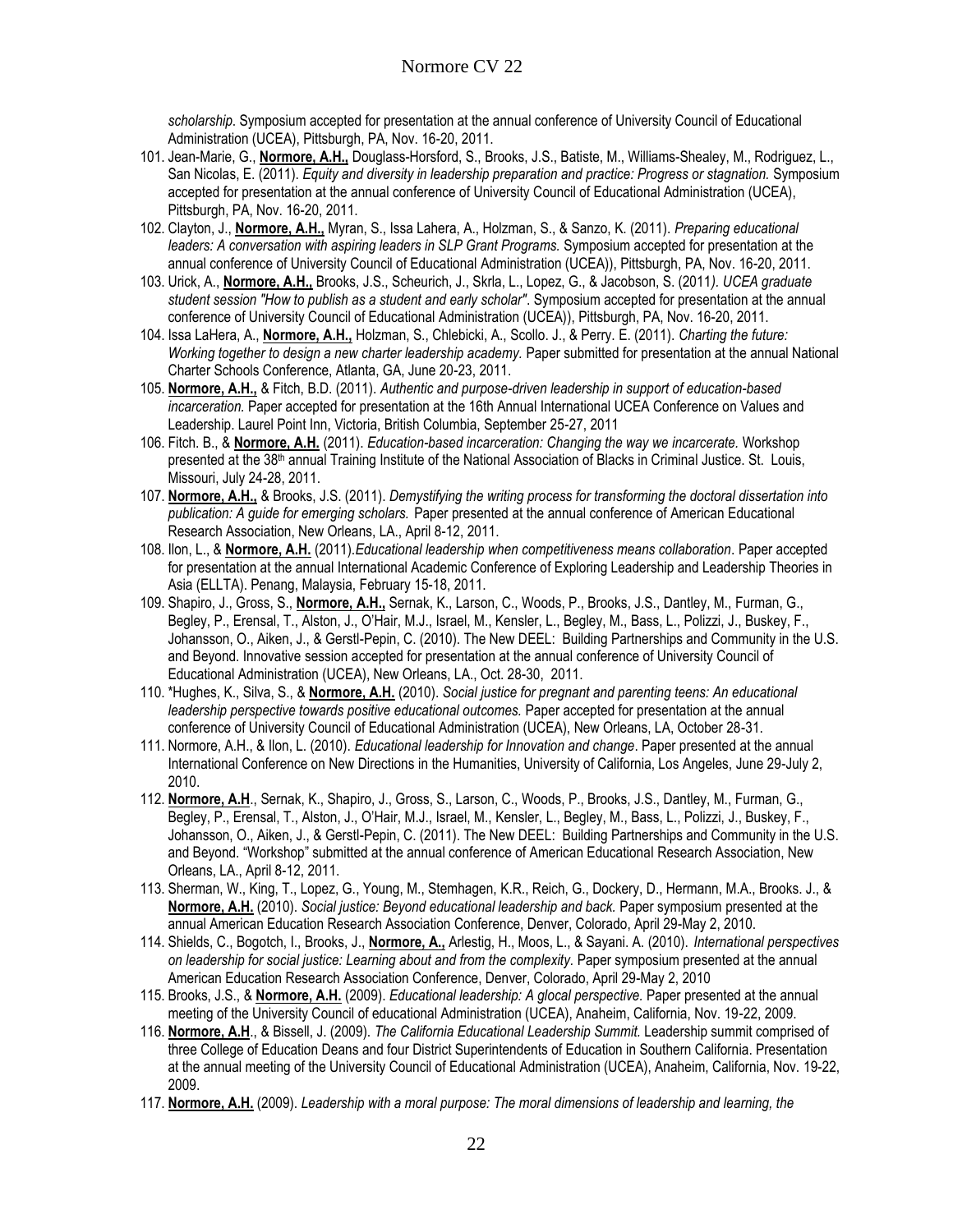education of disenfranchised students, and education in communities of color. Paper presented at the 14<sup>th</sup> annual Values, Ethics and Educational Leadership Conference, Penn State University, State College, PA, Oct 1- 3, 2009.

- 118. Brooks, J., **Normore, A.H.,** Barnett, B. (2009). *International research in educational leadership: Funding and conducting your work abroad.* Paper presented at the annual meeting of the University Council of Educational Administration (UCEA), Anaheim, California, Nov. 19-22, 2009.
- 119. **Normore, A.H.,** Cook, L., Andre-Bechely, L., Lopez, J., Collay, M., & Auerbach, S. (2009). *The new California State University Ed.D. programs in educational leadership: Continuity or change?* Paper symposium presented at the annual meeting of the University Council of Educational Administration (UCEA), Anaheim, California, Nov. 19-22, 2009.
- 120. Brooks, J.S., **Normore, A.H.,** Kensler, L., Furman, G., Sheilds, C., & Kose, B. (2009). *Educational leadership and*  ecological sustainability: Rethinking leadership for learning in 21st century schools. Paper symposium presented at the annual meeting of the University Council of educational Administration (UCEA), Anaheim, California, Nov. 19-22, 2009.
- 121. Jean-Marie, G., Brooks, J.S., **Normore, A.H.,** & Slayton, J. (2009). *Leadership preparation in the context of partnership, cohort and interdisciplinary approaches: Three university models.* Paper symposium presented at the annual meeting of the University Council of educational Administration (UCEA), Anaheim, California, Nov. 19-22, 2009.
- 122. Shapiro, J., Gross, S., **Normore, A.H.,** Larson, C., Woods, P., Bass, L. R., Dantley, M., Furman, G., Begley, P., Erensal, T., Alston, M., O'Hair, M.J., & Sernak, K., Israel, M., Kensler, L., Begley, M., & Cate, J. (2009).*The New DEEL (Democratic Ethical Educational Leadership): Reflecting on innovative partnerships between researchers and practitioners in the U.S. and beyond.* Paper symposium presented at the annual meeting of the University Council of Educational Administration (UCEA), Anaheim, California, Nov. 19-22, 2009.
- 123. Shapiro, J., Gross, S., **Normore, A.H.,** Larson, C., Woods, P., Bass, L. R., Dantley, M., Furman, G., Begley, P., Erensal, T., Alston, M., O'Hair, M.J., & Sernak, K., Israel, M., Kensler, L., Begley, M., & Cate, J. (2009). *The New DEEL (Democratic Ethical Educational Leadership): Contributing to the circle of knowledge***.** Paper symposium presented at the annual meeting of the American Educational Research Association (AERA), San Diego, CA, April 13- 17, 2009.
- 124. Allison, B., & **Normore, A.H.** (2008). *Creating the eduerati: Professorial leadership to redesign educational leadership programs integrating business, science and psychology with educational policy.* Paper presented at the annual meeting of California Educational Research Association, December 4-5, 2008, Rancho Mirage, California.
- 125.Shapiro, J., Gross, S., **Normore, A.H.,** Larson, C., Dantley, M., Furman, G., Begley, P., Erensal, T., Alston, M., O'Hair, M.J., & Young. M. (2008). New DEEL Workshop: Preparing democratic ethical educational leaders for a new era. Paper symposium presented at the annual convention of the University Council for Educational Administration (UCEA), Orlando, Florida, October 30 - Nov. 2, 2008.
- 126.\* **Normore, A.H.,** Soohoo, S.," Newton, J., \*Tague, C., Eletreby, & D., \*Rivero, R. (2008). *Pursuing, developing and cultivating moral literacy and critical pedagogy*. Symposium presented at the annual conference for Values and Educational Leadership, Victoria, British Columbia, October 2 – Oct. 4, 2008.
- 127. Jean-Marie, G., **Normore, A.H.,** & Brooks, J. (2008, March). *Leadership for social justice: Preparing 21st century school leaders for a new social order.* Paper presented at the annual conference of the American Education Research Association, New York, New York, March 24-28.
- 128. Shapiro, J., Gross, S., **Normore, A.H.,** Larson, C., Dantley, M., Furman, G., Begley, P., Erensal, T., Alston, M., & Cate, J. (2008, March*). Fostering compassion and understanding across borders: UCEA New DEEL Workshop Proposal - Innovative Sessions.* Workshop presented at the annual conference of the American Education Research Association, New York, New York, March 24-28, 2008.
- 129. Jean-Marie, J., & **Normore, A. H**. (2007, November). *Fostering compassion and understanding across borders: A new social order: Leadership for social justice in preparation programs - Conversations/Dialogues.* Paper presented at the 21st Annual Convention of University Council for Educational Administration, Alexandria, Virginia .
- 130. Shapiro Shapiro, J., Gross, S., **Normore, A.H.,** Larson, C., Dantley, M., Furman, G., Begley, P., Erensal, T., Alston, J., & Cate, J. (2007, November*). Fostering compassion and understanding across borders: UCEA New DEEL Workshop Proposal - Innovative Sessions: Part 1.* Workshop presented at the 21st Annual Convention of University Council for Educational Administration, Alexandria, Virginia. .
- 131. **Normore, A.H.** (2007, September). *Principal preparation processes: A critical review and discussion of practices in the USA and Canada.* Panelist for pre-conference session at the 12th Annual Values, Ethics and Educational Leadership Conference, State College, Pennsylvania.
- 132. \*Spiridakis, A., & **Normore, A. H.** (2007, September). *The moral context of research and practice: Connecting Spartan and Athenian Philosophies to modern methods for teaching ethics and social justice to educational leaders*. Paper submitted to the 12<sup>th</sup> Annual Values, Ethics and Educational Leadership Conference, State College, Pennsylvania.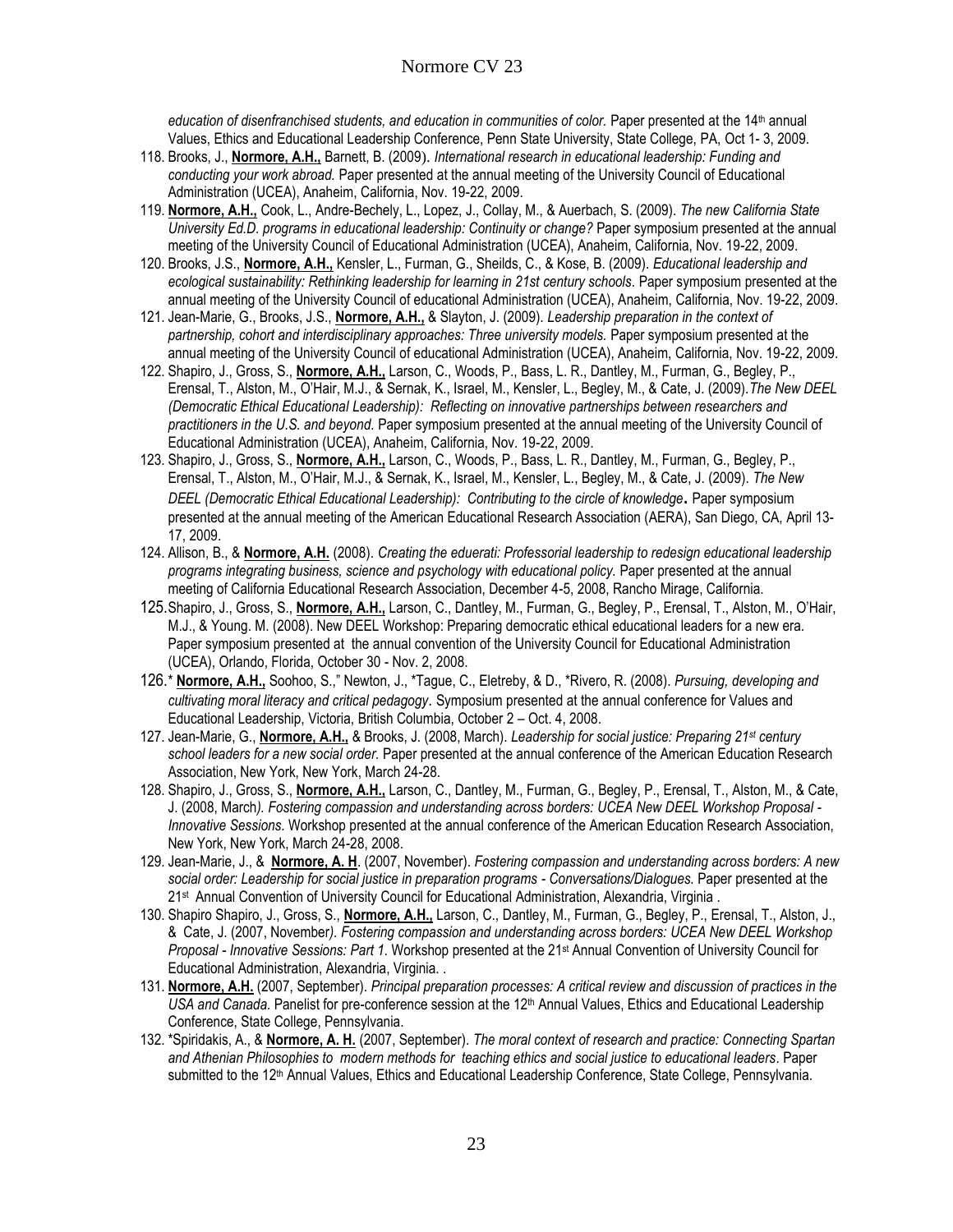- 133. Brooks, J.S., Jean-Marie, G., **Normore, A.H.,** & Hodgins, D. (2007, April). *Distributed leadership for social justice: Exploring how influence and equity are stretched over an urban high school. Paper presented at the Annual meeting of* American Research Association, Chicago, IL, April 9-14
- 134. Lugg, C., & Mutchler, S. (2007, April). *A Networkshop on administrator licensure: Leading for social justice.* Chair: M. Grogan (UMissouri); State discussion facilitators include: **A. H. Normore** & G. Jean-Marie, (FIU) J. Brooks, (FSU), K. Murtadha & Bill Black (UIndiana); A. LeSane, L. Tillman, F. English, & K. Brown (UNorth Carolina, Chapel Hill); Rick Reitzug (UNorth Carolina, Greensboro; Discussants: Charles Payne (Duke University) & Catherine Marshall (UNorth Carolina, Chapel Hill). Workshop presented at the Annual meeting of American Educational Research Association, Chicago, IL, April 9-14
- 135. **Normore, A. H.** & Alfred, M. A. (2007, April). *Engaging urban school leaders in radical change: Exploring the School Improvement Zone initiative of Miami-Dade County Public Schools.* Paper presented at the Annual meeting of American Educational Research Association, Chicago, IL, April 9-14
- 136. **Normore, A. H.,** & Brooks, J. S. (2007, April). *Doomed to failure or destined for success: A symposium about leadership preparation, socialization, and social justice.* Symposium presented at the Annual Meeting of the American Educational Research Association, Chicago, IL.
- 137. **Normore, A.H.,** & Jean-Marie, G. (2007, April*). Female secondary school leaders: At the helm of democratic schooling and social justice.* In M. Cleary, S. Nielson, & M. Plakhotnik (Eds.), *Supporting Interdisciplinary Inquiry*: *Proceedings of the Sixth Annual College of Education Conference* (pp. 72-77). Miami, FL: Florida International University. http://coeweb.fiu.edu/research\_conference/
- 138. \*Pelletier, R., & **Normore, A.H**. (2007, April). *The effects of homework assignments on student achievement in grade three.* In M. Cleary, S. Nielson, & M. Plakhotnik (Eds.), *Supporting Interdisciplinary Inquiry*: *Proceedings of the Sixth Annual College of Education Conference* (pp. 84-89). Miami, FL: Florida International University. http://coeweb.fiu.edu/research\_conference/
- 139. \*Thompson-Hawkins, B., & **Normore, A.H**. (2007, April). *A case study: The alignment of withdrawal codes for reporting dropout in two Disciplinary Alternative schools in a large urban school district*. In M. Cleary, S. Nielson, & M. Plakhotnik (Eds.),*Supporting Interdisciplinary Inquiry*: *Proceedings of the Sixth Annual College of Education Conference* (pp. 114- 119). Miami, FL: Florida International University. http://coeweb.fiu.edu/research\_conference/
- 140. \*Rosenfeld, L.D., & **Normore, A.H.** (2007, April). *Examining the truancy intervention program(TIP) in Miami-Dade County Public Schools.* Paper presented at the annual meeting of American Educational Research Association, Chicago, IL
- 141. \*Samai- Shadeed, P., & **Normore, A. H.** (2007, April). *Principal interns: An induction process in a south Florida school district.* Paper presented at the annual meeting of American Educational Research Association, Chicago, IL
- 142. Begley, P.T., Shapiro, J., J., **Normore, A.H.,** & Leonard, P. (2006, Nov.). *Teaching ethics at the post secondary institutions.* Invited symposium at the Annual Convention of University Council of Educational Administration (UCEA), San Antonio, TX, November 9-12.
- 143. Jean-Marie, G., & **Normore, A.H.** (2006, November).*Mitigating professional challenges: The voices of urban and suburban female secondary school leaders*. Paper presented at the Annual Convention of University Council of Educational Administration (UCEA), San Antonio, TX, November, 9-12.
- 144. **Normore, A. H**., & Hamer, I. (2006, November). *Designing platforms for one year of radical change in the School Improvement Zone of Miami-Dade County Public Schools: A conversation with Irving Hamer.* Paper presented at the Annual Convention of University Council of Educational Administration (UCEA), San Antonio, TX, November 9-12.
- 145. Collard, J., **Normore, A. H.,** Merchant, B., Walker, A., & Johannson, O. (2006, October). *Leadership and intercultural dynamics: Revising theory, improving praxis.* Symposium presented at the Commonwealth Council for Educational Administration and Management (CCEAM) Conference, Nicosia, Cypress, October 12-17, 2006
- 146. \***Normore, A.H.,** \*Paul-Doscher, S., \*Riaz, O., \*DelVal, R., & \*Martinez, J. (2006, October). *In search of authentic educational leadership: Pursuing, cultivating, and supporting special moral agency.* A symposium presented at the 11 Annual Values and Educational Leadership Conference, Victoria, British Columbia, October, 7, 2006.
- 147. Begley, P.T., Shapiro, J., **Normore, A.H**., & Leonard, P. (2006, October). *Integrating values and ethics into teaching*. Invited Keynote Panel presented at the 11 Annual Values and Leadership Conference, Victoria, British Columbia, October 6, 2006.
- 148. **Normore, A. H.** (2006, October). *Benefits of mentoring during the research development process.* Pre-conference workshop facilitated at the 11 Annual Values and Educational Leadership Conference, Victoria, British Columbia, October 5, 2006.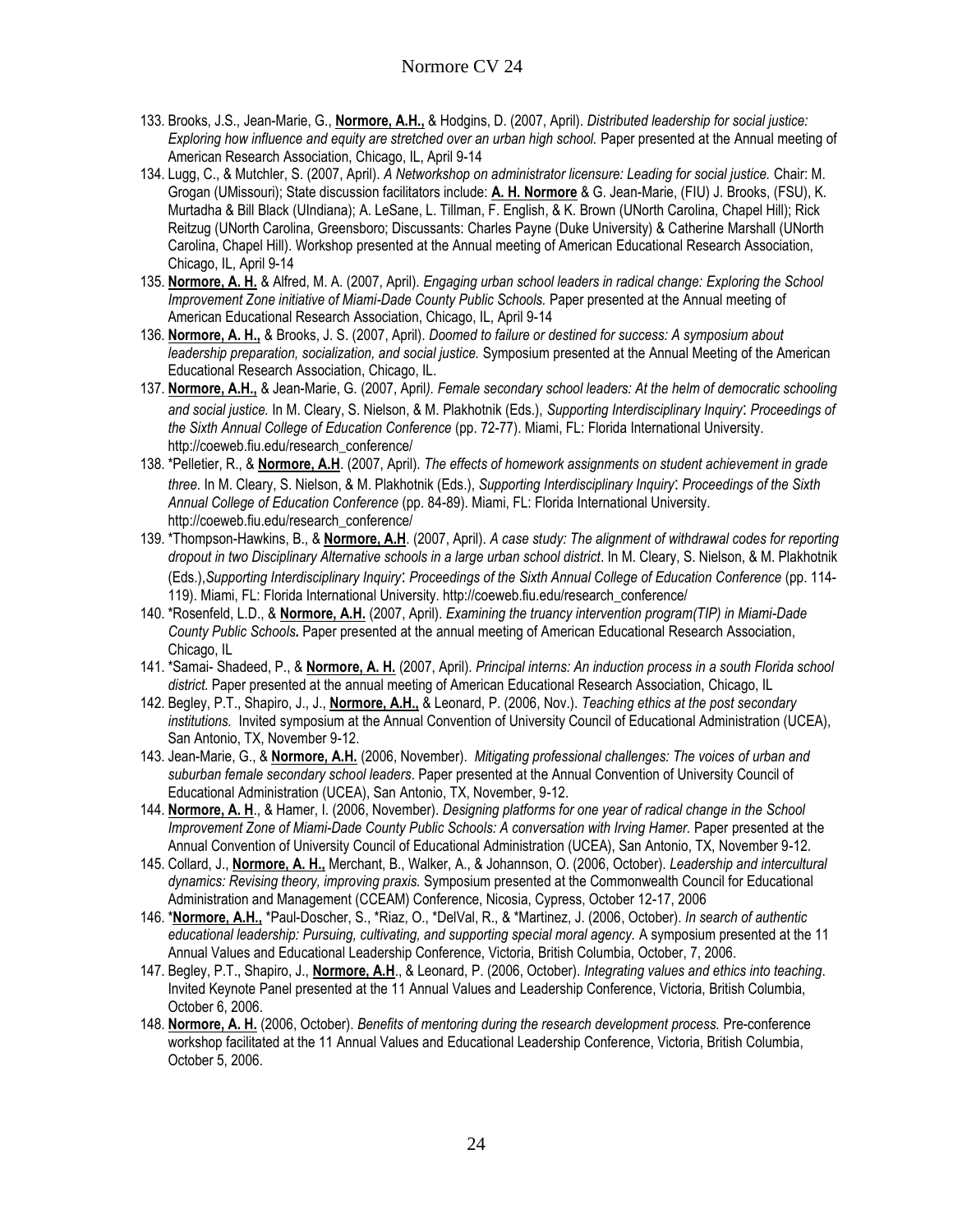- 149. **Normore, A. H.** (2006, April). *Leadership Development Continuum: A four-stage leadership preparation and training program in Broward County Public School District.* Paper presented at the Annual Meeting of American Educational Research Association (AERA), San Francisco, CA.
- 150. **Normore, A. H.,** & Alfred, M.V., Guilliard, O., Powers, K., Cunningham, G., & Paris, J. (2006, April). *Urban principals at work in the School Improvement Zone of Miami-Dade County Public Schools*. Symposium presented at the Annual Meeting of American Educational Research Association (AERA), San Francisco, CA.
- 151. **Normore, A. H.,** & Alfred, M. V. (2006, February.). *Miami-Dade County's School Improvement Zone: School-based leadership perspectives*. Paper presented at the Superintendents' Symposium on Accelerating Student Achievement and School Performance, Fort Lauderdale, FL.
- 152. \***Normore, A.H**., \*Paul-Doscher, S., \*Riaz, O., \*DelVal, R., & \*Martinez, J. (2006, October). *In search of authentic educational leadership: Pursuing, cultivating, and supporting special moral agency.* In P. T. Begley (Ed.), *Moral Agency of the Educational Leader: Proceedings of the 11th Annual Values, Ethics and Educational Leadership Conference*, Victoria, British Columbia: Canada. Available on CD.
- 153. Begley, P.T., Shapiro, J., **Normore, A.H.,** & Leonard, P. (2006, October). *Integrating values and ethics into teaching*. In P. T. Begley (Ed.), *Moral Agency of the Educational Leader: Proceedings of the 11th Annual Values, Ethics and Educational Leadership Conference*, Victoria, British Columbia: Canada. Available on CD.
- 154. \*Martin, R.L., & **Normore, A.H.** (2006, April). *Effects of cooperative and individual instructional learning system on attitudes and achievement in mathematics.* In M. Cleary, S. Nielson, & M. Plakhotnik (Eds.),*Supporting Interdisciplinary Inquiry*: *Proceedings of the Fifth Annual College of Education Conference* (pp. 64-69). Miami, FL: Florida International University.
- 155. \*Moss, L., & **Normore, A. H.** (2006). *An exploratory analysis of John Dewey's writings: Implications for school leaders.* In M. Cleary, S. Nielson, & M. Plakhotnik (Eds.), In M. Cleary, S. Nielson, & M. Plakhotnik (Eds.),*Supporting Interdisciplinary Inquiry*: *Proceedings of the Fifth Annual College of Education Conference* (pp. 82-87). Miami, FL: Florida International University.
- 156. \*Samai- Shadeed, P., & **Normore, A. H.** (2006, April). *A case study: Perceptions of the induction process of intern principals in Broward County Public Schools*. In M. Cleary, S. Nielson, & M. Plakhotnik (Eds.),*Supporting Interdisciplinary Inquiry*: *Proceedings of the Fifth Annual College of Education Conference* (pp. 112-117). Miami, FL: Florida International University.
- 157. Brooks, J. S., & **Normore, A.H.** (2005, November). *Socialization for social justice: How educational leaders learn to fight for equity and excellence in schools.* Symposium presented at the Annual Convention of University Council of Educational Administration (UCEA), Nashville, TN.
- 158. \*Cramp, D., & **Normore, A.H.** (2005, October). *Ethics: The scientific and philosophic study of conduct and authenticity.* Paper presented at the 10<sup>th</sup> Annual Values and educational leadership Conference, Pennsylvania State University, State College, PA.
- 159. **Normore, A. H**., & Ilon, L. (2005, April). *Cost effective inputs: Is class size reduction the best investment for Florida?* Paper presented at the 86<sup>th</sup> Annual American Educational Research Association (AERA), Montreal, Quebec.
- 160. **Normore, A. H.,** Gross, S., Sernak, K., MacDonald, T., Brown, L., \*Blanco, R. (2005, October). *Cultivating ethical*  leadership for promoting authentic learning for all. Symposium presented at the 10<sup>th</sup> Annual Values and Leadership Conference, Penn State University, State College, PA.
- 161. \*Cramp, D., & **Normore, A.H.** (2005, October). *Ethics: The scientific and philosophic study of conduct and authenticity.* In P. T. Begley (Ed.), *Promoting Authentic Educational Leadership to Aspiring Academic Leaders: Proceedings of the 10th Annual Values, Ethics and Educational Leadership Conference,* Pennsylvania State University, State College, PA. Available on CD*.* State College, Pennsylvania: Pennsylvania State University. Available on CD.
- 162. **Normore, A. H.,** Gross, S., Sernak, K., MacDonald, T., Brown, L., \*Blanco, R. (2005, October). *Cultivating ethical leadership for promoting authentic learning for all*. In P. T. Begley (Ed.), *Promoting Authentic Educational Leadership to Aspiring Academic Leaders: Proceedings of the 10th Annual Values, Ethics and Educational Leadership Conference.*  State College, Pennsylvania: Pennsylvania State University. Available on CD.
- 163. \*Doscher, S., & **Normore, A. H.** (2005, April). *Feminine concepts of leadership and power: A new framework for development ethics and education development.* In M. Cleary, S. Nielson, & M. Plakhotnik (Eds.),*Supporting Interdisciplinary Inquiry*: *Proceedings of the Fourth Annual College of Education Conference* (pp. 9-14). Miami, FL: Florida International University.
- 164. \*Blanco, R., & **Normore, A. H.** (2004, October). *The ethical role of instructional leaders with social services, public schools and the poor: A transformational historical perspectives-contemporary response*. In P.T. Begley (ED.), *Promoting the Moral Development of Professional Educators, Children and Youth: Proceedings of the Ninth Annual Values, Ethics and Educational Leadership Conference.* Christ Church, Barbados. Available on CD.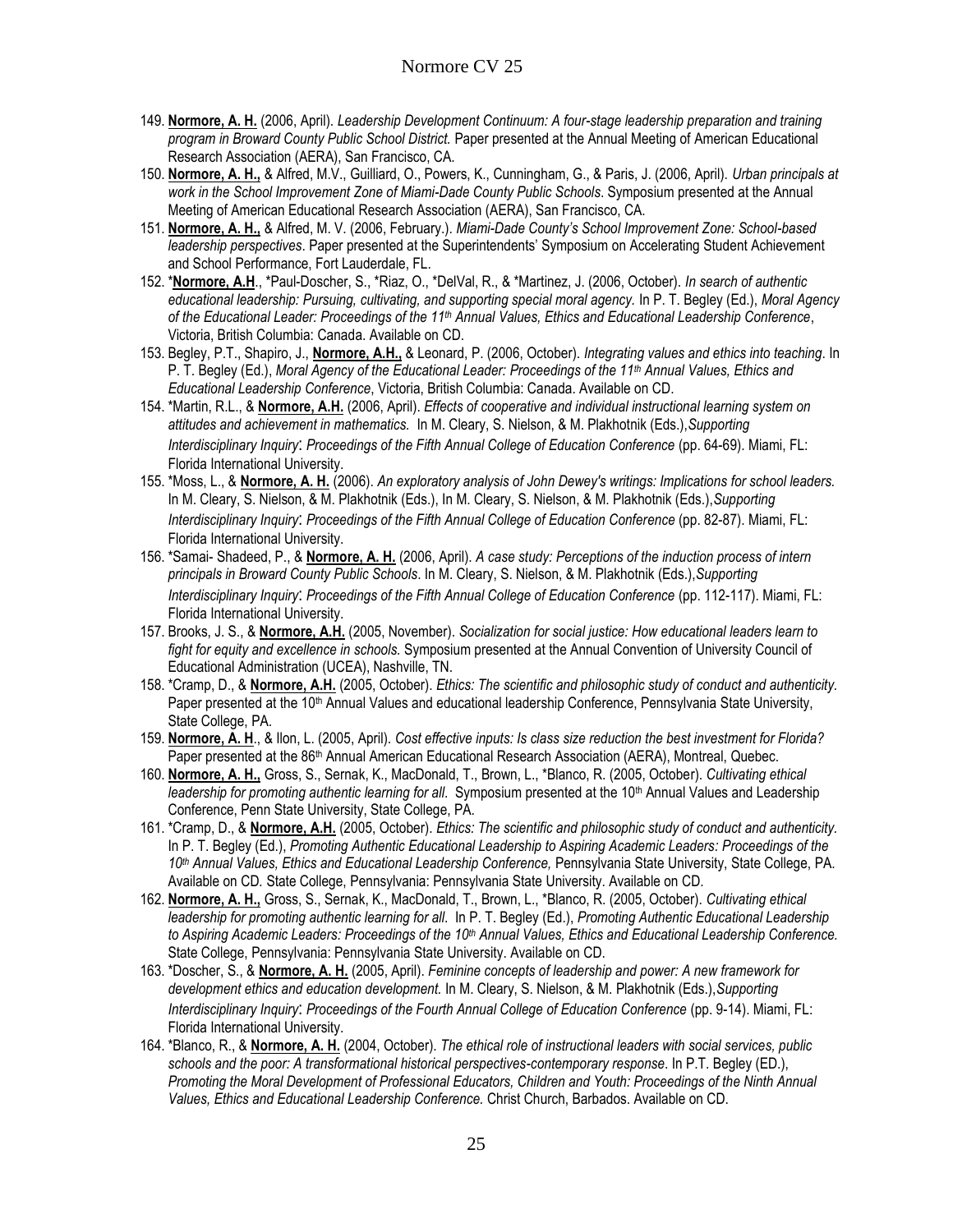- 165. Brooks, J. S., & **Normore, A. H.** (2004, October). *An Aristotelian framework for the development of ethical leadership*. In P.T. Begley (ED.), *Promoting the Moral Development of Professional Educators, Children and Youth: Proceedings of the Ninth Annual Values, Ethics and Educational Leadership Conference.* Christ Church, Barbados. Available on CD.
- 166. **Normore, A. H.** (2004, October). *Reinventing the principalship: Combining the forces of shared leadership and values.*  In P.T. Begley (ED.), *Promoting the Moral Development of Professional Educators, Children and Youth: Proceedings of the Ninth Annual Values, Ethics and Leadership Conference.* Christ Church, Barbados. Available on CD.
- 167. \*Finley, D., & **Normore, A. H.** (2004, April). *Class size reduction: A significant option for improving student learning*. In S. Neilsen & T. S. Rocco (Eds.), *Supporting Interdisciplinary Inquiry*: *Proceedings of the Third Annual College of Education Conference* (pp. 7-13). Miami, FL: Florida International University.
- 168. \*Fong-Yee, D., & **Normore, A. H**. (2004, April). *The impact of quality teachers on student achievement.* In S. Neilsen & T. S. Rocco (Eds.), *Supporting Interdisciplinary Inquiry*: *Proceedings of the Third Annual College of Education Conference* (pp. 12-16). Miami, FL: Florida International University.
- 169. \*Loughry, K., & **Normore, A. H.** (2004, April). *A model for teacher induction and mentoring programs.* In S. Neilsen & T. S. Rocco (Eds.), *Supporting Interdisciplinary Inquiry*: *Proceedings of the Third Annual College of Education Conference* (pp. 64-69). Miami, FL: Florida International University.
- 170. \*Mayo, M., & **Normore, A. H.** (2004, April). *Class size reduction for the state of Florida: Is this the solution for a better education?* In S. Neilsen & T. S. Rocco (Eds.), *Supporting Interdisciplinary Inquiry*: *Proceedings of the Third Annual College of Education Conference* (pp. 76-80). Miami, FL: Florida International University.
- 171. \*Perez, M., & **Normore, A. H.** (2004, April). *Technology integration and school leadership* In S. Neilsen & T. S. Rocco (Eds.), *Supporting Interdisciplinary Inquiry*: *Proceedings of the Third Annual College of Education Conference* (pp. 104-109). Miami, FL: Florida International University.
- 172. \*Blanco, R., & **Normore, A. H.** (2004, October). *The ethical role of instructional leaders with social services, public schools and the poor: A transformational historical perspectives-contemporary response*. Paper presented at the 9th Annual Values and Educational Leadership Conference, Southern Palms Resort, Barbados.
- 173. Brooks, J. S., & **Normore, A. H.** (2004, October). *An Aristotelian framework for the development of ethical leadership*. Paper presented at the 9<sup>th</sup> Annual Values and Educational Leadership Conference, Southern Palms Resort, Barbados.
- 174. **Normore, A. H.** (2004, October). *Reinventing the principalship: Combining the forces of shared leadership and values.*  Paper presented at the 9<sup>th</sup> Annual Values and Educational Leadership Conference, Southern Palms Resort, Barbados.
- 175. \*Barrios, V., & **Normore, A. H.** (2003, October) *Exercising knowledge of character education in school leaders' hiring practices: Perspectives from the front lines.* In P.T. Begley (ED.), *Education, Ethics, and the "Cult of Efficiency: Implications for Values and Leadership: Proceedings of the Eight Annual Values, Ethics and Educational Leadership Conference.* State College, Pennsylvania: Pennsylvania State University, Available on CD.
- 176. **Normore, A. H.** (2003, October). *Ethics, values and educational leadership programs: Finding the North Star in the dust storm.* In P.T. Begley (ED.), *Education, Ethics, and the "Cult of Efficiency: Implications for Values and Leadership: Proceedings of the Eight Annual Values, Ethics and Leadership Conference.* State College, Pennsylvania: Pennsylvania State University. Available on CD.
- 177. **Normore, A. H.** (2003, April). *Recruitment, socialization and accountability of School administrators in two urban school districts.* In S. Neilsen & T. S. Rocco (Eds.), *Supporting Interdisciplinary Inquiry*: *Proceedings of the Second Annual College of Education Conference* (pp. 115-119). Miami, FL: Florida International University.
- 178. **Normore, A. H.** (2003, April). *Performance appraisals of school administrators: A contemporary model.* In S. Neilsen & T. S. Rocco (Eds.), *Supporting Interdisciplinary Inquiry*: *Proceedings of the Second Annual College of Education Conference* (pp. 120-125). Miami, FL: Florida International University.
- 179. **Normore, A. H.** (2003, January). *Professional and organizational socialization processes: A literature review*. Proceedings of the First Annual Hawaii International Conference in Education, Honnolulu, Hawaii. Available on CD.
- 180. \*Barrios, V., & **Normore, A. H.** (2003, October) *Exercising knowledge of character education in school leaders' hiring practices: Perspectives from the front lines.* Paper presented at the 8th Annual Values and Educational Leadership Conference, Penn State University.
- 181. **Normore, A. H.** (2003, October). *Ethics, values and educational leadership programs: Finding the North Star in the*  dust storm. Paper presented at the 8<sup>th</sup> Annual Values and Educational Leadership Conference, Penn State University.
- 182. **Normore, A. H.** (2003, January). *Professional and organizational socialization processes: A literature review*. Paper presented at the Annual Hawaii International Conference in Education, Honnolulu, Hawaii.
- 183. **Normore, A. H.** (2002, October*). Challenges in leadership succession planning: Professional and organizational socialization of school administrators.* In P. T. Begley (Ed.), *Responding to Ethical Dilemmas: Personal and Professional Challenges of Educational Leadership. Proceedings of the 7th Values, Ethics and Educational Leadership* Conference, Toronto, Ontario: Canada. University of Toronto.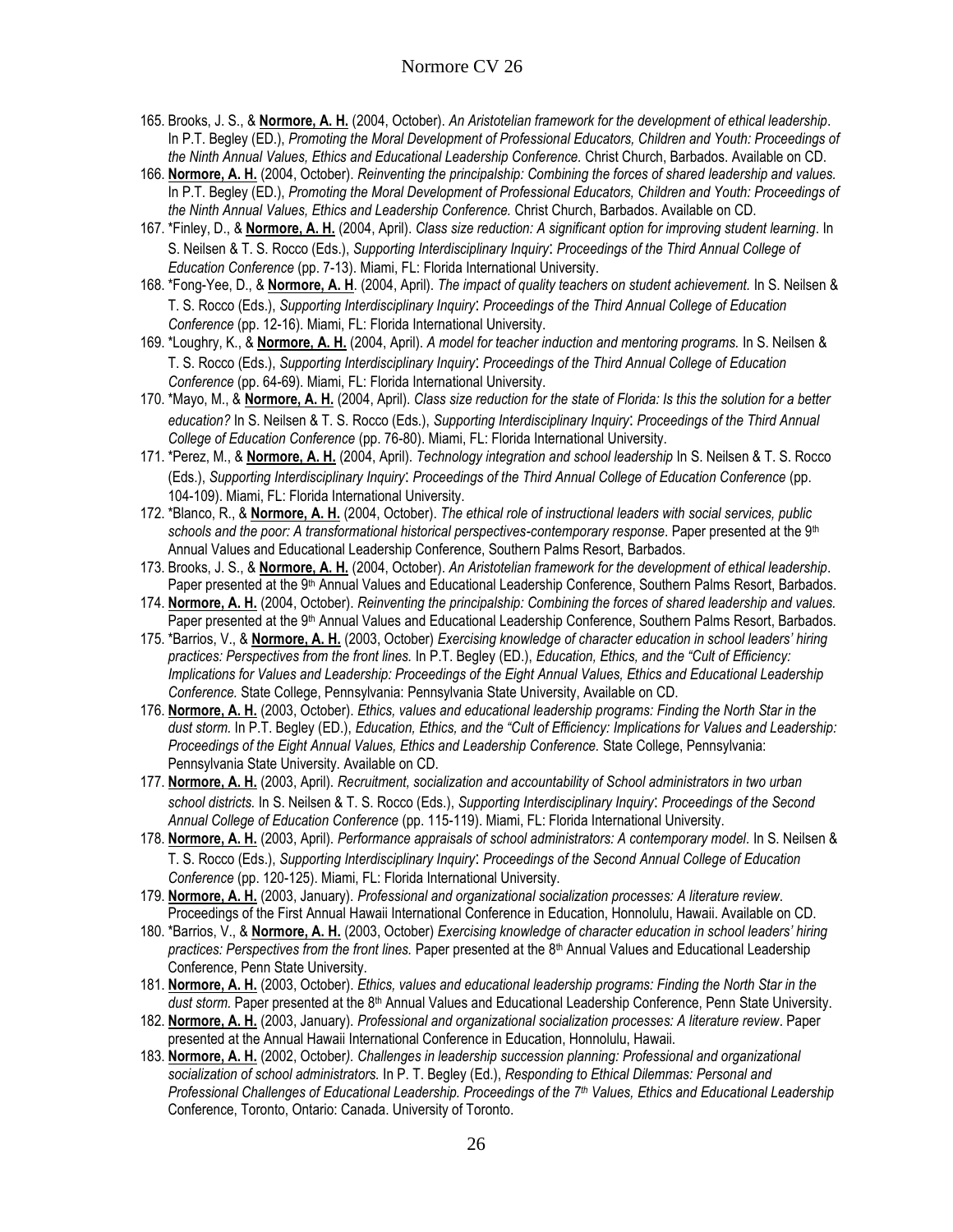- 184. **Normore, A. H.** (2002, October*). Challenges in leadership succession planning: Professional and organizational socialization of school administrators*. Paper presented at the 7th Annual Values and Educational Leadership Conference, OISE/University of Toronto.
- 185. Earl, L., Sutherland, S., Kilcher, A., **Normore, A. H.,** Hopkins, D., & Harris, A. (2001, April). *School effectiveness and school improvement: Networking -three international school improvement projects (Nova Scotia, Manitoba, England)*, A symposium presented to the annual American Educational Research Association Conference, Seattle, WA.
- 186. **Normore, A. H.** (2001, January). *Principal succession planning.* Paper presented at the Professional Education Evaluation Training Program for Anhui (China) Educators, Columbia International College/Center for Educational Change, Hamilton, Ontario.
- 187. **Normore, A. H.** (2001, January). *Recruitment and socialization of school administrators.* Paper presented at the Annual International Congress of School Improvement and School Effectiveness, York University, Toronto, Ontario.
- 188. **Normore, A. H.** (2001, May). *Recruitment and selection procedures for promoting administrators.* Paper presented at the Annual Conference of Canadian Society for Studies in Education (CSSE), Université Laval, Quebec City, Quebec.
- 189. **Normore, A. H.** (2001, March). *Peacock Elementary School: A changing school In Labrador 1993-1996 (Researcher Reflections)* Paper presented at the 15th Annual Edward F. Kelly Evaluation Conference, University of Toronto, Ontario.
- 190. **Normore, A. H**. (2001, March). *An analysis of policy for French second language education: School District #1 in Newfoundland and Labrador.* Paper presented at the 15th Annual Edward F. Kelly Evaluation Conference, University of Toronto, Ontario.
- 191. Volante, L., & **Normore, A. H.** (2001, May). *Teacher education reform and alternative training models.* Paper presented at the Annual Canadian Society for Studies in Education (CSSE), Université Laval, Quebec City, Quebec.
- 192. **Normore, A. H.** (2001, October). *Confronting a dilemma: The teaching process for moral development.* Paper presented at the 6th Annual Values and Educational Leadership Conference, Charlottesville, VA.
- 193. **Normore, A. H**. (2001, January). *Principal succession planning.* Proceedings of the Professional Education Evaluation Training Program for Anhui (China) Educators (pp. 25-38), Columbia International College/Center for Educational Change, Hamilton, Ontario.
- 194. **Normore, A. H.** (2001, March). *Peacock Elementary School: A changing school In Labrador 1993-1996 (Researcher Reflections)*. In K. W. Meuwissen (Ed.), *Proceedings of the 15th Annual Edward F. Kelly Evaluation Conference* (pp.65- 74).Toronto, Ontario, Canada: University of Toronto.
- 195. **Normore, A. H**. (2001, March). *An analysis of policy for French second language education: School District #1 in Newfoundland and Labrador.* In K. W. Meuwissen (Ed.), *Proceedings of the 15th Annual Edward F. Kelly Evaluation Conference* (pp. 139-152).Toronto, Ontario, Canada: University of Toronto.
- 196. **Normore, A. H.** (2001, October). *Confronting a dilemma: The teaching process for moral development.* In P. T. Begley (Ed.), *Leadership for Ethical Schools: Dilemmas of Standards and Individual Needs: Proceedings of the* 6th Annual Values and Educational Leadership Conference, Charlottesville, VA. Available on CD.
- 197. **Normore, A. H.** (2000, March). *Integrating school improvement and performance appraisals.* In J. Kirk and R. Dugan (Eds.), *Proceedings of the 14th Annual Edward F. Kelly Evaluation Conference* (pp. 196-206).Albany, New York: University of Albany.
- 198. **Normore, A. H.** (2000, March). *School-wide reform and school improvement: The accelerated schools approach*. In J. Kirk and R. Dugan (Eds.), *Proceedings of the 14th Annual Edward F. Kelly Evaluation Conference* (pp. 80-88).Albany, New York: University of Albany.
- 199. **Normore, A. H.** (2000, September). *The impact of change on teacher's emotions: Designing a questionnaire.* In P.T. Begley (ED.), *Ethical Dimensions of School Leadership: Proceedings of the 5th Annual Values, Ethics and Educational Leadership Conference*, Bridgetown, Barbados. Available on CD.
- 200. **Normore, A. H.** (2000, March). *Integrating school improvement and performance appraisals.* Paper presented at the 14<sup>th</sup> Annual Edward F. Kelly Conference, Albany, New York, March, 2000.
- 201. **Normore, A. H.** (2000, March). *School-wide reform and school improvement: The accelerated schools approach*. Paper presented at the 14th Annual Edward F. Kelly Conference, Albany, NY.
- 202. **Normore, A. H**. (2000, September). *The impact of change on teacher's emotions: Designing a questionnaire.* Paper presented at the 5<sup>th</sup> Annual Values and Educational Leadership Conference, Bridgetown, Barbados.

#### *Regional/Local Conferences* (Total: 21)

1. Hughes, K., Silva-Millman, S., Benjamin, R., Cuevas, R., Curry, C., **Normore, A.H.,** & Scotti, G.(2013*). Identifying leaders for urban charter, autonomous and independent schools*. Symposium presented at the annual California Charter School Conference. March 11-14, San Diego, CA, 2013. [ **Note:** Normore moderates symposium]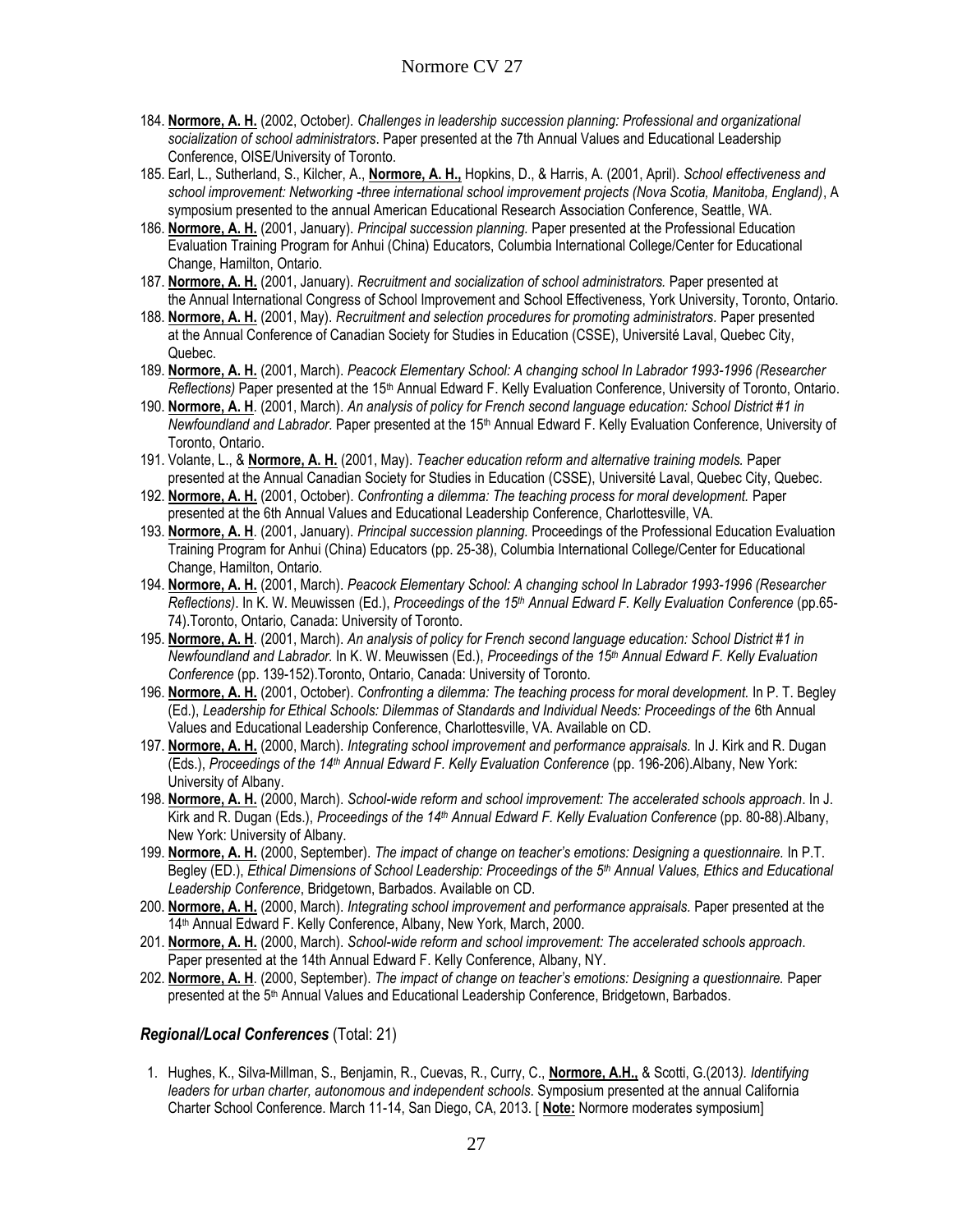- 2. Issa Lahera, A., **Normore, A.H.,** Parra Camacho, F., & Zoller, K. (2013). *Leading the charter school: Futuring technology today.* Paper presented at the annual California Charter School Conference. March 11-14, San Diego, CA, 2013.
- 3. Issa Lahera, A., **Normore, A.H.,** & Corley, L.R. (2012). *Using innovative technology to systematically develop aspiring charter school leaders' learning*. Paper accepted for presentation at the annual California Charter School Conference, Sacramento, CA, February 27- March 1, 2012.
- 4. Issa Lahera, A., Holzman, S., & **Normore, A.H.** (2011*). Charter and autonomous school leadership academy: Fostering educational equity and excellence.* Paper presented at the California Charter School Conference, San Diego, CA, March 7-10, 2011.
- 5. **Normore, A.H.** (2009, April). *Advanced discussion and interaction online.* Blackboard presentation at the annual Best Practices Technology Showcase, California State University, Dominguez Hills [Carson-Los Angeles], April 28, 2009.
- 6. **Normore, A.H.,** Davis, J., Aguilar, J., Cook, L.H., Gallagher, P., Sapp. J., & Cook, L. (2008, February). *The New Doctoral Degree in Educational Leadership.* Poster presentation at the annual Poster Fair for Western Association of Schools and Colleges (WASC), California State University-Dominguez Hills, Carson [Los Angeles], California, February 14.
- 7. **Normore, A.H.,** & Jean-Marie, G. (2007, April*). Female secondary school leaders: At the helm of democratic schooling and social justice.* Paper presented at the 6th Annual College of Educational Research Conference, Miami, Florida, April 28.
- 8. \*Pelletier, R., & **Normore, A.H.** (2007, April). *The effects of homework assignments on student achievement in grade three.* Paper presented at the 6<sup>th</sup> Annual College of Educational Research Conference, Miami, Florida, April 28.
- 9. \*Thompson-Hawkins, B., & **Normore, A.H.** (2007, April). *A case study: The alignment of withdrawal codes for reporting dropout in two Disciplinary Alternative schools in a large urban school district*. Paper presented at the 6<sup>th</sup> Annual College of Educational Research Conference, Miami, Florida, April 28.
- 10. \*Martin, R.L., & **Normore, A.H**. (2006, April). *Effects of cooperative and individual instructional learning system on attitudes and achievement in mathematics.* Paper presented at the 5th Annual College of Education Research Conference, Florida International University, Miami, FL.
- 11. \*Moss, L., & **Normore, A. H.** (2006). *An exploratory analysis of John Dewey's writings: Implications for school leaders.* Paper presented at the 5<sup>th</sup> Annual College of Education Research Conference, Florida International University, Miami, Fl, April, 2006
- 12. \*Samai- Shadeed, P., & **Normore, A. H.** (2006, April). *A case study: Perceptions of the induction process of intern principals in Broward County Public Schools*. Paper presented at the 5th Annual College of Education Research Conference, Florida International University, Miami, FL.
- 13. \*Doscher, S., & **Normore, A. H.** (2005, April). *Feminine concepts of leadership and power: A new framework for development ethics and education development.* Paper presented at the 4th Annual College of Education Research Conference, Miami, FL.
- 14. **Normore, A.H.** (2005, April). *Leadership preparation and training in a large urban school district in south Florida.*  Paper presented at the 4<sup>th</sup> Annual College of Education Research Conference, Florida International University, Miami, FL.
- 15. \*Finley, D., & **Normore, A. H.** (2004, April). *Class size reduction: A significant option for improving student learning*. Paper presented at the  $3<sup>rd</sup>$  Annual College of Education Research Conference, Miami, FL.
- 16. \*Fong-Yee, D., & **Normore, A. H.** (2004, April). *The impact of quality teachers on student achievement.* Paper presented at the 3rd Annual College of Education Research Conference, Miami, FL.
- 17. \*Loughry, K., & **Normore, A. H**. (2004, April). *A model for teacher induction and mentoring programs.* Paper presented at the 3rd Annual College of Education Research Conference, Miami, FL.
- 18. \*Mayo, M., & **Normore, A. H.** (2004, April). *Class size reduction for the state of Florida: Is this the solution for a better education?* Paper presented at the 3rd Annual College of Education Research Conference, Miami, FL.
- 19. \*Perez, M., & **Normore, A. H.** (2004, April). *Technology integration and school leadership.* Paper presented at the 3rd Annual College of Education Research Conference, Miami, FL.
- 20. **Normore, A. H**. (2003, April). *Recruitment, socialization and accountability of School administrators in two urban school districts.* Paper presented at the 2nd Annual College of Education Research Conference, Miami, FL.
- 21. **Normore, A. H.** (2003, April). *Performance appraisals of school administrators: A contemporary model.* Paper presented at the 2nd Annual College of Education Research Conference, Miami, FL.

#### **Mentor to Graduate Student Publications/Conferences (Total: 56)**

[Note: \* denotes graduate students at CSUDH, Cal Lutheran, and Chapman: **Total: 35**].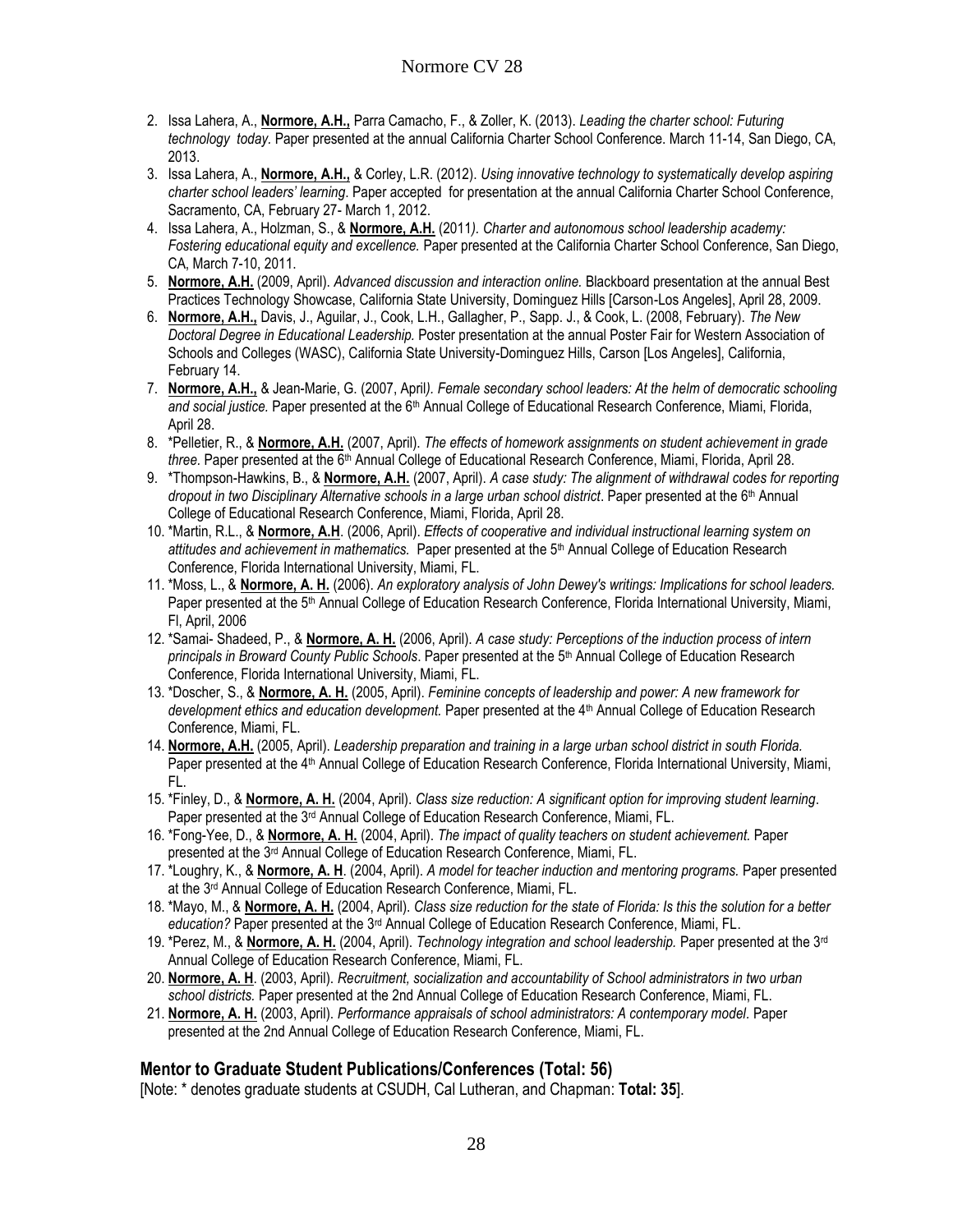- 1. \*[Faculty Mentor]: Merrill, M. (2015, February 12). *What do you want? Using picture communication symbols within*  bilingual preschool aged children with special needs. Paper presented at the 10<sup>th</sup> annual Student Research Conference, California State University Dominguez Hills, Carson-Los Angeles, CA **Note:** Winner in education category.
- 2. Martinez, M. (2013). [Review of book, Leadership and interculturalism, by John Collard and Anthony H, Nomore]. *Journal of Educational Administration.*
- 3. Mize, N. (2013). [Review of book). Educational leadership preparation: Innovative and interdisciplinary approaches to the Ed.D and graduate education, by Gaetane Jean-Marie and Anthony H. Normore]. *Journal of Educational Administration.*
- 4. Hughes, K. B, & Silva, S. A. M. (2012). [Review of book, Negotiation alchemy: Global skills inspiring and transforming diverging worlds, by Nancy Erbe]. *Journal of Educational Administration*.
- 5. Baptise, M.R. (2011). *Leadership from the margins theory: Re-exploring leadership in non-traditional ways (Teyori Lidechip ki Soti non Majinalinasyon).* Paper accepted for presentation at the 16th Annual International UCEA Conference on Values and Leadership. Laurel Point Inn, Victoria, British Columbia, September 25-27, 2011
- 6. Cramp, D., Jr. (2011). *Examining the ethic of care within the context of authentic leadership.* Paper accepted for presentation at the 16th Annual International UCEA Conference on Values and Leadership. Laurel Point Inn, Victoria, British Columbia, September 25-27, 2011
- 7. \*Hughes, K., & Silva, S. (2011). *Charter schools best practices: Authentic leadership and context matters.* Paper accepted for presentation at the 16th Annual International UCEA Conference on Values and Leadership. Laurel Point Inn, Victoria, British Columbia, September 25-27, 2011
- 8. San Nicolas, E. (2011). *High poverty schools and the need for resilient leadership.* Paper accepted for presentation at the 16th Annual International UCEA Conference on Values and Leadership. Laurel Point Inn, Victoria, British Columbia, September 25-27, 2011
- 9. \*[Faculty Mentor]: Donohoe, C., Downing, W., Hong, K., Loch, J., & Cheri Thomas, C. (2011). *Fostering continued professional discourse and support for improved student learning.* Presentation at the 6th annual Student Research Day Conference, California State University Dominguez Hills, Carson-Los Angeles, CA.
- 10. \*[Faculty Mentor]: Karuza, H., & Gamboa-Brooks, R. (2011). *Virtual learning environment: A catalyst for sustainable professional learning communities.* Presentation at the 6th annual Student Research Day Conference, California State University Dominguez Hills, Carson-Los Angeles, CA.
- 11. \*[Faculty Mentor]: Kurland, S. (2011). *An online repository of professional resources to support urban school leaders.* Presentation at the 6<sup>th</sup> annual Student Research Day Conference, California State University Dominguez Hills, Carson-Los Angeles, CA.
- 12. \*[Faculty Mentor]: Loch. J., Montes, C.A., Nakano, A., Masuzumi-Macaraeg, J., & Kaneshiro. M. (2011). Facilitating offcampus networking opportunities: *Enabling improved work processes, strengthening interpersonal relationships, and achieving personal and professional goals.* Presentation at the 6th annual Student Research Day Conference, California State University Dominguez Hills, Carson-Los Angeles, CA.
- 13. \*[Faculty Mentor]: Silva, S.M., & Hughes. K. B. (2011).Benefits to student achievement through data-driven curriculum development: *Implementing common assessment for continuous improvement of learning outcomes*. Presentation at the 6<sup>th</sup> annual Student Research Conference, California State University Dominguez Hills, Carson-Los Angeles, CA.
- 14. \* [Faculty Mentor]: Henry, B. (2011, February 24). *Factors influencing student achievement in advanced placement and honors courses*. Paper submitted for presentation at the 6th annual Student Research Conference, California State University Dominguez Hills, Carson-Los Angeles, CA.
- 15. \*[Faculty Mentor]: Karuza, H. (2011, February 24). *Increasing data analysis and consistent content among 7th & 8th grade math teachers through the Implementation of the DRTS Model.* Paper presented at the 6<sup>th</sup> annual Student Research Conference, California State University Dominguez Hills, Carson-Los Angeles, CA **Note:** Winner in education category. Competed state-wide at CSU Fresno, CA (May 5-7, 2011).
- 16. \*[Faculty Mentor]: Hughes, K (2011, February 24). *The reality of charter and autonomous schools: A critical review of*  the literature. Paper presented at the 6<sup>th</sup> annual Student Research Conference, California State University Dominguez Hills, Carson-Los Angeles, CA
- 17. \*Kurland, S. (2010). [Review of book, Strong schools, strong leaders: What matters most in times of change, by Perry P. Wiseman]. *Journal of educational Administration.*
- 18. \*Hughes, K. B, & Silva, S. A. M. (2010). [Review of book, Stories from schools: Case studies of the California academic partnership program, by A. Kawazoe]. *Journal of Educational Administration*.
- 19. \*Hughes, K., & Silva, S. (2010). *Social justice for pregnant and parenting teens: An educational leadership perspective towards positive educational outcomes.* Paper presented at the annual conference of University Council for Educational Administration (UCEA), New Orleans, LA., October 28-31.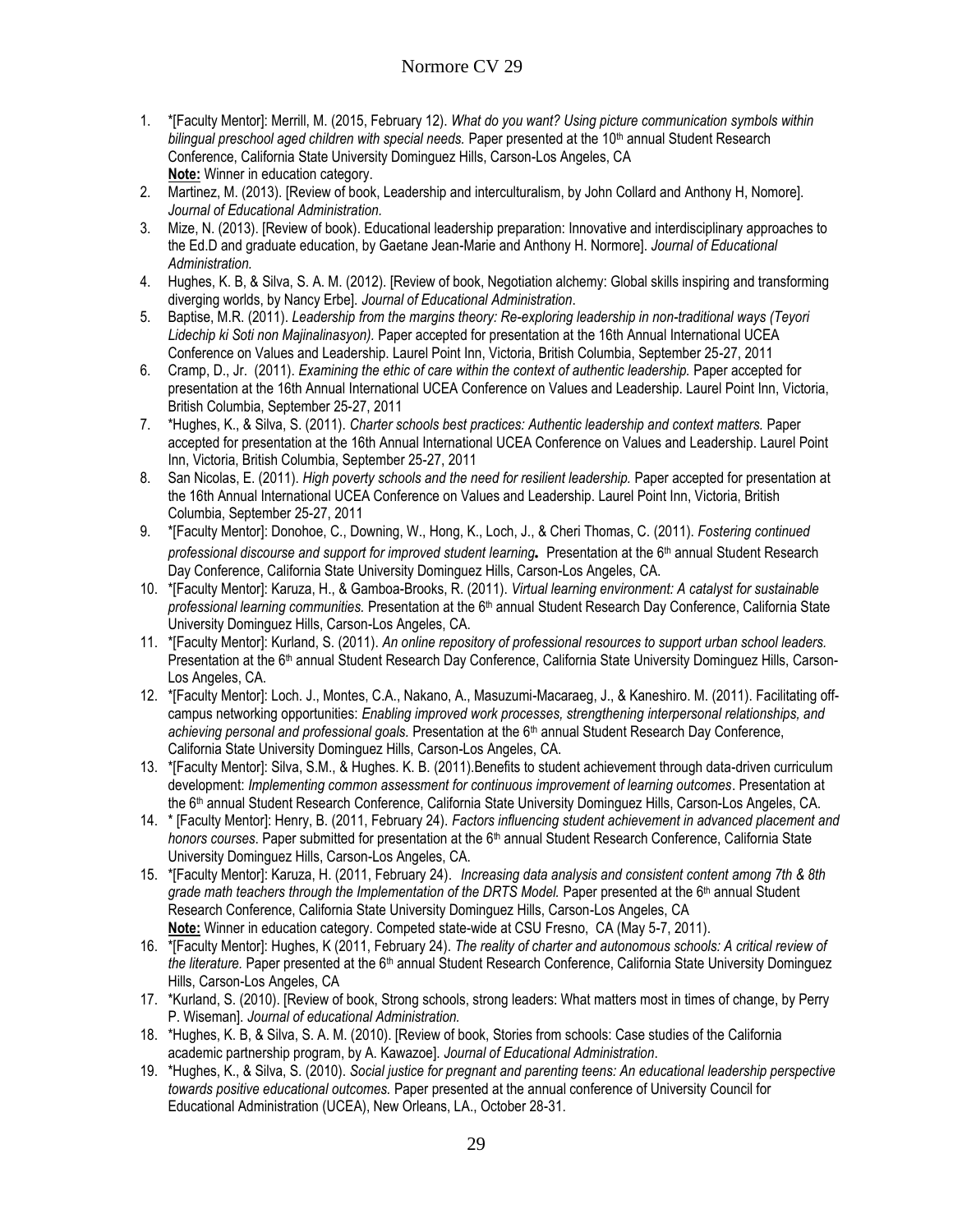- 20. \*[Faculty Mentor]: Silva, S., & Hughes, K. (2010, February 18). *Social justice for pregnant and parenting teens: An educational leadership perspective towards positive educational outcomes*. Paper presented at the 5th annual Student Research Conference, California State University Dominguez Hills, Carson-Los Angeles, CA **Note:** Winner in education category and campus-wide overall award winner. Competed statewide at San Jose State University, CA (April 30-May 1, 2010).
- 21. \*[Faculty Mentor]: Preciado, H. (2010, February 18). *Scaffolding content-area instruction for English language learners.*. Paper presented at the 5<sup>th</sup> annual Student Research Conference, California State University Dominguez Hills, Carson-Los Angeles, CA

**Note**: Runner-up in education category. Competed statewide at San Jose State University, CA (April 30-May 1, 2010).

- 22. \*[Faculty Mentor]: Moya, R. (2010, February 18). *Arithmetic and basic skills program (AABS): Intervention for secondary education students with deficient multiplication skills.* Paper presented at the 5th annual Student Research Conference, California State University Dominguez Hills, Carson-Los Angeles, CA
- 23. \*Henderson, K. (2010).[Review of book, *Effective multi-agency partnership]. Journal of Educational Administration*
- 24. \*Stokes, P. (2010). [Review of book, *Transition to adult living: An information resource guide*]. *Journal of Educational Administration*
- 25. \*Villabos, E. (2010). [Review of book, *School community relations*], *Journal of Educational Administration*
- 26. \*Nesbit, K. (2010). [Review of book, *The school leaders our children deserve], Journal of Educational Administration*
- 27. \*Perry, S. (2010).[Review of book, *Introduction to educational leadership and organizational behavior, by] Journal of Educational Administration*
- 28. \*Cordell, S. (2010). [Review of book, *Applying servant leadership in today's schools] Journal of Educational Administration*
- 29. \*Quintero, I. (2010). [Review of book, *Data, data, everywhere!* ]. *Journal of Educational Administration*
- 30. Abaya, Ondieki, J. (UCEA Barbara Jackson Scholar Mentee, 2010). [Review of the book *Inclusive assessment and accountability: A guide to accommodations for students with diverse needs*, by Sara E. Bolt and Andrew T. Roach] *Journal of Educational Administration*
- 31. Abaya, Ondieki, J., & Normore, A. H. (UCEA Barbara Jackson Scholar Mentee, 2010). No strangers in this school: How school principals honor public and community relations*. Submitted to Journal of School Public Relations.*
- 32. \*Berg, J. S. (2010) [Review of the book, *Professional learning communities: An implementation guide and toolkit,* by K.A. Foord and J.M. Haar] ] *Journal of Educational Administration*.
- 33. \*Boller, R. (2010). [Review of book, *The instructional leader's guide to informal classroom observations (2nd ed.)* by S. Zepeda]. *Journal of Educational Administration.*
- 34. \*Boller, R. (2010) [Review of the book *Leadership and intercultural dynamics*, by John Collard and Anthony H. Normore] *Journal of Educational Administration*.
- 35. \*Newton, J.I. (2010). [Review of book, The implementation gap: Understanding reform in high schools, by J. A. Supovitz and E. H. Weinbaum] *Journal of Educational Administration.*
- 36. \*Mons, W. (2009). [Review of book, *Get organized: Time management for school leaders*, by F. Buck] *Journal of Educational Administration.*
- 37. \*[Faculty Mentor]: Newton, J.I. (2009, February). *Promoting moral literacy through professional learning communities.* Paper presented at the 4<sup>th</sup> annual Student Research Conference, California State University Dominguez Hills, Carson-Los Angeles, CA.
- 38. \*[Faculty Mentor]: Tague, C. (2009, February). *Collaboratively designing and implementing an intervention program: Implications for moral leadership.* Paper presented at the 4<sup>th</sup> annual Student Research Conference, California State University Dominguez Hills, Carson-Los Angeles, CA*.* **Note:** Winner of the California State University, Dominguez Hills Student Research competition in Education category.

Competed in State-wide competition at California State University, Los Angeles, May, 2-3, 2009.

- 39. \*Newton, J.I. (2008, October). *Promoting moral literacy through professional learning communities.* Paper presented at the 11<sup>th</sup> Annual Values, Ethics and Educational Leadership Conference, British Columbia, Canada, Oct. 2-4, 2008.
- 40. \*Tague, C. (2008, October). *Collaboratively designing and implementing an intervention program: Implications for moral leadership.* Paper presented at the 11<sup>th</sup> Annual Values, Ethics and Educational Leadership Conference, British Columbia, Canada, Oct. 2-4, 2008.
- 41. \*Rivero, R. (2008, October). *Implementing a school-wide behavior plan and confronting moral principles and values.* Paper presented at the 11<sup>th</sup> Annual Values, Ethics and Educational Leadership Conference, British Columbia, Canada, Oct. 2-4, 2008.
- 42. [Faculty Mentor]: Cramp, D. (2007, September). *Promoting moral literacy in post secondary educational setting*. Paper submitted to the 12<sup>th</sup> Annual Values, Ethics and Educational Leadership Conference, State College, Pennsylvania.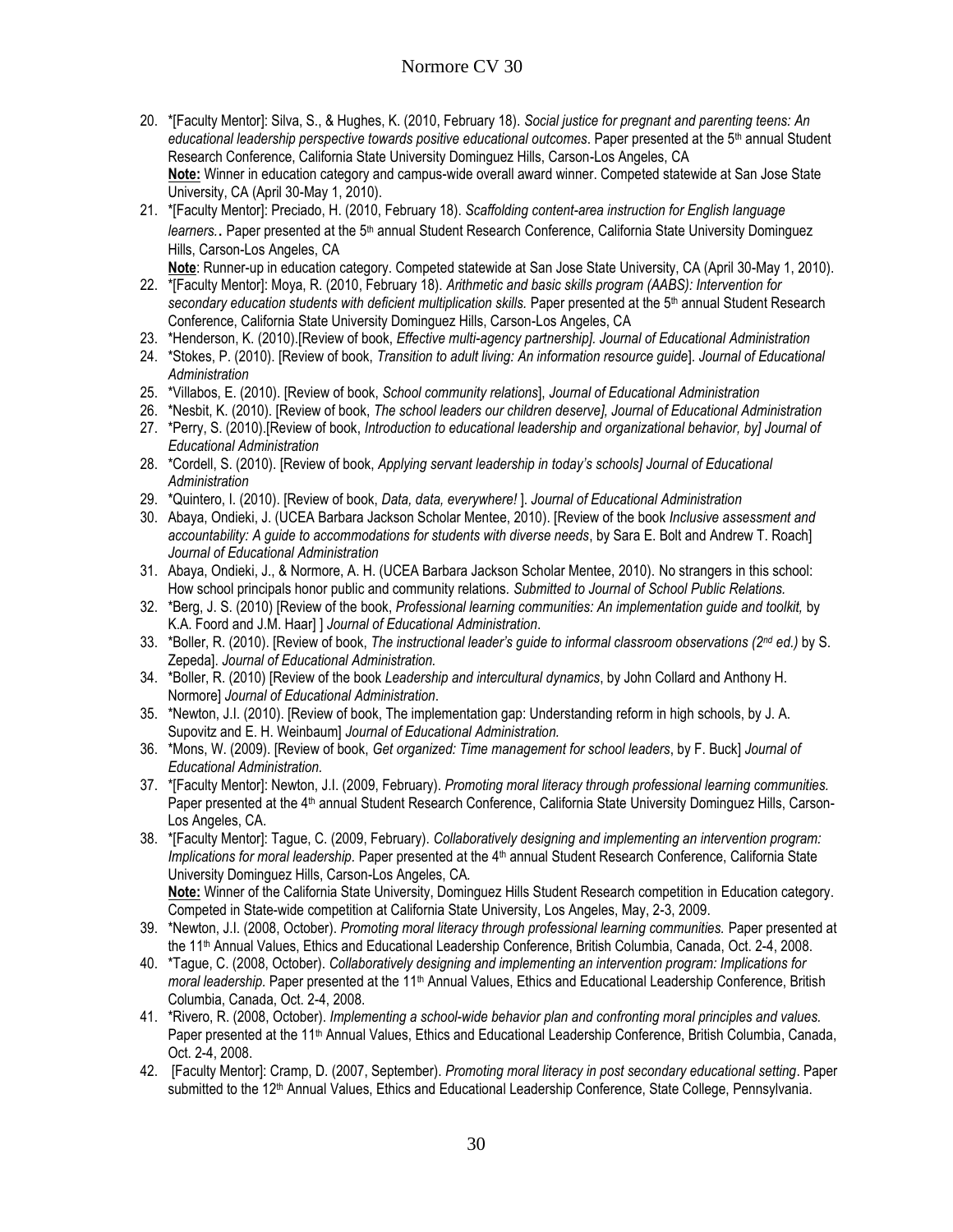- 43. [Faculty Mentor]: Diaz, L. (2007, September). Ethical leadership in a post modern era. Paper submitted to the 12<sup>th</sup> Annual Values, Ethics and Educational Leadership Conference, State College, Pennsylvania.
- 44. [Faculty Mentor]: Riaz, O. (2007, September). *Moral reasoning and pre-service teacher education students.* Paper submitted to the 12<sup>th</sup> Annual Values, Ethics and Educational Leadership Conference, State College, Pennsylvania.
- 45. Riaz, O. (2007). [Review of the book *Awards and recognition for exceptional teachers: K-12 and community college: Programs in the U.S.A., Canada and other countries*, by H. A. Andrews]. *Journal of Educational Administration, 45*(3).
- 46. Cramp, D. (2007). [Review of the *book Convergence or divergence? Initial teacher education in Scotland and England,* by I. Menter, E. Brisard, and I. Smith]. *Journal of Educational Administration, 45*(3).
- 47. Martinez, A. (2007). [Review of the book *Successful schools and educational accountability: Concepts and skills to meet leadership challenges,* by K. Wong and A. Nicotera]. *Journal of Educational Administration, 45*(3), 350-353
- 48. Evansky, E. (2007). [Review of the book, *The boss of the whole school: Effective leadership in action*, by E. A. Hebert]. Published in *Journal of Educational Administration, 45*(2), 233-236.
- 49. Martinez, J. (2007). [Review of the book, *The dark side of school reform*, by Jeffrey S. Brooks]. *Journal of Educational Administration*, *45*(2), 229-231.
- 50. Del Val, R. (2006). [Review of the book *Closing the equity gap: The impact of widening participation strategies in the UK and the USA,* by G. Layer]. *Adult Education Quarterly*, *57*(1).
- 51. Paul-Doscher, S. (2006). Review of the book *Ethical leadership and decision making in education: Applying theoretical perspectives to complex dilemmas*, by J. Shapiro and J. Stefkovich]. *Journal of Educational Administration, 44*(5), 522- 525.
- 52. [Faculty Mentor]: Calzadilla, B. (2003). *Professional development for educators in the public school system.* Paper presented at the 3<sup>rd</sup> Annual College of Education Research Conference, Miami, Florida, April, 2003.
- 53. [faculty Mentor]: Davis, B., Jr. (2003). *Education monopolies.* Paper presented at the 3rd Annual College of Education Research Conference, Miami, Florida, April, 2003.
- 54. [Faculty Mentor]:Evans, D. (2003). *Issues in parental involvement.* Paper presented at the 3rd Annual College of Education Research Conference, Miami, Florida, April, 2003.
- 55. [Faculty Mentor]: Quick, P. (2003). *Moral leadership: A model for educational leadership in the 21st century.* Paper presented at the 3rd Annual College of Education Research Conference, Miami, Florida, April, 2003.
- 56. \*Escarpio, R. (2008). [Review of the book *Foundations of Special Education Leadership: Administration, Assessment, Placement, and the Law*, by B. W. Birnbaum]. *Journal of Educational Administration.*

**Please Note**: #' 35, 36, and 37 above were individual CSUDH Graduate student presentations as part of larger symposium and listed as follows:

Normore, A.H., Soohoo, S.,\* Newton, J., \*Tague, C., Eletreby, & D.,\* Rivero, R. (2008). *Pursuing, developing and cultivating moral literacy and critical pedagogy*. Symposium presented at the annual conference for Values and Educational Leadership, Victoria, British Columbia, October 2 – Oct. 4, 2008.

#### **Recommendation Letters for Graduate Students Entering Post Graduate Work Force Programs and Leadership Preparation Programs (Total: 45)**

[Note: \* denotes graduate students at CSUDH: **Total: 34**].

- 1. \* Principal [Falls Brook Charter School, Temecula, CA, Summer, 2012]
- 2. Doctorate Candidate [Ph.D in Educational Leadership, Claremont Graduate University, Spring, 2012]
- 3. \* Doctorate Candidate [Ed.D in Educational Leadership, University of Southern California, Spring, 2012]
- 4. \* Assistant Principal [ Lennox Elementary School District, Fall, 2011]
- 5. \*Assistant Principal [Anaheim Unified School District, June, 2011]
- 6. \*Doctorate Candidate [Ph.D in Education, Claremont Graduate University, May, 2011]
- 7. \*Doctorate Candidate [Ph.D in Education, Claremont Graduate University, May, 2011]
- 8. \*Assistant Principal [Rancho Palo Verdes Unified School District, Spring, 2011]
- 9. \*Principal [Los Angeles Unified School District, Spring, 2011]
- 10. \*Special Education Coordinator [Los Angeles Unified School District, Summer, 2010]
- 11. \*Testing Coordinator and Data Coach [Los Angeles Unified School District, Spring, 2010]
- 12. \* Assistant Principal [Lynwood Unified School District, Spring, 2010]
- 13. \* Title I Instructional Leader [Los Angeles Unified School District, Spring, 2010]
- 14. \* Assistant Principal [Los Angeles Unified School District, Spring, 2010]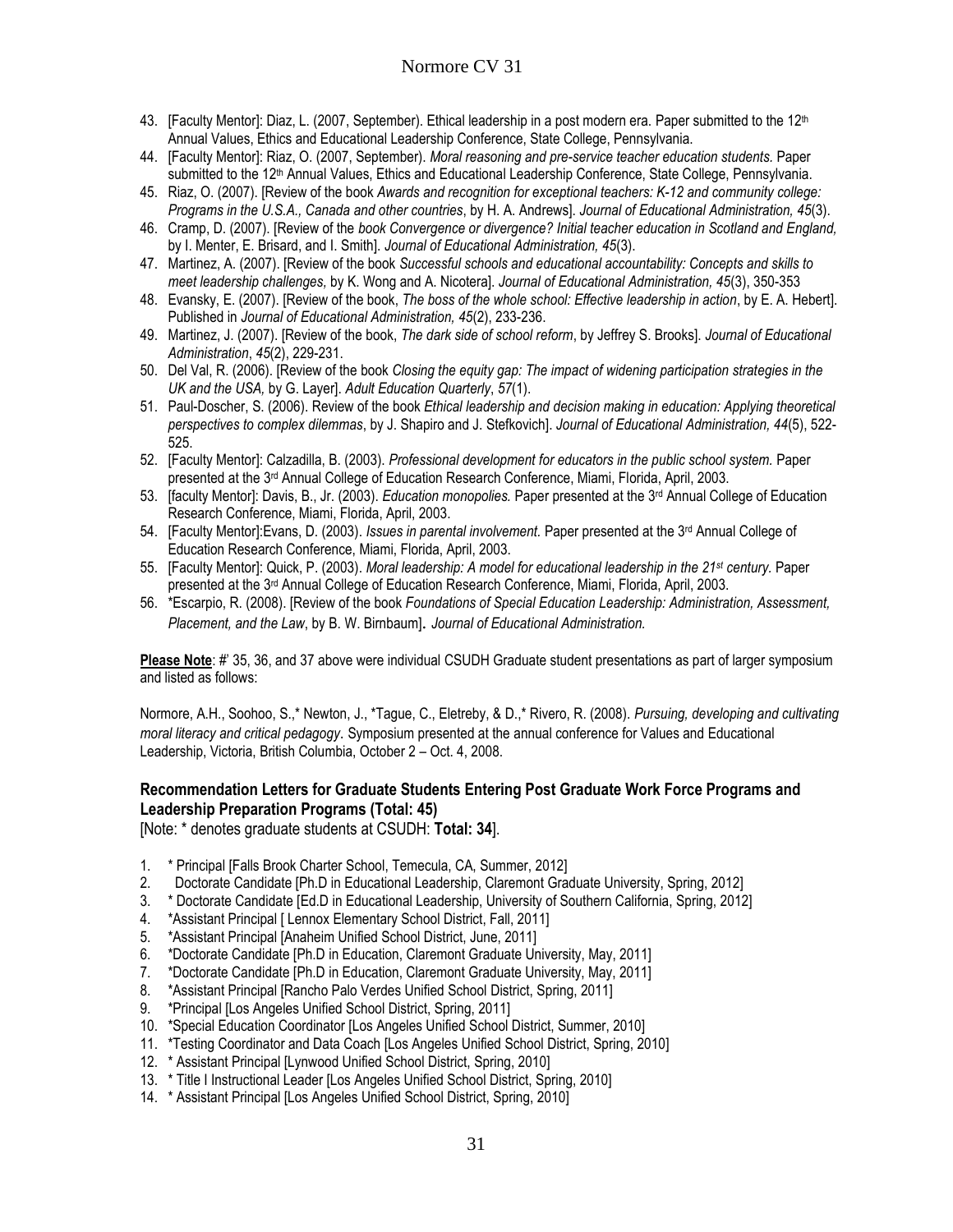- 15. \*: Assistant Principal [Downey Unified School District, Spring, 2010]
- 16. \* Assistant Principal [Long Beach Unified School District, Spring, 2010]
- 17. \* Assistant Principal [Los Angeles Unified School District, Spring, 2010]
- 18. \* Coordinator, San Bernardino County Superintendent of Schools [San Bernardino Unified School District, Spring, 2010]
- 19. \* Administrator of Career and Adult Education [Los Angeles Unified school District, Spring, 2010]
- 20. \* Administrator of Career and Adult Education [Los Angeles Unified School District, Spring, 2010]
- 21. \* Assistant Principal [Torrance Unified School District, Spring, 2010]
- 22. Professor of Teaching [California State University Dominguez Hills, Spring, 2010]
- 23. \* Doctorate Candidate [Ph.D. Annenberg School for Communication at University of Southern California, Spring, 2010]
- 24. Doctorate Candidate [Ph.D. Higher Educational Leadership, Florida Atlantic University, Fall, 2009]
- 25. \* Assistant Principal [Santa Ana Unified School District, California, Summer, 2009]
- 26. \* Assistant Principal [Lennox School District, California, Summer, 2009]
- 27. \* Assistant Principal [Los Angeles Unified school District, California, Summer, 2009]
- 28. \* Assistant Principal [Los Angeles Unified School District, California, Spring, 2009]
- 29. \* Assistant Principal [Klein Independent School District, Texas, Summer, 2009]
- 30. \* Assistant Principal [Houston, Texas, Summer, 2009]
- 31. \* Principal [Santa Rosa, Sonoma County, California, Spring, 2009]
- 32. \* Assistant Principal [Chico, California, Spring, 2009]
- 33. \* AVID Coordinator/Project Specialist [Los Angeles Unified School District, California, Fall, 2008]
- 34. \* Elementary Program Specialist [Los Angeles Unified School District, California, Fall, 2008]
- 35. \* Assistant Principal [Los Alamitos Unified School District, California, Fall, 2008]
- 36. \* Assistant Principal [Los Angeles Unified School District, California, Spring, 2008]
- 37. Coordinator, Office of Institution Effectiveness [Florida International University, June, 2007]
- 38. Assistant Principal Preparation Program [Miami Dade County Public Schools, May, 2007]
- 39. Principal Preparation Program [Miami Dade County Public Schools, May, 2007]
- 40. Assistant Principal Preparation Program[Miami Dade County Public Schools, July, 2006]
- 41. Assistant Principal Preparation Program [Miami Dade County Public Schools, September, 2006]
- 42. Assistant Principal Preparation Program [Miami Dade County Public Schools, September, 2006]
- 43. Assistant Principal Preparation Program [Miami Dade County Public Schools, September, 2006]
- 44. Assistant Principal Preparation Program [Miami Dade County Public Schools, September, 2006]
- 45. Miami Beach City Planning: Organizational Leadership, Spring, 2005

## **Mentor/Supporter to Colleagues at California State University-Dominguez Hills, University of California, Los Angeles, University of Southern California, and California State University, Los Angeles: Published Book Reviews (Total: 18)**

- 1. Seguin, J. (CSUDH) (2011)). [Leading school change: 9 strategies to bring *everybody* on board, by Todd Whitaker]. *Journal of Educational Administration.*
- 2. Seguin, J. (CSUDH) (2011). [Inclusive education: International policy & practice, by Ann Cheryl Armstrong, D. Armstrong and I. Spandagou ]. *Journal of Educational Administration.*
- 3. Sequin, J., & Hutton, L. (CSUDH) (2010). [Review of book, *Developing school-wide programs to prevent and manage problem behaviors: A step-by-step approach*, by K.L. Lane, J.R. Kalberg, and H.M. Menzies], *Journal of Educational Administration.*
- 4. Sarmiento, L. (CSUDH) (2010). [Review of book, *Rigor Is NOT a four-letter word,* by B. Blackburn], *Journal of Educational Administration.*
- 5. Russell, T. (USC) (2009). [Review of book, *4 core factors for school success*, by T. Whitaker & J. Zoul]. *Journal of Educational Administration*
- 6. Aguilar, J. (CSUDH) (2009). [Review of the book, *From A Nation at Risk* to *No Child Left Behind*: National Education Goals and the Creation of Federal Education Policy, by Maris A. Vinovskis] *Journal of Educational Administration*
- 7. Castro, R. (UCLA) (2009). [Review of the book, Distributed leadership, by James Spillane & J. Diamond] *Journal of Educational Administration.*
- 8. Furtado, L. (CSUDH) (2008). [Review of the book *The principal's purpose: A practical guide to moral and ethical school leadership* by Leanna Stohr Isaacson].*Journal of Educational Administration.*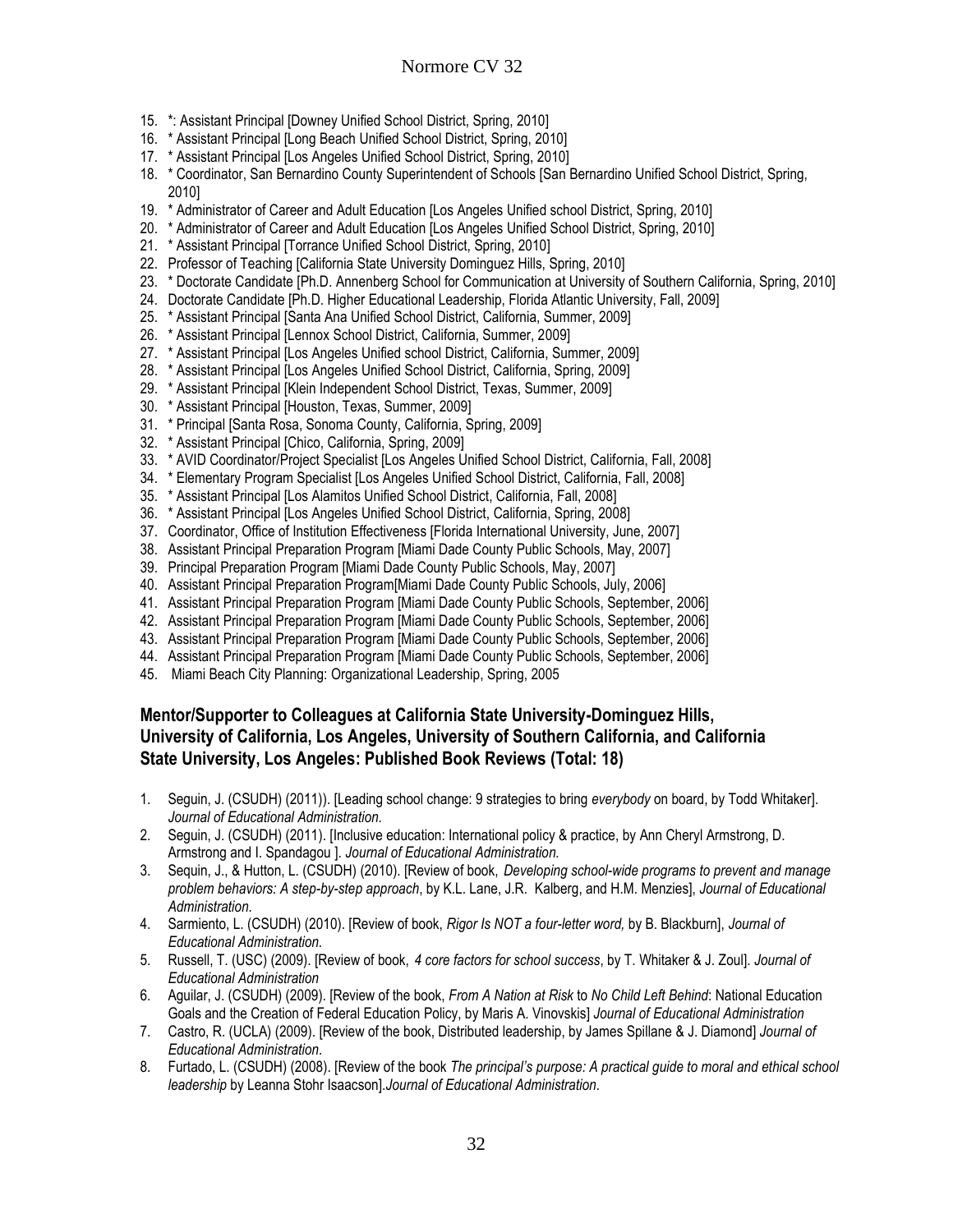- 9. Richardson, T. (CSUDH). (2008). [Review of the book *Data-driven decision making and dynamic planning: A school leader's guide by Paul G. Preuss*]*. Journal of Educational Administration*
- 10. Scollo, J. (CSUDH) (2008). [Review of the book *From at-risk to academic excellence: What successful leaders do* by Franklin P. Schargel, Tony Thacker & John S. Bell]. *Journal of Educational Administration*
- 11. Davis, J. (CSUDH) (2008). [Review of the book, *High-impact leadership for high-impact schools: The actions that matter most, by Pamela S. Salazar* ]*Journal of Educational Administration*
- 12. Mach, N. (CSUDH) (2008). [Review of the book ]*Journal of Educational Administration*
- 13. Furtado, L. (2008). [Review of the book *Economic development, education and transnational corporations,* by Mark Hanson]. *Journal of Educational Administration*
- 14. Clark, R. (CSUDH) (2008). [Review of the book *Creating welcoming schools: A practical guide to home-school partnerships with diverse families,* by Jo Beth Allen]. *Journal of Educational Administration*
- 15. Seguin, J. (CSUDH) (2008). [Review of the book *developing effective principals through collaborative inquiry,* by Monica Byrne-Jimenez & Margaret Terry Orr]. *Journal of Educational Administration.*
- 16. Esposito, M.K. (CSUDH) (2008). [Review of the book *Out-of – the –box leadership,* edited by Paul D. Houston, Alan M. Blankstein & Robert. W. Cole ]. *Journal of Educational Administration.*
- 17. Aguilar, J. (CSUDH) (2008). [Review of the book *Higher education and civic engagement: International perspectives* by L. Mcllrath & I. Mac Labhrainn]. *Journal of Educational Administration*
- 18. Allison, B. (CSULA).(2008). [Review of the book, *How leaders learn: Cultivating capacities for school improvement* by Gordon A. Donaldson, Jr**.** ]. *Journal of Educational Administration.*

## **Acknowledgements from Book Authors and Publishers (Total: 15)**

- 1. Normore, A.H. (2015). *Living the work: Promoting social justice and equity in schools around the world*, by Christa Boske and Azadeh Osanloo. Bingley, UK: Emerald Group Publishing.
- 2. Normore, A.H. (2015). Deliberate leadership, by K. Geis & M. Javidi.Abbotsford, BC: CRG Consulting Resource Group International, Inc.
- 3. Normore, A.H. (2015). *Ethical leadership and decision making in education: Applying theoretical perspectives to complex dilemmas (4 th edition),* by J.P. Shapiro & J.A. Stefkovich, New York, NY: Routledge/Taylor & Francis,
- 4. Normore, A.H. (2011). *Applied critical leadership in education: Choosing change*, by L.J. Santamaria & A.P. Santamaria. New York: NY: Routledge, Taylor & Francis Group.
- 5. Normore, A.H. (2011). *Ethical leadership and decision making in education: Applying theoretical perspectives to complex dilemmas (3rd edition),* by J.P. Shapiro & J.A. Stefkovich, New York, NY: Routledge/Taylor & Francis,
- 6. Normore, A. H. (2007). *Keys to successful 21st century educational leadership*, by M. Jazzar & B. Algozzine. Boston, MA: Pearson Education/Allyn & Bacon.
- 7. Normore, A. H. (2006). *Countdown to the principalship: A resource guide for beginning principals*, by A. O'Rourke, J. Provenzano, T. Bellamy, & K. Balleck. Larchmont, NY: Eye on Education.
- 8. Normore, A. H. (2006). *Successful schools and educational accountability: Concepts and skills to meet leadership challenges* (Peabody College Educational Leadership Series)*,* by K. Wong, A. Nicotera, & J. Guthrie. Boston, MA: Pearson Education/Allyn & Bacon.
- 9. Normore, A. H. (2006). *The dark side of school reform: Teaching in the space between reality and utopia*, by J. S. Brooks. Lanham, Maryland: Rowman & Littlefield Education.
- 10. Normore, A. H. (2006). *The principalship: Vision to action*, by F. Lunenburg & B. Irby. Belmont, California: Thomson/Wadsworth.
- 11. Normore, A. H. (2005). *Preparing a professional portfolio: A school administrator's guide*, by B. Balch, P. Martin, & M. Hirth. Boston, MA: Allyn & Bacon.
- 12. Normore, A. H. (2005). *Re-framing educational politics for social justice*, by C. Marshall & C. Gerstl-Pepin. Boston, MA: Allyn & Bacon.
- 13. Normore, A. H. (2005*). Executive leadership in educational administration,* by M. Scott Norton. Boston, MA: Allyn & Bacon.
- 14. Normore, A.H. (2003). *The ethical teacher*, by E. Campbell, Berkshire, England: McGraw-Hill,
- 15. Normore, A. H. (1997). *Current and emerging research on successful junior high schools: The middle years*, by A.C. Kilcher: Nova Scotia Department of Education and Culture, Nova Scotia, Canada.

**Doctoral Dissertations (Total: 48) Dissertations Completed (Total: 47) Dissertation Supervisor/Chair (Total: 11)**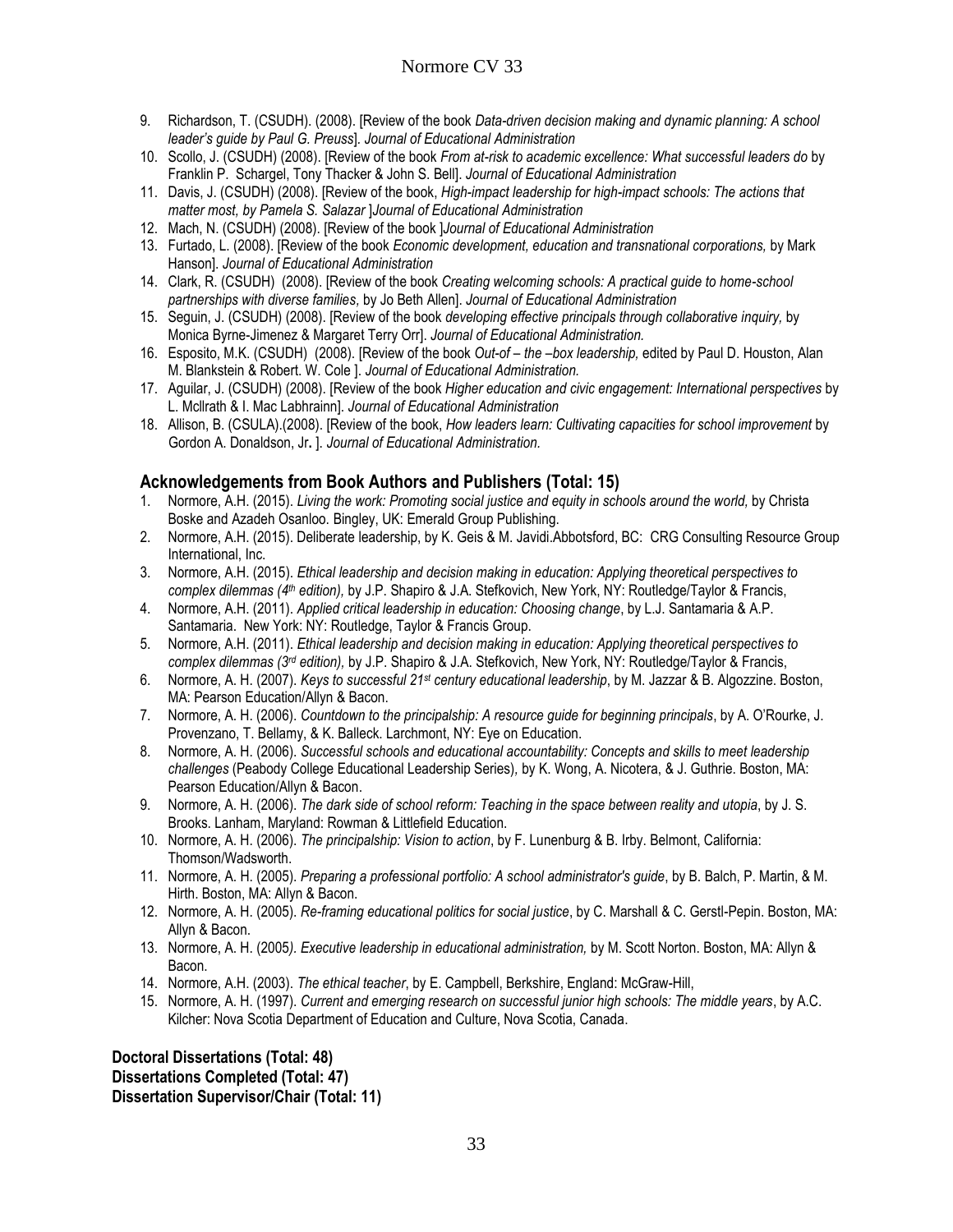## **Dissertations in Progress (Total: 1)**

[\* denotes title of dissertation/Thesis]

#### *Nipissing University, Ontario, Canada (1)*

1. Tiffany Roberts [Educational Leadership Studies: Voting member – Graduated May, 2017] *\*A Case Study: The School Experiences of Children with Life-Threatening Food-Induced Allergies and Anaphylaxis as Perceived by Children, Parents, Teachers, and a School Administrator [Ph.D]*

#### *University of Western Ontario, London, Ontario, Canada (1)*

2. Celine Bourdonnaise-MacDonald [Educational Leadership Studies: Voting member – Graduated December, 2017]

*\*How and why do superintendents build and maintain trust with school principals: Exploring the highly complex nature of relationships between leaders within a school district [Ed.D]*

#### *Brock University, Ottawa, Ontario, Canada (1)*

3. Perez Oyugi [Department of Graduate & Undergraduate Studies: Voting member – Graduated December, 2017] *\*Institutional Dimensions of Professional Knowledge: Implications for School Administrator Constructions of Equitable Leadership Knowledge in Kenya and Canada [Ph.D]*

#### *University of California Riverside, Riverside, CA (1)*

4. Doron Zinger [Department of Education: Voting member – Graduated August, 2018]] *\*The realities and possibilities of fast-tracked teacher preparation: A longitudinal case study of alternatively certified teachers' learning and instruction [Ph.D]*

#### *California Lutheran University, Thousand Oaks, CA (11)*

- 5. Paul Marietti [Educational Leadership: Voting member Graduated May, 2015] *\*Chemically dependent Latino adolescent offenders in an alternative community school: Recovery program impact, restorative justice practices, and implications for leadership [Ed.D.]*
- 6. Allison Cordes [Educational Leadership: Voting member Dissertation in progress] *\*Parent perspectives on the implementation of instructional programs for English learners: Implications for educational leaders [Ed.D.]*
- 7. Angelica Chavez [Educational Leadership: **Chair** Graduated May, 2014] *\*Yet, another a closet: Professional experiences of Latino gay and lesbian aspiring leaders in education: A qualitative multiple case study [Ed.D.]*
- 8. Andres Duran [Educational Leadership: **Chair** Graduated May, 2014] *\*The journey to becoming educational leaders: A qualitative study about former migrant students [Ed.D.]*
- 9. Naomi Perez [Educational Leadership: **Chair** Graduated May, 2014] *\*The resiliency and experiences of migrant families and its implications for educational leadership [Ed.D.]*
- 10. Eliseo Gonzalez[ Educational Leadership: **Chair**  Graduated May, 2014]] *\*Leadership's role in recruitment and retention of first generation, low income traditionally marginalized students into STEM majors. [Ed.D.]*
- 11. Bobby Swain [Educational Leadership: Voting member Graduated May, 2014]] *\*Academic and post-secondary comparison of students in perceived gang versus gang free schools [Ed.D.]*
- 12. Sandra Sanchez [Educational Leadership: Voting member Graduated May, 2014]] *\*School discipline: Elementary school teachers' perceptions of school-wide positive behavior support [Ed.D.]*
- 13. Juan Santos [Educational Leadership: Voting member Graduated May, 2013] *\*An assessment of school belonging and academic motivation among Latino middle school students [Ed.D.]*
- 14. Marisela Favila [Educational Leadership: Chair Graduated May, 2013] *\*Implementation of the Comprehensive School Safety Plan in three elementary schools in Southern California: Perceptions of school administrators and teachers [Ed.D.]*

#### *Pennsylvania State University, State College, PA (3)*

- 15. Christen Clemson [Educational leadership: Voting member Graduated April, 2016] *\*A comparison study of policies and procedures between prisons and public schools [Ph.D.]*
- 16. Michelle M. Salopek [Educational Leadership: Voting member- Graduated June, 2013]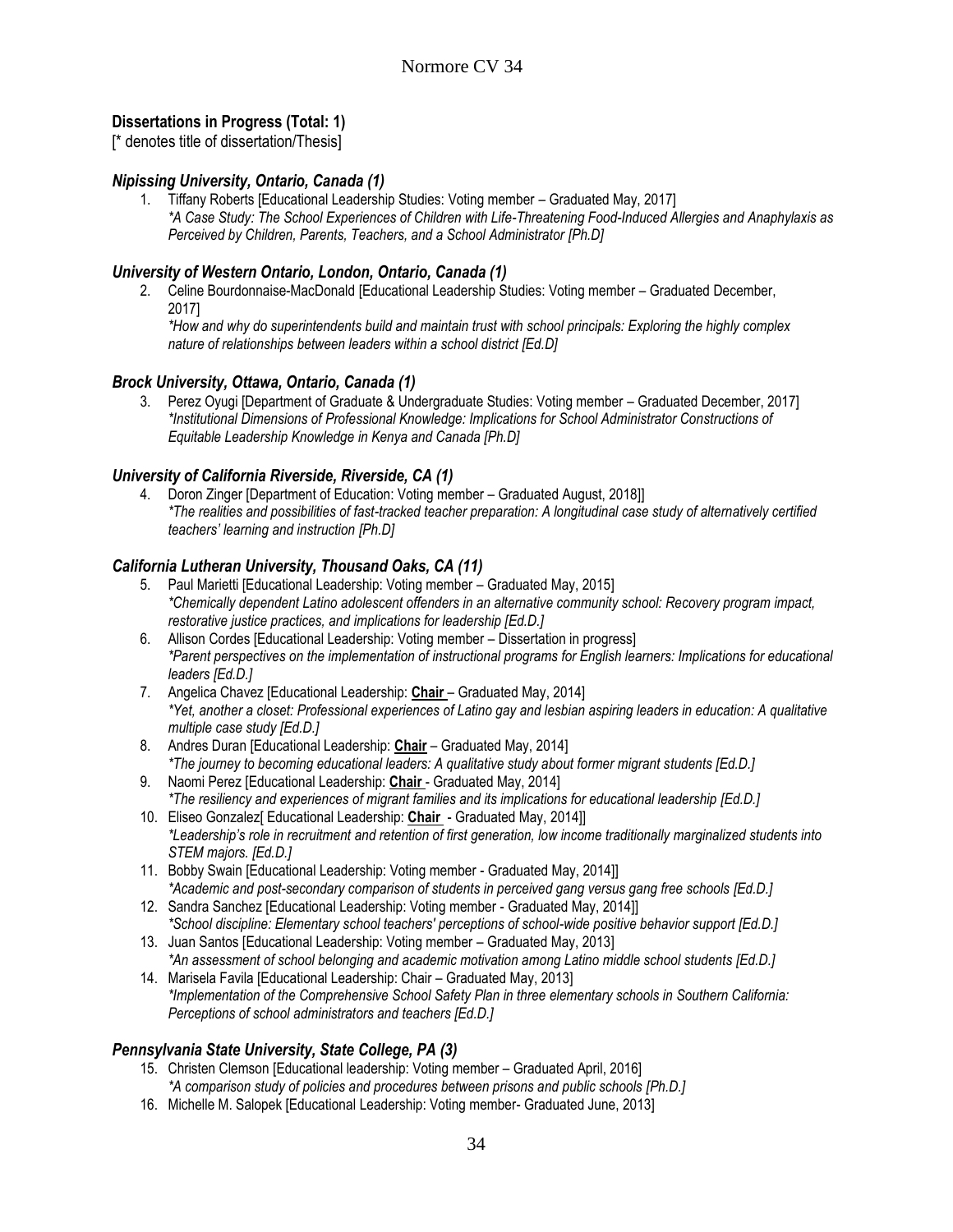*\*Influence of ethics education on moral reasoning among pre-service education and social work students [Ph.D.)*

17. Hollie Mackey [Educational Leadership: Voting member-Graduated March, 2010] *\*An analysis of the legal and ethical dimensions of zero-tolerance court decisions in K-12 public education. [Ph.D.]*

#### *Australian Catholic University, New South Wales, Australia (2)*

- 18. Muhsin Canbolat [education and Arts: External Examiner Graduated April, 2018] *\*The education vision of Fethuulah Gulen: Its Implementaion in Two Australian Schools [Ph.D]*
- 19. Tania Nelson [Education and Arts: External Examiner Graduated August, 2016 ] *\*Building bridges: exploring the contributions of principals and pastors to the mission of Lutheran primary schools [Ph.D]*

#### *University of South Australia, Adelaide, Australia (1)*

20. Cynthia May [Business School of Management: External Examiner – Graduated August, 2011] *\*Women leading women in independent schools in South Australia [Ph.D.]*

#### *Clemson University, Clemson, South Carolina (2)*

- 21. Matthew Burns (Educational leadership: Voting member Graduated May, 2016] *\*Ethical decision-making examined in Greek letter organizational members: A case study, [Ph.D]*
- 22. James E. Vines [Educational leadership: Voting member Graduated June, 2015] *\*An explanatory embedded case study of the proposed Megan Meier cyberbullying prevention and Tyler Clementi higher education anti-harassment statutes [Ph.D.]*

#### *University of Nevada Las Vegas, Las Vegas, Nevada (1)*

23. Edward Paul San Nicholas [Educational leadership: Voting member – Graduated June, 2011] *\*Resilient leadership in high poverty schools [Ed.D.]*

#### *University of Southern California, Los Angeles, CA (4)*

- 24. Trudi Perkins [ in progress]
- 25. Sandra Lyon [Organizational Leadership: Voting member Graduated August, 2017] \**Evaluation of district provided professional development to prepare learning-centered principals [Ph.D]*
- 26. Lawrence Wynder [Educational Leadership: Voting member Graduated January, 2013] *\*Organization alignment in charter school settings: Investigation of a three-tier model for linking leadership culture and change towards instructional improvement [Ed.D.]*
- 27. Aura Sburlan [Educational Leadership: Voting member-Graduated June, 2009] *\*Globalization of a teacher education program at a comprehensive state university campus in California: A case study [Ed.D.]*

#### *Chapman University, Orange, Orange County, CA (2)*

- 28. Lawrence Taniform [Disability Studies, Education Program: Voting member Graduated April, 2012] *\*Albinism and the social construction of disability in Sub-Saharan Africa: A comparative study of indigenous perceptions in Ghana and Tanzania [Ph.D.]*
- 29. John Erratt [ Disability Studies, Education Program: Voting member Graduated April, 2011] *\*Social regularities influencing international policy on special education: A post-structuralist policy analysis [Ph.D.]*

#### *Florida International University, Miami, Florida (18) [Ed.D.]*

- 30. Magdi Castenada [Educational Administration and Supervision: Voting member Graduated July 21, 2007] *\*The perceptions of best practices in an early literacy intervention project: A case study on nine literacy coaches.*
- 31. Victoriano Lopez [Educational Administration and Supervision: Voting Member Graduated March 28, 2007] *\*English language learners and standardized testing in an urban senior high school*
- 32. Eivina Montanez [Adult Education and Human Resource Development: Voting member Graduated March 22, 2007] \**Team Primacy Concept (TPC) based employee evaluation and job performance*
- 33. Richard E. Albrecht [Psychology: Voting member Graduated March 7, 2007] \**Toward a self-transformative model of identity development in adolescents*
- 34. Yuria Orihuela [Educational Administration and Supervision: **Chair:** Graduated December, 2006] \**Algebra 1 and other predictors of high school dropout in a large urban school district*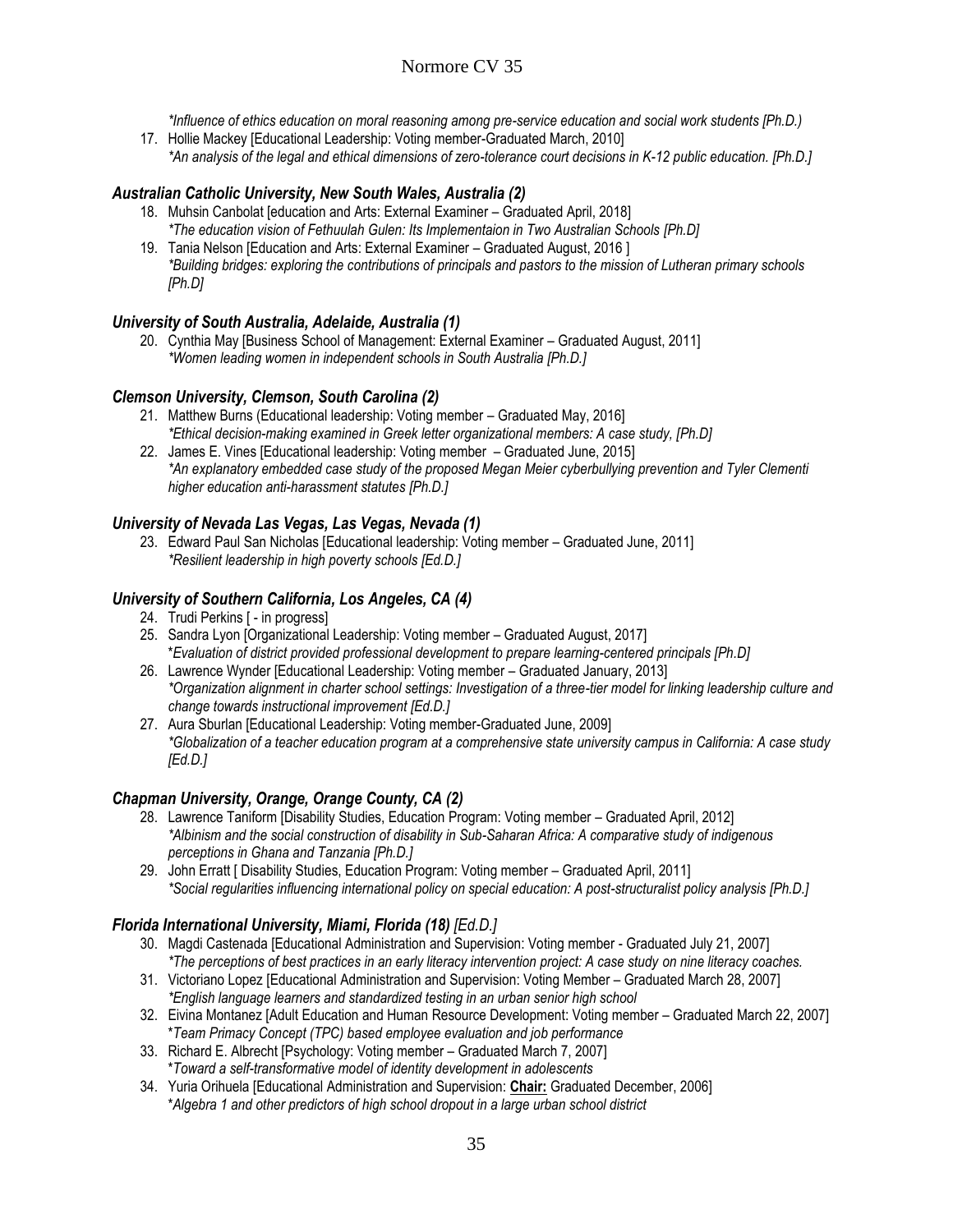- 35. Verena Martin-Carreras (Educational Administration and Supervision: **Chair:** Graduated December, 2006) *\*A comparative study of block scheduling and traditional scheduling on academic achievement in two large urban high schools*
- 36. Rose L. Martin [Educational Administration and Supervision: **Chair**: Graduated August, 2005] *\*Effects of cooperative and individual integrated learning system on attitudes and achievement in mathematics*
- 37. Leslie D. Rosenfeld [Educational Administration and Supervision: **Chair**: Graduated May, 2005] \**Truancy reduction: An extension of a county program*
- 38. Barbara Hawkins [Educational Administration: **Chair**: Graduated May, 2005] \**A case study: The alignment of withdrawal codes for reporting dropout in two Disciplinary Alternative schools*
- 39. Raquel Pelletier [Educational Administration and Supervision: **Chair**: Graduated May, 2005] *\*The predictive power of homework assignments on student achievement in grade three*
- 40. Kristine Dittmar [Educational Administration and Supervision: Voting Member-Graduated December, 2005] *\*Factors affecting the alignment of grades and reading scores for third grade students on the Florida Comprehensive Assessment Test*
- 41. Paulette S. Samai [Curriculum and Instructional Leadership: Voting Member-Graduated December, 2005] *\*A case study: Perceptions of the induction process on intern principals in Broward County Public Schools*
- 42. Susan T. McEaechin [Educational Administration and Supervision: Voting Member, Graduated August, 2005] *\*The effects of school mobility in pre-assessment grade levels on student performance and school accountability in*

*urban Title 1 schools*

1.

- 43. Mona E. B. Jackson [Educational Administration and Supervision: Voting Member- Graduated May, 2005] *\*Gender differences in principal motivation*
- 44. Georgina A. Victoriano [Curriculum and Instructional Leadership: Voting Member-Graduated December, 2004] *\*The effects of a professional development course on the teaching practices of P-12 classroom teachers*
- 45. Mary H. Hayden [Higher Education: Voting Member-Graduated December, 2004]
- 46. *\*Implementation of service-learning in higher education courses: Perceptions of faculty*
- 47. David Mikolashek [Educational Administration and Supervision: Voting Member-Graduated August, 2004] *\*A meta-analysis of empirical research studies on resilience among students at risk for school failure*
- 48. Kelly L. Haynes [Educational Administration and Supervision: Voting Member-Graduated May, 2004] *\*A comparison of the teacher efficacy and performance of traditionally and alternatively certified first year teachers*

# **Master's Theses (Total: 13) Master's Theses Completed (Total: 10) Master's Theses in Progress (Total: 3)**

# California State University Dominguez Hills, Los Angeles, CA (10 – Master of Arts in Special *Education, and Master of Science in Curriculum and Instruction)*

- 2. Italo Marroquin [Special Education: Voting member Graduated June, 2018] \**The Effects of Mindfulness as an Intervention to decrease Off-Task Behaviors in Adult Students with Intellectual Disabilities*
- 3. Juan L. Higareda [Special Education: Voting member Graduated June, 2017] \**Transition and Post-Secondary Teachers' Perspectives of Post 18 Years of Age Education*
- 4. Teresa S. Garcia [Special Education: Voting member –Graduated, June, 2017] *\*Increasing Writing Outcomes for Students with Specific Learning Disabilities with the Implementation of Step-Up to Writing Strategies*
- 5. Ismael Banda [Special Education: Voting member Graduated June, 2017] \**Computer Reading Interactive Programs and the Impact of Student Achievement in High School Students with Learning Disabilities*
- 6. Gary Noguera [Special Education: Voting member –Graduated June, 2017] \**Therapeutic Benefits for Students with Special Needs*
- 7. Sonia Olmos [Special Education: Voting member- Graduated June, 2017] *\*Increasing Participation during Math Instruction with the Use of a Token Economy*
- 8. Eucharia Udeze [Special Education: Voting member –Graduated December, 2016] \**The Implementation of Picture Exchange Communication System in Increasing On-Task Behavior with the Non-Verbal Elementary School Students with Autism*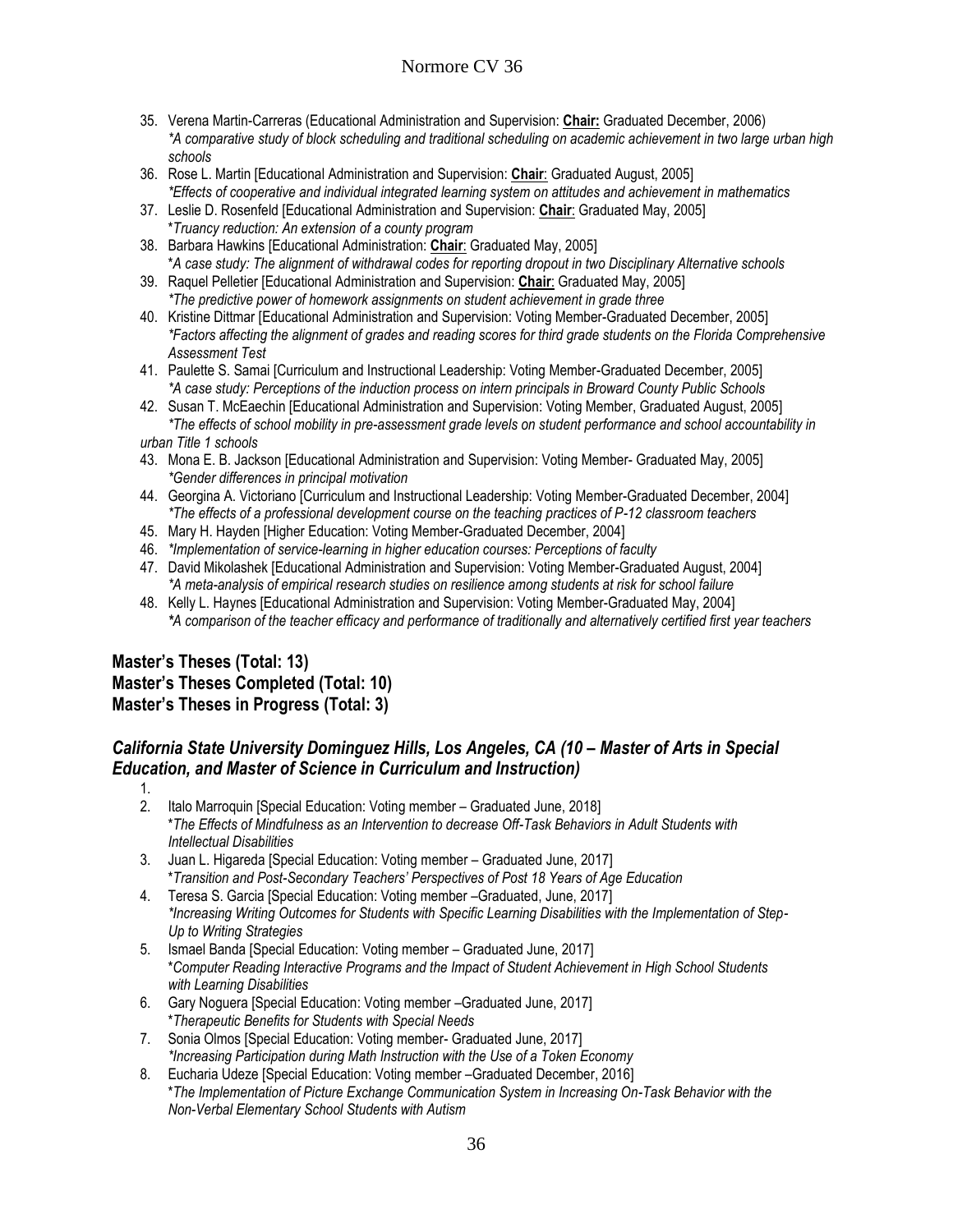- 9. Keith Ceely [Special Education: Voting member Graduated. June, 2016] *\*Music and Autism: A Qualitative Research Study of Family Experiences*
- 10. Kelley Flores [Special Education: Voting member Graduated June, 2016]
- 11. Muna Alshammari [Curriculum & Instruction: Voting member –Graduated December, 2016] \**Handbook for Cultural Celebrations for First Graders*
- 12. Torie Takaki [Special Education: Voting member in progress] *\*How Prepared Are School Psychologists to Administer Assessments to Culturally and Linguistically Diverse Students?*
- 13. Tara Carnes [Special Education: Voting member in progress] *\*The Impact of Montessori's Self-Regulation/Discovery Learning Strategies on Secondary School Students with Attention Deficit Hyperactive Disorders*.

# **Grant Project Collaboration**

- 1. School Leadership Faculty at CSU Dominguez Hills (2013-2018). *Innovative Schools Leadership Initiative*. A 5-year, multimillion dollar federal training grant funded by US Department of Education School Leadership grants: \$9,670,000.00
	- a. Interviews with all principals in 30 underperforming high schools in Los Angeles
	- b. Lead writer for conference presentations
	- c. Lead writer for all publications
- 2. Educational Administration Faculty CSU Dominguez Hills (2010-2015). *Charter and Autonomous School Leadership Academy (CASLA). A* 5-year, multimillion dollar federal training grant funded by US Department of Education School Leadership grants: \$9,200,000.00.
	- a. Charter school visits in LAUSD, and High Tech High School in San Diego
	- b. Lead writer on publications local and national conference proposals/presentations including California Charter School Conference, National Charter School Conference, CREATE, and American Educational Research Association (AERA) and UCEA, 2011.
	- c. CASLA Team representative for all US Department of Education Webinars.
	- d. CASLA program handbook for CASLA aspiring leaders
	- e. CASLA handbook for new charter leaders
	- f. Edit or for all CASLA course syllabi
	- g. Represent CASLA on the SLP web discussions
- 3. Educational Administration Faculty CSU Dominguez Hills (2008-2013). *Urban School Leadership (USL*). 5-year multimillion dollar federal training grant funded by US Department of Education School Leadership grant. \$6,400,000.00.
	- a. Created/Featured in "APA Writing" Video for Graduate Students (Smash Box Studios, Hollywood, California)
	- b. Lead writer on publications, and all local and national conference proposals/presentations Revised course syllabi for all 6 content courses in Tier 1 Administrative Credential program
	- c. Panel moderator for annual Urban School Leaders fall Conference, October, 2010
	- d. Supervisor of pre/post tests and final in-basket scenarios for all 6 content courses
	- e. Urban School Leaders (USL) Team representative for all US Department of Education Webinars.
	- f. Urban School Leaders (USL) Team representative for all US Department of Education School Leadership Grants Communication Hub
	- g. Mentor for Leadership Learning community (LLC) comprised of 15 former and current students who presented at annual CSU Dominguez Hills Student Research Conference Day, February 24, 2011.
- 4. Alfred, M. V., & Normore, A. H. (Fall, 2005-2006). *Professional development within the school improvement Zone of Miami-Dade County Public Schools* (\$4,800.00, funded by Dean's Research Grant)
- 5. Delpit, L., Normore, A. H., Wynne, J., Stepick, A., Alfred, M., et al., (2005). *Evaluating the Superintendent's School Improvement Zone initiative in Miami-Dade County* (\$75,000.00, funded by Miami-Dade County Public Schools)
- 6. Meacharan, A., Normore, A.H., et al. (Spring, 2006). *University wide mentoring initiative* (\$25,000.00, funded by Florida intl. University)
- 7. Ilon, L., & Normore, A. H. (2003-2004). *Cost effective inputs: Is class size reduction the best investment for Florida?*  (\$5,000.00, funded by Dean's Research Grant)
- 8. Normore, A. H. (2003-2004). *The leadership for learning/learning for leadership link: An online resource for South Florida educators* (\$2,500.00, funded by Preparing Teachers for Tomorrow (PT3) Research Technology Grant)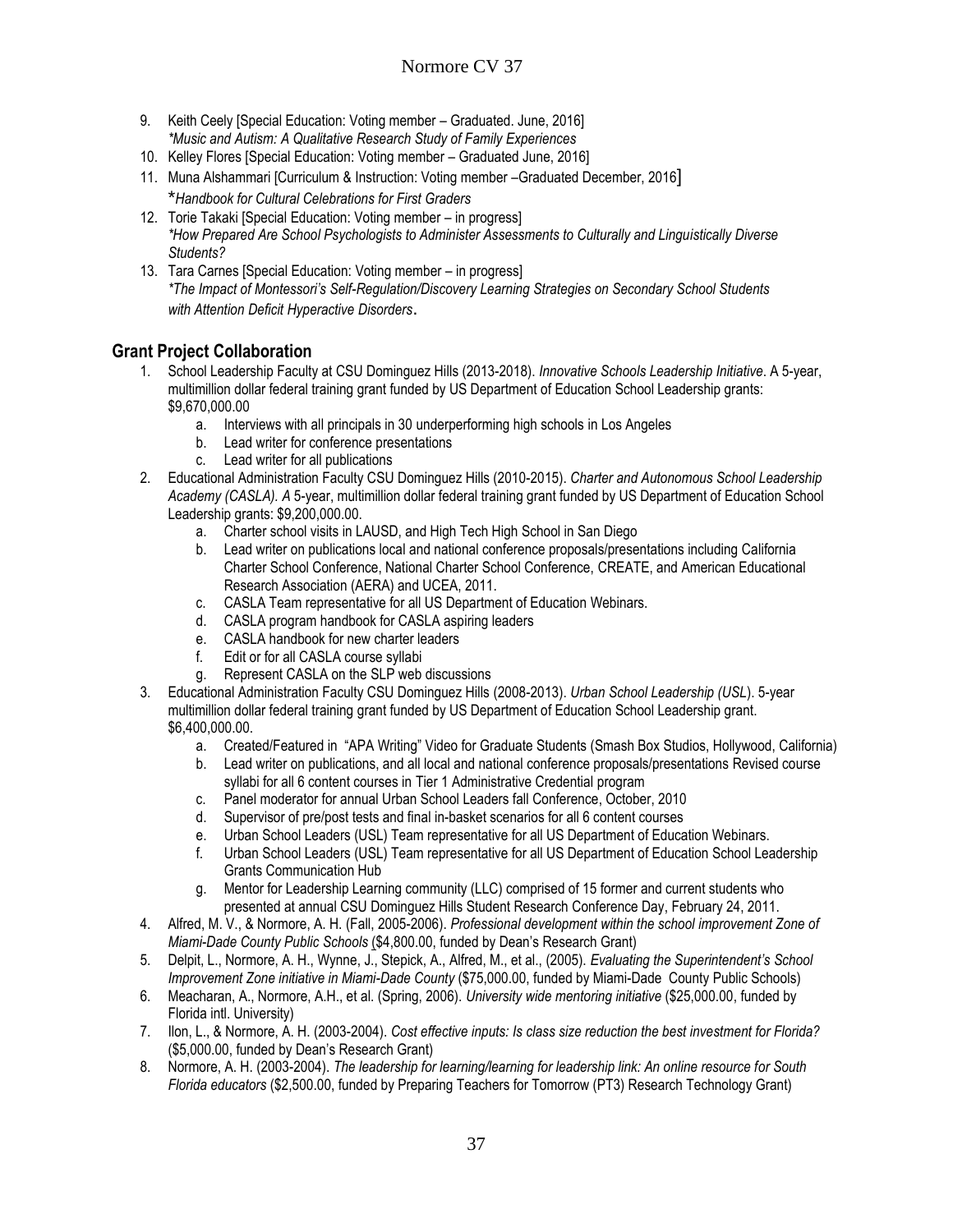- 9. Normore, A. H. (2003-2004*). Leadership development programs in Broward County: A case study* (\$5,000.00, funded by Dean's Research Grant)
- 10. Normore, A. H. (2002-2003*). Designing an online course in educational administration: The principalship-EDA6503*  (\$2,500.00, funded by Preparing Teachers for Tomorrow (PT3) Research Technology Grant)
- 11. Normore, A. H. (Spring, 2001). *Recruitment, socialization, and accountability of school administrators in two large urban school districts* (\$7,500.00, funded by Ontario Principal's and Vice-Principal's Council Research Grant)

# **PROFESSIONAL HONORS, PRIZES, FELLOWSHIPS**

| 1.<br>2.       | Recipient, Donald Willower Excellence in Research Award for Ethics and Leadership, Penn State<br>Nominee, Outstanding Presidential Professor                                                                    | 2015<br>2014-15 |
|----------------|-----------------------------------------------------------------------------------------------------------------------------------------------------------------------------------------------------------------|-----------------|
| 3.             | Affordable learning solutions Service Award, CSU Dominguez Hills                                                                                                                                                | 2014            |
| 4.             | Recipient, Outstanding Achievement Award, Office of the Provost and Vice President for Academic Affairs,                                                                                                        |                 |
|                | California Lutheran University                                                                                                                                                                                  | 2013            |
| 5.             | Recipient, Hewlett Award for Professional Development, William and Flora Hewlett Foundation                                                                                                                     | 2013            |
| 6.             | Recipient, "Bridge People Award". AERA's Leadership for Social Justice Special Interest Group (SIG)                                                                                                             | 2012            |
| 7 <sub>1</sub> | Recipient, Leading Book Series Award for "Advances in Educational Administration" Emerald Group                                                                                                                 |                 |
|                | Publishing                                                                                                                                                                                                      | 2011            |
| 8.             | Recipient, AERA Leadership for Social Justice Best Paper Award. "Using media as the basis for a social<br>issues approach to promoting moral literacy in university teaching" by Anthony H. Normore (California |                 |
|                | State University, Dominguez-Hills) and Stephanie Paul Doscher (Florida International University)                                                                                                                | 2009            |
| 9.             | Appointment, Ed.D. Doctoral Advisory Board, Lynn University, Boca Raton, Florida                                                                                                                                | 2008-           |
| 10.            | Recipient, Journal of Research in Leadership Education (UCEA), Outstanding Reviewer of the Year Award                                                                                                           | 2007            |
| 11.            | Appointment, Barbara Jackson Scholar Mentor, University Council for Educational Administration                                                                                                                  | 2006-           |
|                | 12. Appointment, Board of Trustees, Donald J. Willower Center for the Study of Leadership and Ethics, Penn                                                                                                      |                 |
|                | <b>State University</b>                                                                                                                                                                                         | 2006            |
|                | 13. Principal's Professional Development In-Service Award: "Cultivating Leadership: Connecting People,                                                                                                          |                 |
|                | Purpose & Practices". Devon Aire K-8 Center, Miami-Dade County Public Schools, Miami, Fl                                                                                                                        | 2006            |
|                | 14. Nominee, Willower Center Award for Excellence, Penn State University                                                                                                                                        | 2006            |
|                | 15. Nominee, Graduate Faculty-Student Mentorship Award, Faculty Senate, Honorary Degrees and Awards                                                                                                             | 2006            |
| 16.            | Nominee, Principal Preparation Task Force for National Association of Secondary School Principals                                                                                                               | 2005            |
| 17.            | Merit Award, Highly Meritorious                                                                                                                                                                                 | 2003-06         |
| 18.            | Nominee, College of Education Frost Professorship Award                                                                                                                                                         | 2005            |
| 19.            | Recipient, College of Education Builder Award                                                                                                                                                                   | 2005            |
|                | 20. Nominee, Excellence in Research Award: Florida International University, Honorary Degrees and Awards                                                                                                        | 2004            |
|                | 21. Nominee, Outstanding FIU Faculty Award: Torch Awards for a faculty member who has made a lasting                                                                                                            |                 |
|                | impression on the lives of FIU alumni                                                                                                                                                                           | 2004            |
|                |                                                                                                                                                                                                                 |                 |

## **OFFICES HELD IN PROFESSIONAL SOCIETIES**

| $\bullet$ | Chair, Paul T. Begley Dissertation Award (Center for Study in Leadership & Ethics)                                                             | $2012 -$ |
|-----------|------------------------------------------------------------------------------------------------------------------------------------------------|----------|
| $\bullet$ | AERA Executive Committee: Division A Division A-Organization, Administration, and Leadership<br><b>Emerging Scholar Awards Committee</b><br>а. | 2010-11  |
| $\bullet$ | AERA Executive Section Chair: Division A-Organization, Administration, and Leadership<br>a. Section 1: Leadership                              | 2007-08  |
| $\bullet$ | AERA SIG President-Chair: Leadership for School Improvement SIG                                                                                | 2007-08  |
| $\bullet$ | AERA Executive Chair, Dissertation Awards Committee: Leadership for School Improvement SIG                                                     | 2005-07  |
| $\bullet$ | Executive Board of Trustees, Donald J. Willower UCEA Center for the Study of Leadership and Ethics,<br>Penn State University                   | 2006-    |

#### **PROFESSIONAL ACTIVITIES/SERVICE**

## **Organizational Membership**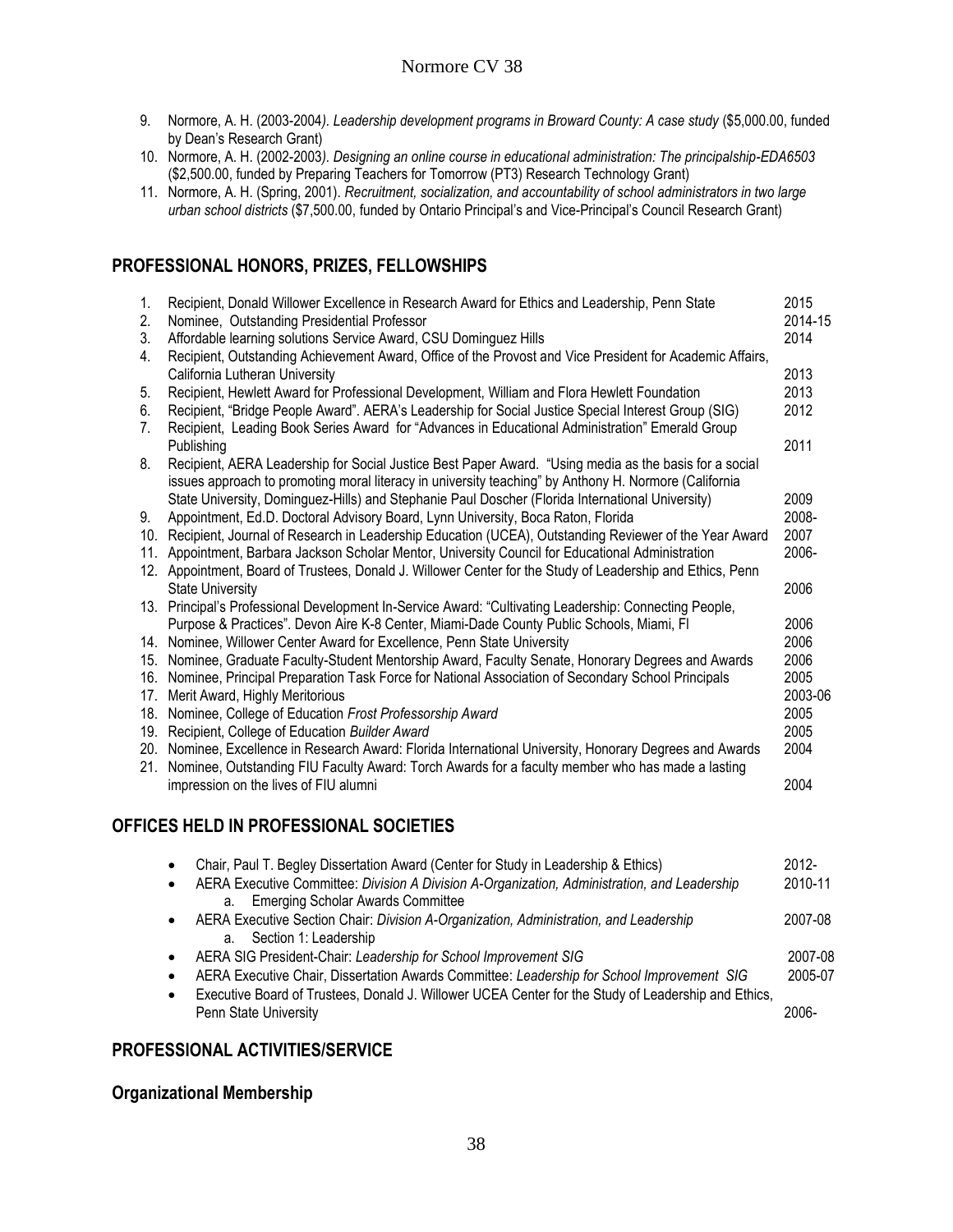| Advisory Board, Center for Leadership in Law and Education [Clemson University, Greenville, NC]<br>$\bullet$<br>Executive Trustee: UCEA Center for the Study of Leadership and Ethics [University of Waikato, NZ &<br>$\bullet$                    | 2013-    |
|----------------------------------------------------------------------------------------------------------------------------------------------------------------------------------------------------------------------------------------------------|----------|
| University of Virginia, Charlottesville, VA]                                                                                                                                                                                                       | 2005-    |
| Center for Dynamic Leadership Models In Global Business [Toronto, Canada]<br>$\bullet$                                                                                                                                                             | 2012-    |
| The Leadership Alliance, Inc.<br>$\bullet$                                                                                                                                                                                                         | 2012-    |
| Evaluation Team: T.A.R.G.E.T.-Threat Assessment Regional Evaluation Team (FBI Los Angeles Field Office) 2012-<br>$\bullet$<br>Steering Committee: Custody Division/Education-Based Incarceration Bureau, Los Angeles County Sheriff's<br>$\bullet$ |          |
| Department                                                                                                                                                                                                                                         | 2010-12  |
| Steering Committee: Leadership and Ethics Institute [Police Academy/Criminal Justice Training Center,<br>$\bullet$                                                                                                                                 |          |
| Golden West College, Huntington Beach, CA]                                                                                                                                                                                                         | 2012-    |
| Community Leaders Association [California Lutheran University, Thousand Oaks, CA]<br>٠                                                                                                                                                             | 2012-13  |
| Steering Committee: Center for Equality and Justice [California Lutheran university, Thousand Oaks, CA]<br>$\bullet$                                                                                                                               | 2012-    |
| Steering Committee: Center for Leadership and Values [California Lutheran University, Thousand Oaks, CA] 2012-<br>$\bullet$                                                                                                                        |          |
| Sierra Training Associates [Foresthill, CA]<br>$\bullet$                                                                                                                                                                                           | 2012-    |
| Board Chair: EntreNous Youth Empowerment Services, Inc [Long Beach, CA]<br>$\bullet$                                                                                                                                                               | 2012     |
| National/International Editorial Boards                                                                                                                                                                                                            |          |
| <b>Advisory Editor (South Korea)</b>                                                                                                                                                                                                               | 2010-    |
| Asian Pacific Education Review (APER)                                                                                                                                                                                                              |          |
|                                                                                                                                                                                                                                                    |          |
| <b>Book Series Editor (UK)</b>                                                                                                                                                                                                                     |          |
| Advances in Education Administration, Emerald Publishing Group                                                                                                                                                                                     | 2009-    |
|                                                                                                                                                                                                                                                    |          |
| Associate Editor/Editorial Board Member (USA)                                                                                                                                                                                                      |          |
| Journal of School Leadership<br>$\bullet$                                                                                                                                                                                                          | 2008-13  |
| Regional Editor/Editorial Board Member (Canada)                                                                                                                                                                                                    |          |
| International Electronic Journal for Leadership in Learning                                                                                                                                                                                        | 2005-10  |
|                                                                                                                                                                                                                                                    |          |
| Book Review Editor/Editorial Board Member (UK)                                                                                                                                                                                                     |          |
| Journal of Educational Administration                                                                                                                                                                                                              | 2005-10  |
|                                                                                                                                                                                                                                                    |          |
| <b>Editorial Board</b>                                                                                                                                                                                                                             |          |
| International Journal of Urban Educational Leadership (USA)                                                                                                                                                                                        | 2012-    |
| Education Advisor, Emerald Publishing Group (UK)<br>$\bullet$                                                                                                                                                                                      | 2009-11  |
| Journal of Research on Leadership Education (UCEA-USA)<br>$\bullet$                                                                                                                                                                                | 2007-10  |
| Journal of Authentic Leadership in Education (UCEA-Canada)                                                                                                                                                                                         | 2009-    |
| Journal of Educational Administration (Hong Kong)<br>$\bullet$                                                                                                                                                                                     | 2010-    |
| Values and Ethics in Educational Administration (UCEA-Australia)<br>$\bullet$                                                                                                                                                                      | 2005-    |
| <b>Grant Proposal Review Committee</b>                                                                                                                                                                                                             |          |
| Multi-University Reading, Mathematics and Science Initiative (MURMSI). Contact: Christine E. Johnson, M.S.                                                                                                                                         |          |
| Associate in Research, Learning Systems Institute, Florida State University.                                                                                                                                                                       | 2005-06  |
|                                                                                                                                                                                                                                                    |          |
| <b>Manuscript Reviewer: Peer Reviewed journals</b>                                                                                                                                                                                                 |          |
| Teachers College Record, Columbia University<br>$\bullet$                                                                                                                                                                                          | 2012-    |
| Leadership and Policy in Schools<br>$\bullet$                                                                                                                                                                                                      | $2011 -$ |
| <b>Issues in Teacher Education</b><br>$\bullet$                                                                                                                                                                                                    | 2010-    |
| The Beacon, Student Council's Peer Reviewed Journal, Penn State<br>$\bullet$                                                                                                                                                                       | 2007-    |
| <b>Educational Policy Journal</b><br>$\bullet$                                                                                                                                                                                                     | 2007-    |
| American Journal of Education<br>٠                                                                                                                                                                                                                 | 2006-    |
| Leadership and Organizational Development Journal<br>$\bullet$                                                                                                                                                                                     | 2006-    |
|                                                                                                                                                                                                                                                    |          |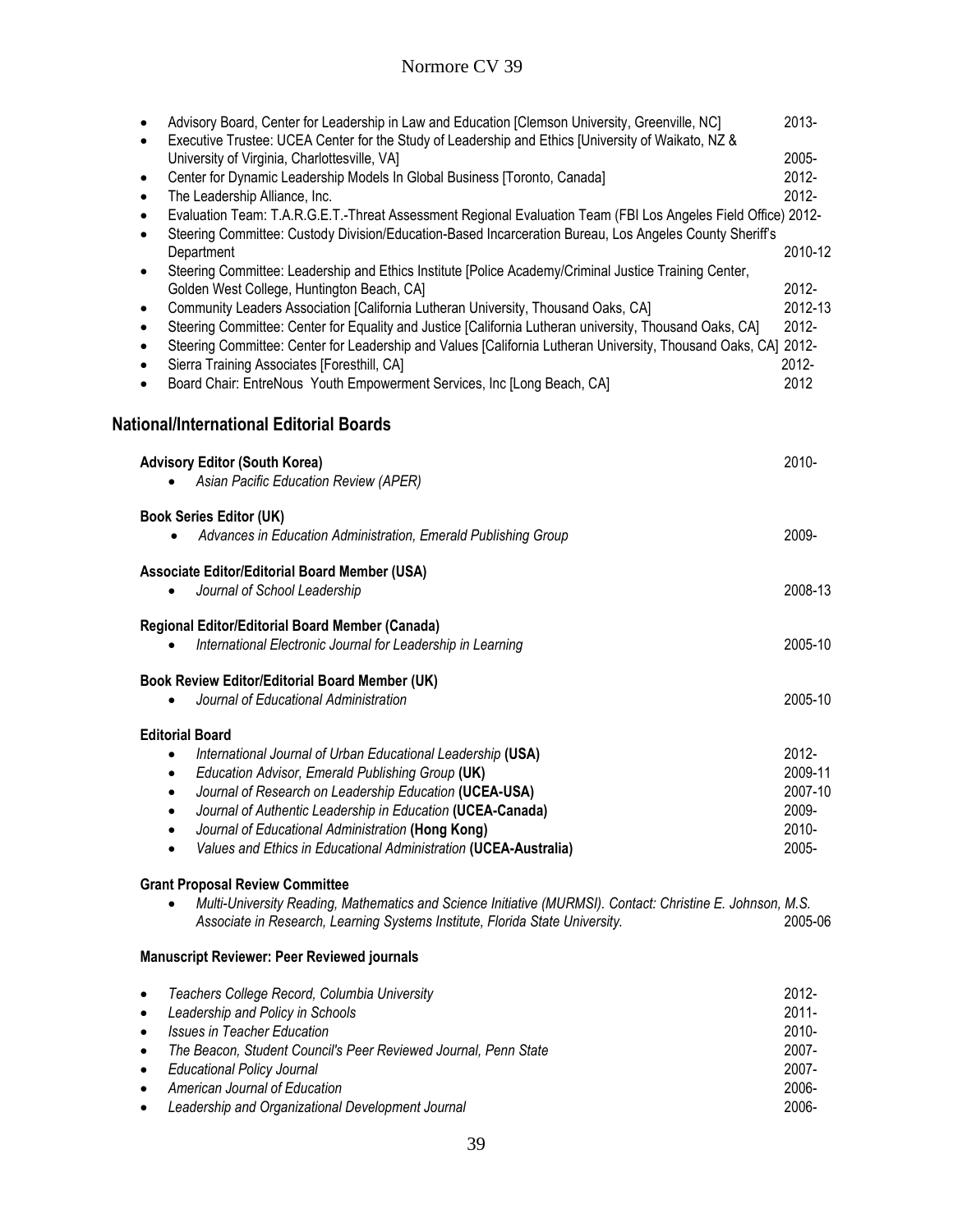| $\bullet$ | <b>British Management Journal</b>                                                                                          | 2006    |
|-----------|----------------------------------------------------------------------------------------------------------------------------|---------|
| $\bullet$ | Brock University Education Journal, Assessment and Evaluation                                                              | 2006-   |
| $\bullet$ | Journal of School Leadership                                                                                               | 2006-   |
| $\bullet$ | Journal of Educational Change                                                                                              | 2005-   |
| $\bullet$ | Journal of Research in Leadership Education                                                                                | 2005-   |
| $\bullet$ | Journal of Educational Administration                                                                                      | 2003-   |
| $\bullet$ | The Alberta Journal for Educational Research                                                                               | 2005-   |
| $\bullet$ | International Electronic Journal for Leadership in Learning                                                                | 2004-   |
| $\bullet$ | <b>Educational Administration Quarterly</b>                                                                                | 2004-   |
| $\bullet$ | International Journal for Leadership in Education, Theory and Practice                                                     | 2005-   |
| $\bullet$ | Journal of Education and Urban Society                                                                                     | 2002    |
| $\bullet$ | Korean Journal of Educational Policy (KEDI)                                                                                | 2009-   |
| $\bullet$ | Asia Pacific Education Review                                                                                              | 2009-   |
|           | <b>Other Service Activity</b>                                                                                              |         |
|           | <b>External Examiner Master's Degree in Leadership, Chapman University, California</b>                                     | 2018    |
| $\bullet$ | <b>External Examiner</b> Doctoral Program in Educational Leadership, University of Redlands, California                    | 2013    |
| $\bullet$ | PEGS (Promoting Excellence in Graduate Studies): Search and Screen Committee for Title V Grants                            |         |
|           | Administrator                                                                                                              | 2011    |
| ٠         | External Reviewer for Promotion and Tenure for:                                                                            |         |
|           | University of Oklahoma, Norman, Oklahoma (assistant professor promotion to rank of<br>Ĺ.                                   |         |
|           | associate professor)                                                                                                       | 2011-12 |
|           | Hofstra University, Hempstead/Long Island, New York (assistant professor tenured and<br>ii.                                |         |
|           | promoted to rank of associate professor                                                                                    | 2010-11 |
|           | Nipissing University, Ontario, Canada (assistant professor tenured and promoted to<br>III.                                 | 2010-11 |
|           | rank of associate professor)<br>University of Indiana-Purdue, Fort Wayne, Indiana (assistant professor tenured and<br>İV.  |         |
|           | promoted to rank of associate professor)                                                                                   | 2010-11 |
| $\bullet$ | Panel Moderator, Annual Urban School Leaders Conference, CSU Dominguez Hills, Oct. 16, 2010                                | 2010    |
| $\bullet$ | Webinar/Communication "hub" representative for Urban School Leaders grant, CSUDH, Oct. 13, 2010                            | 2010-   |
| $\bullet$ | Paulo Freire Institute, University of California, Los Angeles (UCLA), CA                                                   | 2009    |
| $\bullet$ | Proposal Reviewer for Annual Conference of Ethics and Educational Leadership                                               | 2005-   |
| ٠         | Annual Conference of American Educational Research Association-Division A: Administration-Leadership                       | 2000-   |
| $\bullet$ | Annual International Conference on Education and Information Systems: Technologies and Applications                        | 2003-   |
| $\bullet$ | Annual Convention of University Council for Educational Administration (UCEA)                                              | 2002-   |
| $\bullet$ | Annual Hawaii International Conference on Education                                                                        | 2002-04 |
| $\bullet$ | Panelist/Co-organizer: Think Tank - Tri Level Change/Reform and Leadership of Networked Local Systems.                     |         |
|           | Think-Tank presented at the 20 <sup>th</sup> Annual International Congress for School Effectiveness and Improvement        |         |
|           | (ICSEI), Broward County Convention Center, Fort Lauderdale, Florida (January 3-6)<br>2006                                  |         |
|           | i. Lead Facilitators: Tony MacKay, Centre for Strategic Educational Thinking, Australia;                                   |         |
|           | David Jackson, National College for School Leadership, UK;                                                                 |         |
|           | Co-Facilitators: Valerie Hannon, DfES Innovation Unit, UK; Janet Chrispeels, University<br>II.                             |         |
|           | of Santa Barbara, USA; Bert Creemers, University of Groningen, Netherlands, Kate                                           |         |
|           | Myers, University of Cambridge, UK; Larry Sackney, University of Saskatchewan,                                             |         |
|           | Canada; Gerald Tirozzi, President of NASSP, USA; Lorna Earl, Aporia                                                        |         |
|           | Consulting/University of Toronto, Canada; Lief Moos, Danish University of Education,                                       |         |
|           | Denmark; Karen Seashore Louis, University of Minnesota, USA; Anthony Normore,                                              |         |
|           | Florida International University, USA; Andrew Hargreaves, Boston College                                                   |         |
|           | International Research Projects:<br>i. National College of School Leadership, United Kingdom, (with D. Jackson, UK, and A. | 2004-06 |
|           | Kilcher, Canada)                                                                                                           |         |
|           | Microsoft's Partnership in Learning (PIL-Gates Foundation) (with M. Fullan & A.<br>ii.                                     |         |
|           | Kilcher, Ontario, Canada). Wrote three teaching cases for Case studies for leading                                         |         |
|           |                                                                                                                            |         |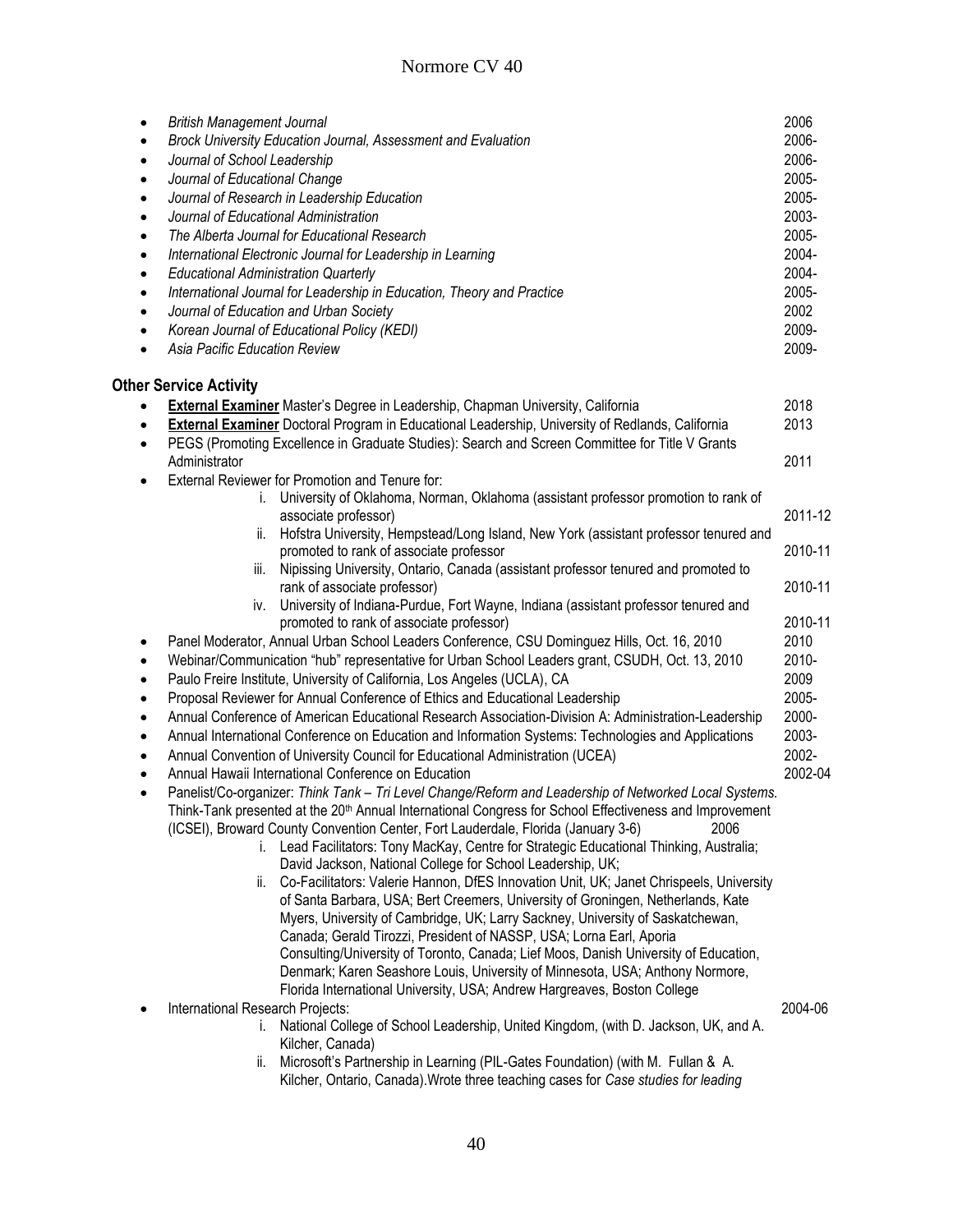*change: Change in action around the world*: Cases include: Denmark, Mombassa, and Florida.

| $\bullet$ | The Annual Values, Ethics and Educational Leadership Conference                                                                                                                                | 2000-             |
|-----------|------------------------------------------------------------------------------------------------------------------------------------------------------------------------------------------------|-------------------|
| $\bullet$ | The Annual American Educational Research Association Conference (AERA)                                                                                                                         | 2000-             |
| $\bullet$ | Co-Program Leader, Educational Leadership, Administration, Supervision                                                                                                                         | 2006-             |
| $\bullet$ | Co-leader for organizing new cohort for Masters Program, Broward County                                                                                                                        | 2007-             |
| $\bullet$ | Doctoral Advisory Status Committee                                                                                                                                                             | 2005-             |
| $\bullet$ | <b>External Examiner:</b> Fully online Leadership Course for the Blackboard Exemplary Course Project<br>(Contact: Dr. Mary Haley, Training Manager, University Technology Services), FIU       | 2007              |
| $\bullet$ | <b>External Examiner:</b> Masters Degree in Educational Leadership, University of West Indies, Mona, Jamaica                                                                                   | 2005-             |
| $\bullet$ | Department Representative, Academic Council                                                                                                                                                    | 2005-07           |
| $\bullet$ | Department Representative, Faculty Development Committee                                                                                                                                       | 2002-04           |
| $\bullet$ | Future's Planning Committee, Department of Educational Leadership and Policy Studies, COE                                                                                                      | 2002-04           |
| $\bullet$ | Search and Screen Committees:                                                                                                                                                                  |                   |
|           | i. Assistant Professor, Educational Leadership/Urban Education                                                                                                                                 | 2005-06           |
|           | Assistant Professor, Educational Leadership and Policy Studies<br>ii.                                                                                                                          | 2004-05           |
|           | iii. Assistant Professor, Educational Leadership and Policy Studies                                                                                                                            | 2003-04           |
| $\bullet$ | The Annual Convention for University Council of Educational Administration (UCEA)                                                                                                              | 2004-             |
| $\bullet$ | Urban Expo Conference, Sponsored by FIU College of Education Center for Urban Education and                                                                                                    |                   |
|           | Renewal, Miami Beach, FL Fountainebleau Hilton Hotel, Miami Beach, FL (November)                                                                                                               | 2004              |
| $\bullet$ | Keynote Address: The covenant of transformational school leadership: Avoiding ambiguous visions, vague                                                                                         |                   |
|           | values, and fickle philosophies. Summer Institute Leadership Academy for South Eastern Consortium for<br>Minorities in Engineering (SECME), University of Houston, Houston, Texas, June, 2004. |                   |
| $\bullet$ | The Annual International Conference in Education, Honolulu, HI, January,                                                                                                                       | 2003.             |
| $\bullet$ | Chair of Program Planning, The 15 <sup>th</sup> Annual Edward F. Kelly Evaluation Conference, University of Toronto,                                                                           |                   |
|           | Ontario, March.                                                                                                                                                                                | 2001.             |
| ٠         | Conferencing Steering Committee, The 14 <sup>th</sup> Annual Edward F. Kelly Evaluation Conference,                                                                                            |                   |
|           | State University of New York, Albany, March                                                                                                                                                    | 2000.             |
|           |                                                                                                                                                                                                |                   |
|           | <b>Reviewer for Publishers</b>                                                                                                                                                                 |                   |
| $\bullet$ | Book Prospectus Reviewer: Routledge/ Taylor & Francis Group                                                                                                                                    | 2012-             |
| $\bullet$ | Book Prospectus Reviewer: Eye on Education Publishers, Larchmont, New York                                                                                                                     | 2005-             |
| $\bullet$ | Book Prospectus Reviewer: Pearson/Allyn & Bacon, Boston, MA                                                                                                                                    | 2003-             |
| $\bullet$ | Book Prospectus Reviewer: Thomas/Wadsworth Publishing, Belmont, California                                                                                                                     | 2003-             |
|           |                                                                                                                                                                                                |                   |
|           | <b>Professional Affiliations</b>                                                                                                                                                               |                   |
|           | American Educational Research Association:                                                                                                                                                     | 1999-             |
|           | Voting Member: Division A - Administration, Organization, and Leadership<br>$\circ$                                                                                                            |                   |
|           | Voting Member: Division C - Learning and Instruction<br>$\circ$                                                                                                                                |                   |
|           | Voting Member: Division G – Social Context of Education<br>O                                                                                                                                   |                   |
|           | Voting Member for the following AERA Special Interest Groups (SIGS):<br>$\circ$                                                                                                                |                   |
|           | Leadership for School Improvement                                                                                                                                                              | 2005-10           |
|           | Leadership for Social Justice                                                                                                                                                                  | 2005-             |
|           | <b>Educational Change</b>                                                                                                                                                                      | 2005-             |
|           | Supervision and Instruction<br>Ξ                                                                                                                                                               | 2007-<br>$2011 -$ |
|           | Charter School Research and Evaluation                                                                                                                                                         |                   |
|           | School Choice<br>٠                                                                                                                                                                             | 2011-             |
|           | International Society for Performance Improvement, South Florida Gold Coast Chapter                                                                                                            | 2004-05.          |
| $\bullet$ | Florida Association for Professors of Educational Leadership (FAPEL)                                                                                                                           | 2004-07           |
| $\bullet$ | National Council of Professors of Educational Administration (NCPEA)                                                                                                                           | 2004-07           |
|           | National Association of Secondary School Principals (subscribe to professional journal)                                                                                                        | 2004-06           |
|           | National Middle School Principals (subscribe to professional journal)                                                                                                                          | 2004-06           |
|           | American School Board Journal Association (subscribe to professional journal)                                                                                                                  | 2005-06           |

Executive Board of Trustees, D.J. Willower Centre for Study of Educational Leadership and Ethics,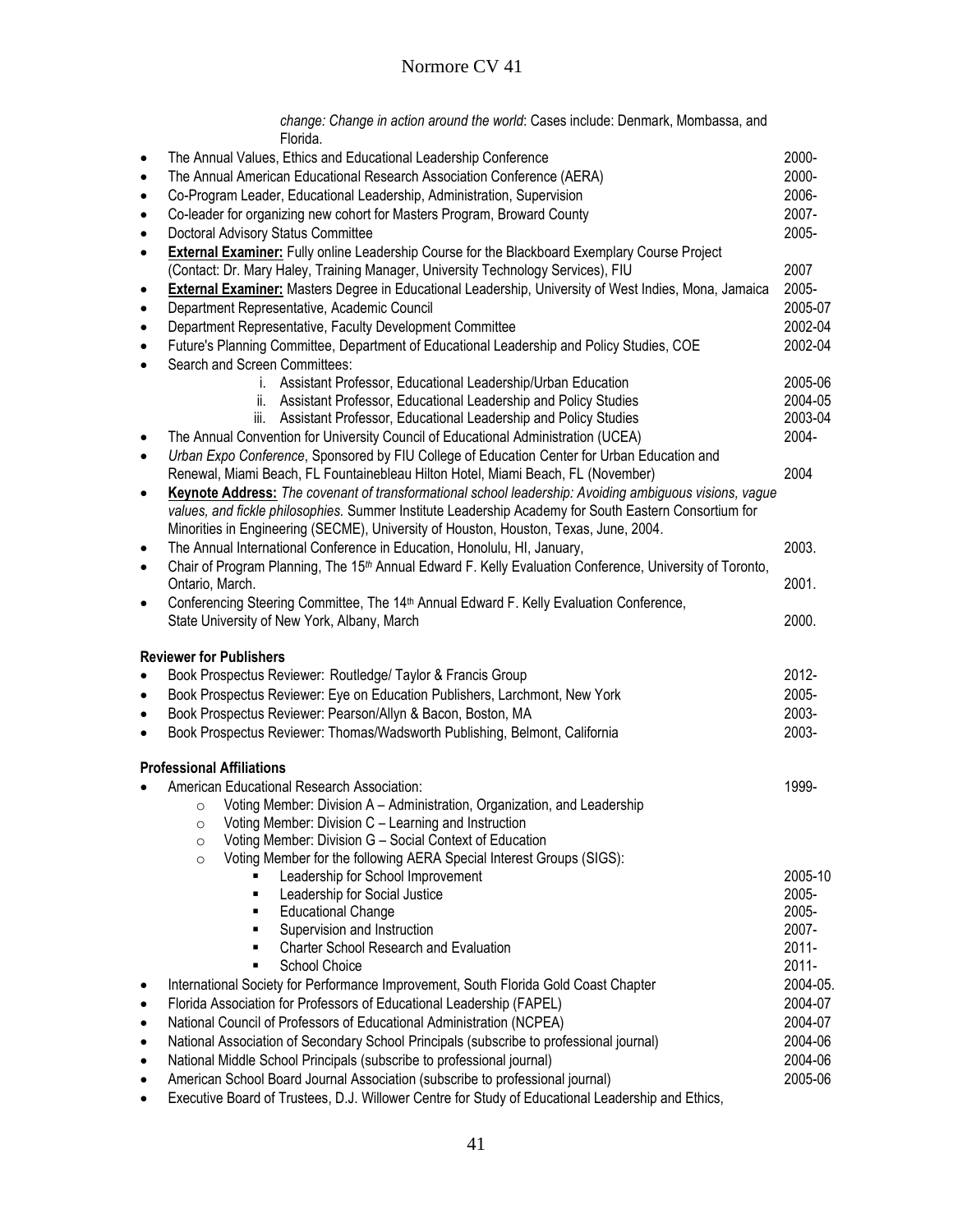| ٠         | Penn State (University Council of Educational Administration - UCEA, Fall, 2006-present)<br>Research Associate, D.J. Willower Centre for Study of Educational Leadership and Ethics, Penn State | 2006-            |
|-----------|-------------------------------------------------------------------------------------------------------------------------------------------------------------------------------------------------|------------------|
|           | (University Council of Educational Administration - UCEA)<br>Member: Canadian Society for Science and Humanities in Education (CSSHE)                                                           | 2004-<br>1999-01 |
|           |                                                                                                                                                                                                 |                  |
|           | <b>University Service</b>                                                                                                                                                                       |                  |
|           | Graduate Program Review Committee                                                                                                                                                               | 2014-            |
|           | <b>Graduate Theses Committee</b>                                                                                                                                                                | 2014-            |
| ٠         | Graduate Program Recruitment Committee                                                                                                                                                          | 2014-            |
| ٠         | Academic/Faculty Senate (CSUDH)                                                                                                                                                                 | 2013-14          |
| ٠         | Graduate Council (CSUDH)                                                                                                                                                                        | 2013-            |
| $\bullet$ | Graduate Council (CLU)                                                                                                                                                                          | 2012-13          |
| $\bullet$ | Graduate Council (CSUDH)                                                                                                                                                                        | 2011-12          |
| $\bullet$ | Student Grades Appeal Board (CSUDH)                                                                                                                                                             | 2010-11          |
| $\bullet$ | Travel Funds Committee (CSUDH)                                                                                                                                                                  | 2010-11          |
| $\bullet$ | Retention, Tenure, and Promotion Committee - CSUDH (Negotiation, Conflict Resolution & Peace Building                                                                                           |                  |
|           | Program)                                                                                                                                                                                        | 2010-11          |
| ٠         | Student Research Day, (CSUDH) - Session Chair and Session Judge                                                                                                                                 | $2009 -$         |
| $\bullet$ | Research Advisory Council (CSUDH)                                                                                                                                                               | 2009-11          |
| $\bullet$ | Carnegie Project for Educational Doctorate (CPED) - CSU Chancellor's Office, California                                                                                                         | 2008-11          |
| $\bullet$ | Search and Screen Committee: Dean, College of Education, FIU (Invited by Office of the Provost and                                                                                              |                  |
|           | Executive Vice Provost- FIU)                                                                                                                                                                    | 2006-07          |
| ٠         | Committee Member: "Ten Ideas for Improving Florida", University-Wide Committee for State-Wide Project                                                                                           |                  |
|           | (invited by Office of the President and the Provost, FIU)                                                                                                                                       | 2006             |
|           | Faculty-Student Mentoring Committee (Invited by Office of Vice-President, Student Affairs, FIU)                                                                                                 | 2006             |
|           | Regularly attend commencement and convocation ceremonies                                                                                                                                        | 2002-            |
|           |                                                                                                                                                                                                 |                  |
|           | <b>College of Education Service</b>                                                                                                                                                             |                  |
|           | Chair, Search and Screen Committee for Assistant/Associate Professor (GED-CSUDH)                                                                                                                | 2014-15          |
| $\bullet$ | Retention, Tenure & Promotion (GED and TED- CSUDH)                                                                                                                                              | 2014-            |
| ٠         | Evaluation Committee (CSUDH)                                                                                                                                                                    | $2013 -$         |
| ٠         | Retention, Tenure & Promotion (GED - CSUDH)                                                                                                                                                     | 2013-            |
| $\bullet$ | Research and Grants Committee (CLU)                                                                                                                                                             | 2012-13          |
| $\bullet$ | Chair, Search and Screen Committee for Assistant Professor, Educational Leadership (CSUDH)                                                                                                      | 2011-12          |
| $\bullet$ | <b>NCATE/CCTC Evaluation Committee(CSUDH)</b>                                                                                                                                                   | 2011-12          |
| $\bullet$ | Diversity and Equity Committee (CSUDH)                                                                                                                                                          | 2010-12          |
| $\bullet$ | Participant, Outreach and Partnership Conference, South Bay Counseling Center (CSUDH)                                                                                                           | 2008             |
|           | Mentoring initiative, Liberal Studies, College of Education (CSUDH)                                                                                                                             | 2008             |
|           | Participant, Building Communities and Collaboration, Special Education Conference,                                                                                                              |                  |
|           | Los Angeles Unified School District, Los Angeles, California (CSUDH)                                                                                                                            | 2008             |
| ٠         | COE Faculty "Hood" Marshall Graduation (CSUDH)                                                                                                                                                  | 2008-11          |
|           | College -wide Curriculum Committee (CSUDH)                                                                                                                                                      | 2007-09          |
|           | Academic Council (FIU)                                                                                                                                                                          | 2005-07          |
|           | Program Representative: Workshop on Conceptual Framework and NCATE Preparation (March 9)                                                                                                        | 2007             |
|           | Program Representative: Workshop on Conceptual Framework and NCATE Preparation (April 20)                                                                                                       | 2007             |
|           | Program Representative: SACS Seminar by University of Central Florida: Program Assessment and Student                                                                                           |                  |
|           | Outcomes (January 19)                                                                                                                                                                           | 2007             |
|           | Program Representative: Graduate Student Orientation (January 16)                                                                                                                               | 2007             |
|           | Banner Marshall, College of Education, FIU Convocation Ceremony (Fall)                                                                                                                          | 2006             |
|           | Founder/Facilitator: Critical Friends Luncheon Forum, COE                                                                                                                                       | 2005-07          |
|           | Co-Facilitator, College of Education Faculty Retreat Committee                                                                                                                                  |                  |
|           | Graham Center, FIU (March)<br>$\circ$                                                                                                                                                           | 2006             |
|           | Biltmore Hotel, Miami, Florida (September)<br>$\circ$                                                                                                                                           | 2005             |
|           |                                                                                                                                                                                                 |                  |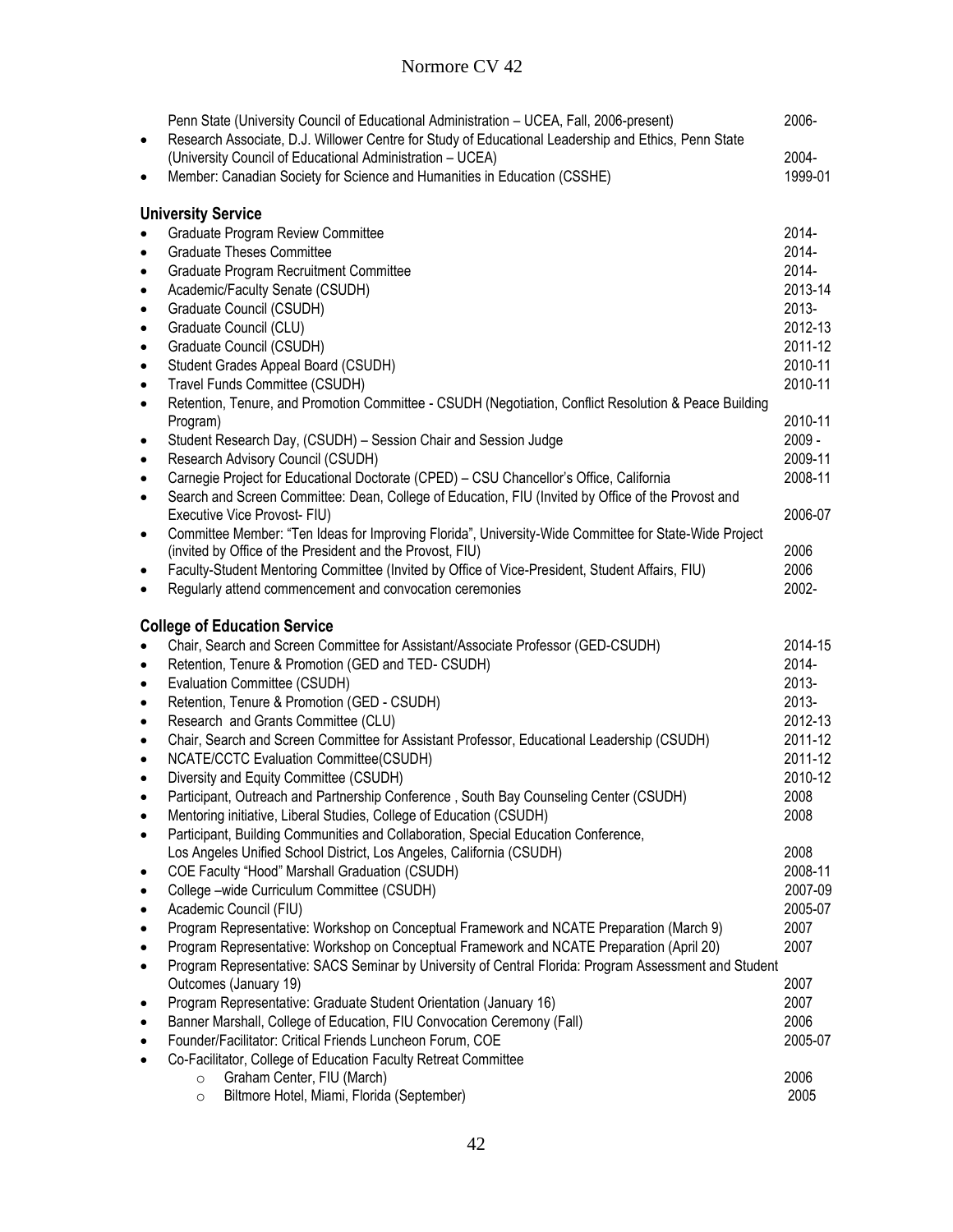| $\bullet$ | E-Learning Task Force, College of Education                                                                     | 2005-06 |
|-----------|-----------------------------------------------------------------------------------------------------------------|---------|
| $\bullet$ | Research Task Force, 2005 - 2006 (Invited by Vice President, Office of Sponsored Research, FIU)                 | 2005-06 |
| $\bullet$ | Research Fellow, Centre for Urban Education and Innovation, COE                                                 | 2004-07 |
|           | Search and Screen Committees:                                                                                   |         |
|           | College of Education, Dean for College of Education<br>$\circ$                                                  | 2006-07 |
|           | Assistant/Associate/Full Professor, Science Education, Curriculum and Instruction<br>$\circ$                    | 2006-07 |
|           | Assistant Professor, Quantitative Researcher, Educational and Psychological Studies<br>$\circ$                  | 2005-06 |
| $\bullet$ | Research and Evaluation Team for FIU and M-DCPS project: Superintendent's School Improvement Zone               | 2004-06 |
| $\bullet$ | Chair, Program Planning Committee, College of Education Research Conference                                     | 2003-07 |
| $\bullet$ | Introduction of Keynote Speakers:                                                                               |         |
|           | Professor Stephen Fain, COE, FIU, The 5th Annual College of Education Research Conference<br>$\circ$            | 2006.   |
|           | President Modesto Maidique, FIU, The 4 <sup>th</sup> Annual College of Education Research Conference<br>$\circ$ | 2005.   |
|           | Dr. George Dambach, Vice-president of Sponsored Research, FIU, The 3rd Annual<br>$\circ$                        |         |
|           | College of Education Research Conference                                                                        | 2004.   |
|           | District Superintendents Dr. Merritt Steirheim (Miami-Dade County Public Schools) and<br>$\circ$                |         |
|           | Dr. Frank Till (Broward County Public Schools), The 2 <sup>nd</sup> Annual College of Education Research        |         |
|           | Conference                                                                                                      | 2003.   |
|           | <b>Invited Guest Presenter:</b>                                                                                 |         |
|           | Phi Delta Kappan: Chapter 1370, FIU<br>$\Omega$                                                                 | 2006    |
|           | Panel Discussion: Achieving Social Justice in Educational Environments. Urban School                            |         |
|           | Transformation: Increasing Student Performance Within the School Improvement Zone                               |         |
|           | <b>Writing Group Series:</b><br>$\circ$                                                                         |         |
|           | Co-authoring papers with graduate students for conferences and/or publications                                  | 2005.   |
|           | Publishing from the dissertation                                                                                | 2004.   |
|           | Developing a conceptual framework                                                                               | 2003.   |
|           | Emcee and Co-Facilitator for International Student Orientation, Fulbright Culture Workshop/Orientation          | 2004.   |
| $\bullet$ | Educational Leadership Consortium (Broward County Public Schools, Florida International University,             |         |
|           | Florida Atlantic University, Barrie University, Nova South Eastern University, and Lynn University)             | 2003-04 |
| $\bullet$ | Manuscript Reviewer, Session Chair, Annual College of Education Research Conference, FIU                        | 2003-09 |
| $\bullet$ | Faculty Development Committee Member, COE                                                                       | 2002-04 |
|           | Associate, Institute for International/Worldwide Learning in Education                                          | 2002-04 |

## **Community Service [Counties of Los Angeles, Ventura, Orange, and Miami-Dade]**

| $\bullet$ | Chair, Criminal Justice Commission for Certifying Police Officers in Credible Leadership, International Academy of                                                    |          |
|-----------|-----------------------------------------------------------------------------------------------------------------------------------------------------------------------|----------|
|           | <b>Public Safety</b>                                                                                                                                                  | 2013-    |
| $\bullet$ | Credible Leadership Team, Los Angeles Police Department                                                                                                               | $2013 -$ |
| $\bullet$ | Prader-Willi California Foundation, Supporting people with Prader-Willi Syndrome                                                                                      | $2013 -$ |
| $\bullet$ | Identifying Active Shooter Training, Embassy Consulting, Inc., & Long Beach Police Department                                                                         | $2013 -$ |
| $\bullet$ | Threat Assessment Training Institute, Federal Bureau of Investigation, Los Angeles Field Office (FBI)                                                                 | 2012     |
| $\bullet$ | Deputy Leadership Institute Training (DLI), Los Angeles County Sheriff's Department                                                                                   | 2012     |
| $\bullet$ | Steering Committee, Leadership and Ethics Institute, Golden West College Criminal Justice Training Center,<br>Huntington Beach, Orange County (2012-present)          |          |
| $\bullet$ | Lead Facilitator: Leadership development seminars for Inmates with Education-Based Incarceration Bureau, Los<br>Angeles County Sherriff's Department (2012 - present) |          |

- Los Angeles Museum of Tolerance (2009- present)
- Steering Committee: Offender Services Bureau/Education-Based Incarceration, Los Angeles County Sherriff's Department (2010-2012)
- Invited Keynote Address/Speaker at Local Schools
	- o Corona Avenue Elementary School , Los Angeles Unified School District (June, 2008)
	- o Willowbrook Middle School, Compton Unified School District (Dec. 2009)
	- o Mater Academy's Career Day: *Lifelong learning*, Mater Academy Public Charter Elementary School, Miami-Dade County Public Schools, May 9, 2007 (Contact: Kim M. Guilarte, Principal)
	- o Annual Senior Capstone Project/Agriscience "*Conducting mock interviews"* for High School Seniors. I. William H. Turner Technical Arts High School, April 26, 2007; May 2, 2006 ; May 25, 2004